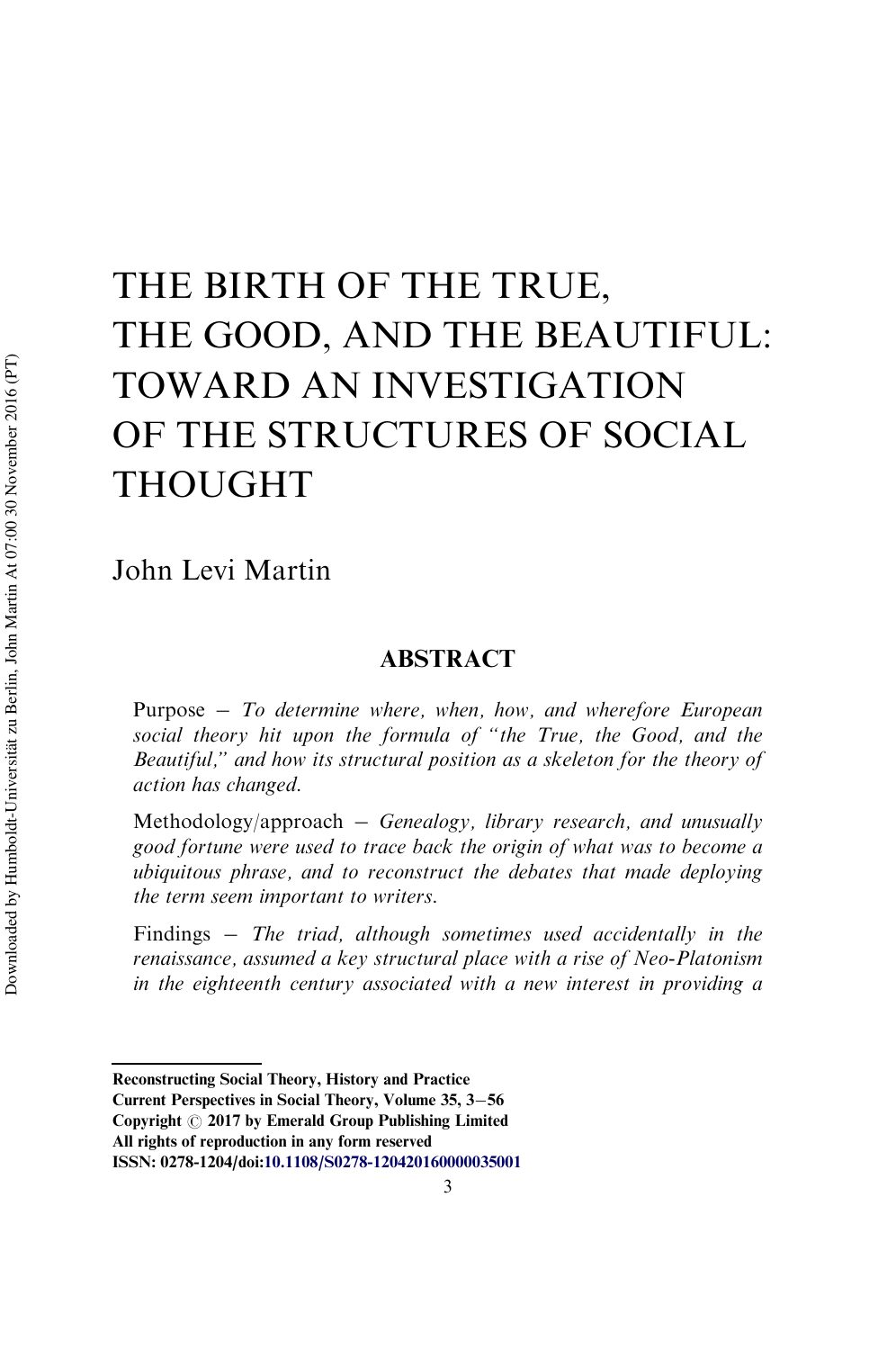*serious analysis of taste. It was a focus on taste that allowed the Beautiful to assume a position that was structurally homologous to those of the True and the Good, long understood as potential parallels. Although the first efforts were ones that attempted to emphasize the unification of the human spirit, the triad, once formulated, was attractive to faculties theorists more interested in decomposing the soul. They seized upon the triad as corresponding to an emerging sense of a tripartition of the soul. Finally, the members of the triad became re-understood as values, now as orthogonal dimensions.*

Originality/value *This seems to be the first time the story of the development of the triad one of the most ubiquitous architectonics in social thought has been told.*

Keywords: Neo-Platonism; transcendentals; values; triad; Shaftesbury; Diderot

# PREFACE

A recurring feature of many, though by no means all, productions of social theory and the philosophy of action is the development of a core  $a$ rchitectonic  $-\alpha$  orientating analytic scheme that partitions the subject at hand in ways that are not merely theoretically relevant, but perhaps even in some senses, that determine the range of possible thinking. Consider the impressive work of Habermas (1984 [1981], 1987 [1981]), which has involved a dogged attempt to systematize the relation between a number of past architectonics. Most fundamental has been his assumption that there is a triadic structure of human engagement with the world, a "trisection" of reason ([Bernstein, 1997 \[1989\]](#page-48-0)) for which he has been criticized, as if, prior to his work, reason remained whole and entire. Yet the notion of such a tripartition was built into most of the analytic tools that were available to Habermas … as it is to us.

This structure now is refracted in a number of different ways, but its most fundamental  $-$  and earliest  $-$  incarnation is that of the True, the Good, and the Beautiful. (The second key structure is a tripartition of the faculties, which must be left to the side for now.) It may be that we do not understand our own thought  $-$  what we can and cannot do with it  $-$  until we understand our position in the space of possibilities established by this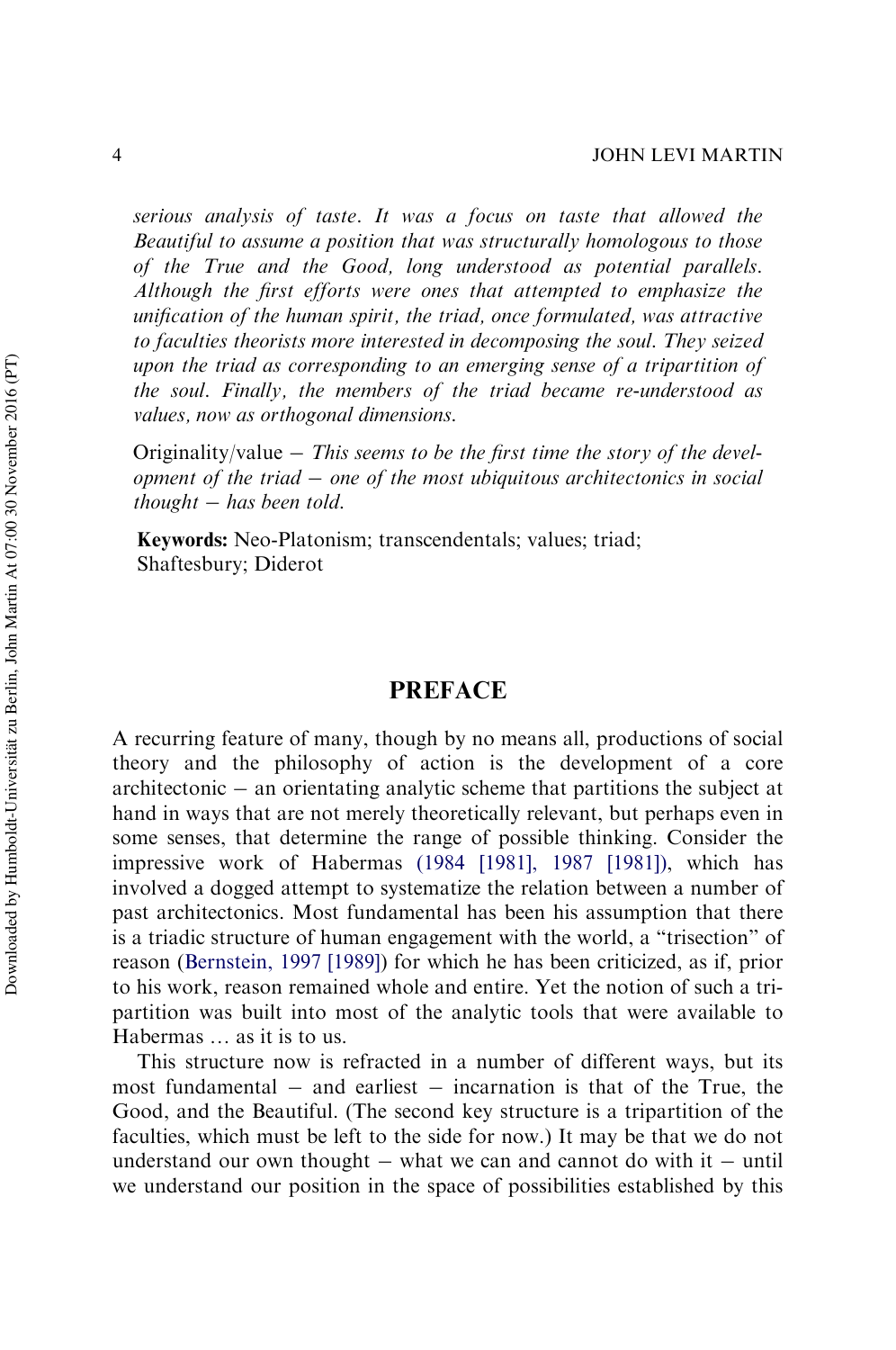architectonic. That thought motivates a larger study in progress, for which this serves as prolegomenon. It can be seen as an initial attempt to do for social thought what Levi-Strauss hoped to do for myth: to see the outlines of the most basic structures that are used in the production of thought, how they map onto one another, and the possible transformations that may connect them.

Strangely enough, it appears that the origins of this structure have never yet been explicated, perhaps because of an incorrect assumption that they go back to ancient Greece. (Habermas himself at one point [1990 \[1983\]](#page-50-0), pp. 2f, 18, misattributed this structure to Weber, as well as suggested that it was fundamental to Kant's approach.) Here I wish to sketch a preliminary genealogical exploration of this basic structure of the True, the Good, and the Beautiful.

# INTRODUCTION

In 1853 Victor Cousin published his *Lectures on the True, the Good, and the Beautiful*, a compelling statement of his eclectic philosophy, one that he believed could be summarized as a pursuit of these three values. This allowed him to attempt to wed a somewhat neo-Kantian theory of knowledge and action to his religious sensibilities, and was to perhaps be the most important influence on French social thought since Descartes.

A number of wonderful ironies lie here in his adoption of what I will henceforward call "the" triad - the True, the Good, and the Beautiful. First, Cousin used it to organize his theory of the human faculties, when the triad developed by severing the pursuit of the excellences from the adumbration of faculties (also see [Guyer, 2014,](#page-50-1) Vol. 1: 27; cf. 34). Second, Cousin used it to preach a sentimental theism, when this triad was formed only through the rejection of theism. Finally, this was used to finalize a division of the human soul into orthogonal dimensions, a project that dovetailed with the emerging value theory of neo-Kantians in Germany, while the triad was first used to oppose any such decomposition.

Here, I will briefly trace the key processes that led to the development and consolidation of this triad, which has had a remarkable holding power over Western thought since the mid-eighteenth century. I will speed quite quickly through the work that is preparatory to my story; my glosses will be simplistic, but not, at the level of specificity intended here, contested.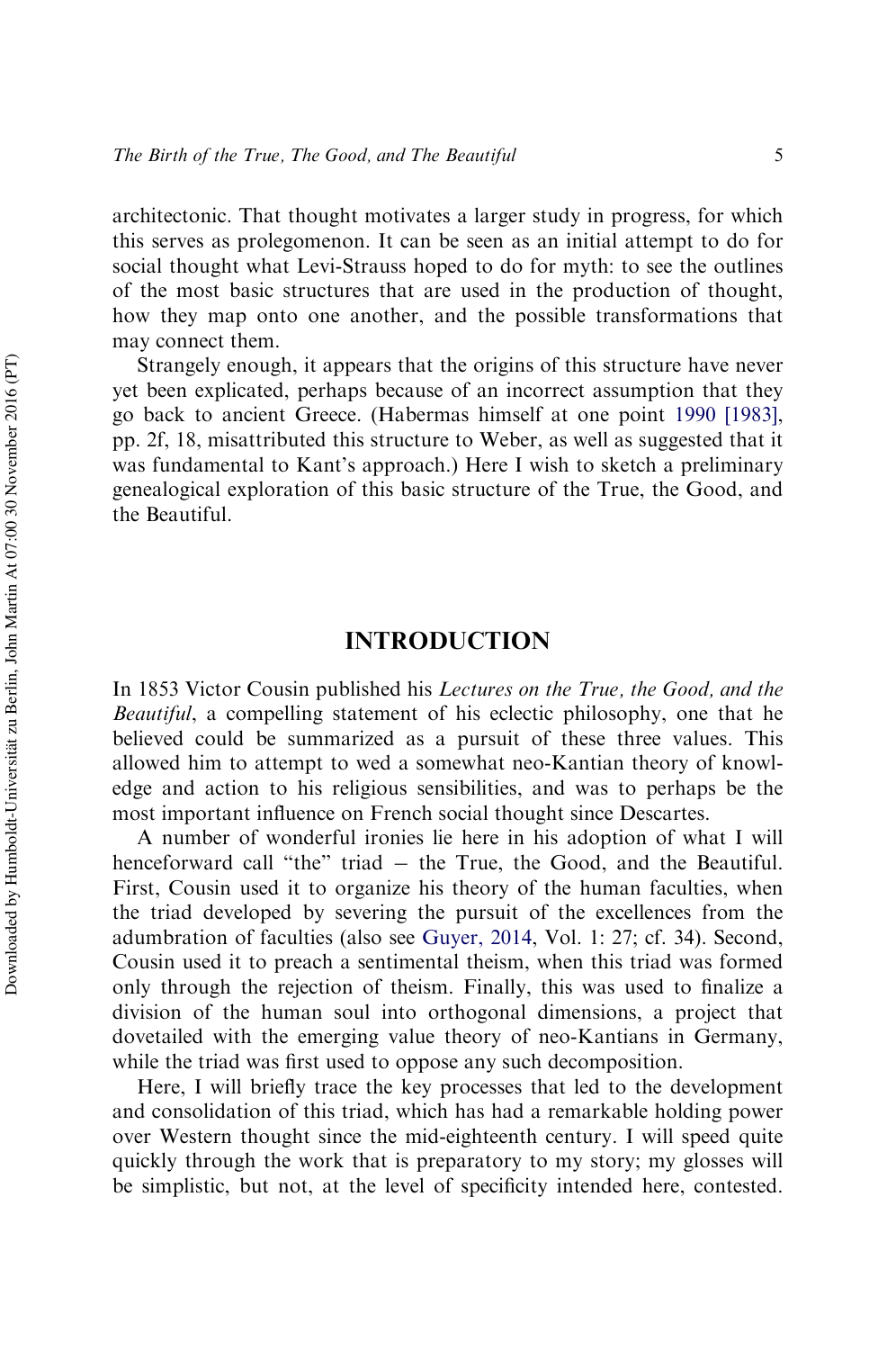I then move more carefully where I am constructing the argument about the development of the triad.

# TRANSCENDENTALS AND TASTE

*Greeks and Medievals*

It is often assumed that there is some precedent for the triad in the works of the ancient Greek philosophers, which is quite untrue. There was, however, an intellectual nugget that was to play a major role in the development of the triad, namely the idea that some persons might have a certain type of beauty/nobility and goodness *kalos kai agathos*, or *kalos kagathos* for short (here see [Norton, 1995,](#page-51-0) on the history of this concept).

It is also often assumed that the triad harks back to the medieval doctrine of the transcendentals, but this is equally untrue. The "transcendentals" were terms that were coextensive with Being  $-$  thus to say that Good is a transcendental is to say that Being, in so far as it *is* being, is good (e.g., Aquinas, *Truth* Qu 21, art. 1 [1954, pp. 3](#page-48-1)–[6](#page-48-1)). "Goodness" and "Truth" only appear as different because Being enters into different relationships with the human soul and mind. Although Beauty might appear along with Truth, Goodness, and a whole host of positive terms (as in the works of [Pseudo-Dionysius, 1987](#page-51-1)), the triad of transcendentals was always that of the One, the True, and the Good, and claims made by [Eco \(1986](#page-49-0) [\[1959\], p. 21\)](#page-49-0) as to the status of the Beautiful as a transcendental have been shown by Aertsen (1991, 2012) to be without merit.

Further, the triad did not arise from the Beautiful being swapped in for the "One" in the set of transcendentals  $-$  rather, there was a more indirect route, for it was a deliberate return to the principles of *kalos kagathos* that first brought the Beautiful to assume a place of equality with the Good and the True, and this then proved interconnected with further changes in the understanding of the human faculties and virtues.

At the level of sweeping generality necessary in these prefatory remarks, it is accurate to say that at the end of the medieval period, the great distinction was that made between the intellect and the will  $-$  what Ficino (see *Platonic Theology* Book II.1.1, 1.14 V.8.8, IX.1.3, XIV.2.2, XIV.3.5.6; 2001, pp. 93, 97; [2002](#page-49-1), p. 85; [2003](#page-49-2), p. 11; [2004,](#page-49-3) pp. 227, 229, 247) called the "two Platonic wings" on which the soul ascends to the Divine  $-$  though this bifurcation was often mapped onto two different triads.<sup>[1](#page-40-0)</sup> One was the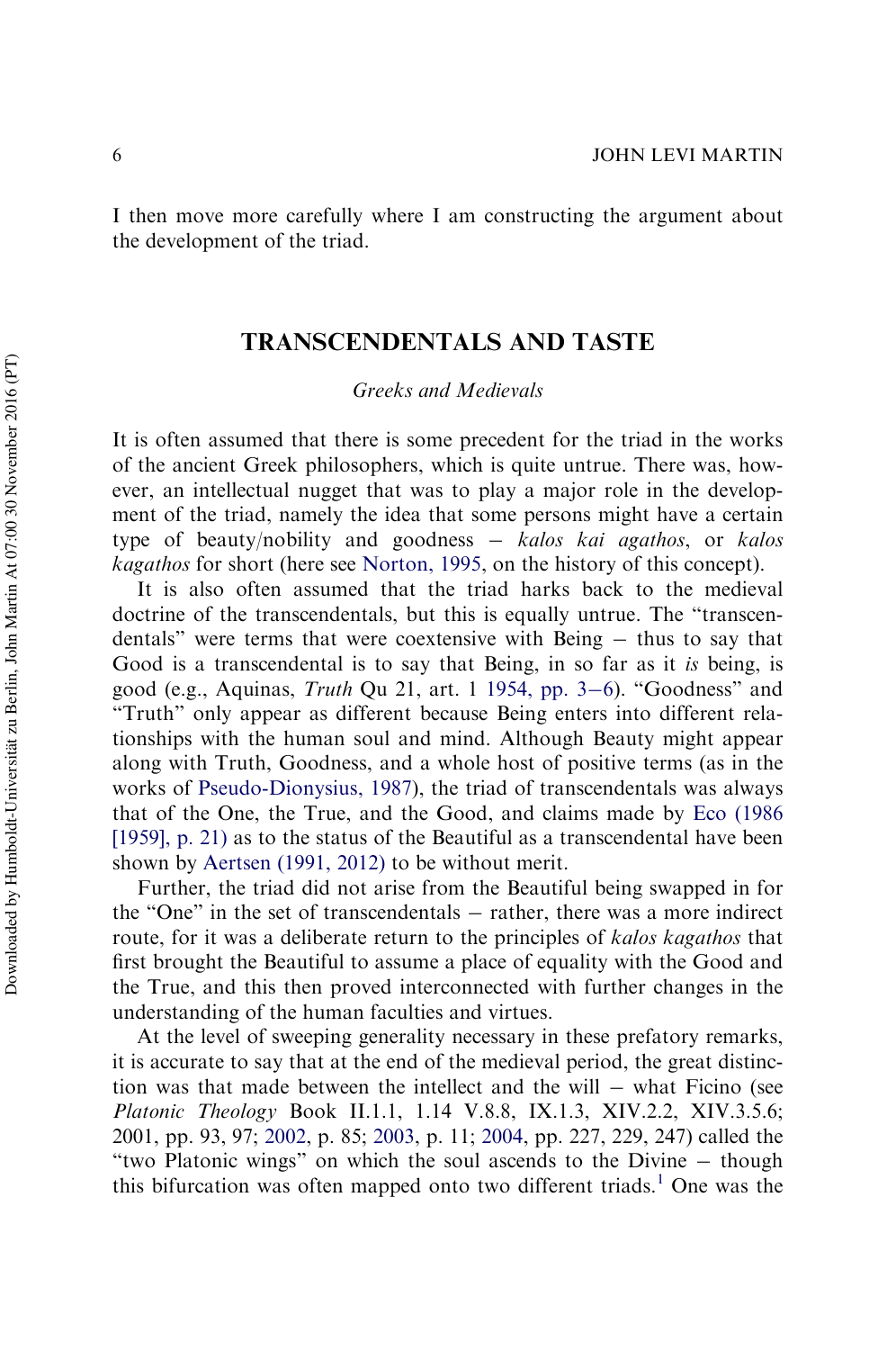transcendentals (leaving "the One" without a human correlate), and the other was the more orthodox triad of the attributes of God as being Wise, Good, and Powerful. Here it was God's power that lacked a comfortable analogue in the human constitution.

But in any case, there was a general reliance on a division between intellect and will (with senses, judgment, and so on occupying more particular positions) that reinforced a distinction between the True and the Good, a template that had no place for Beauty. The centrality of this bifurcation was in no way shaken by the new materialism associated with Hobbes, or the less dramatic form of Descartes. The most important change for our story came from a most unlikely source  $-$  the analysis of manners.

#### *Taste and Neo-Platonism*

What destabilized this system were two new, related, concerns that swept the writing classes of European society. The first was a new focus on *taste*. Inspired by reflections on a new cosmopolitanism that belied the self-assurance of previous courtly visions of the perfect life, Europeans, starting with Baltasar Gracian, began to puzzle over the nature of taste. Taste could not be approached with the same underlying search for certainty that characterized not only the theological philosophies, but even that of Descartes, with its search for "clear and distinct" conceptions. Most important, taste required a capacity to orient to variations in quality that had a certain amount of irreducible and unpredictable incommensurability. It thus implied the introduction of a kind of horizontal differentiation in a world view that had tended to revolve around vertical differentiations.

This early literature on taste was not wholly revolutionary, for it built upon themes common in earlier advice-type books. Yet we shall see that the idea of taste brought with it different implicit emphases, and, as others have argued, suggested a new relation between the intellect and sensibility. Like the later works on taste, many medieval works had counseled discretion, though as part of a nexus turning on reserve, caution, and self-control [\(Arditi, 1998](#page-48-2), p. 57). But in the fourteenth century, such reserve and suspicion were increasingly connected to a fascinating theoretical problem: the mere presence of variation across persons. Adovardo Alberti in Florence wrote, "The world is so full of human variety, differences of opinion, changes of heart, perversity of customs, ambiguity, diversity, and obscurity of values. The world is amply supplied with fraudulent, false, perfidious, bold, audacious, and rapacious men. Everything in the world is profoundly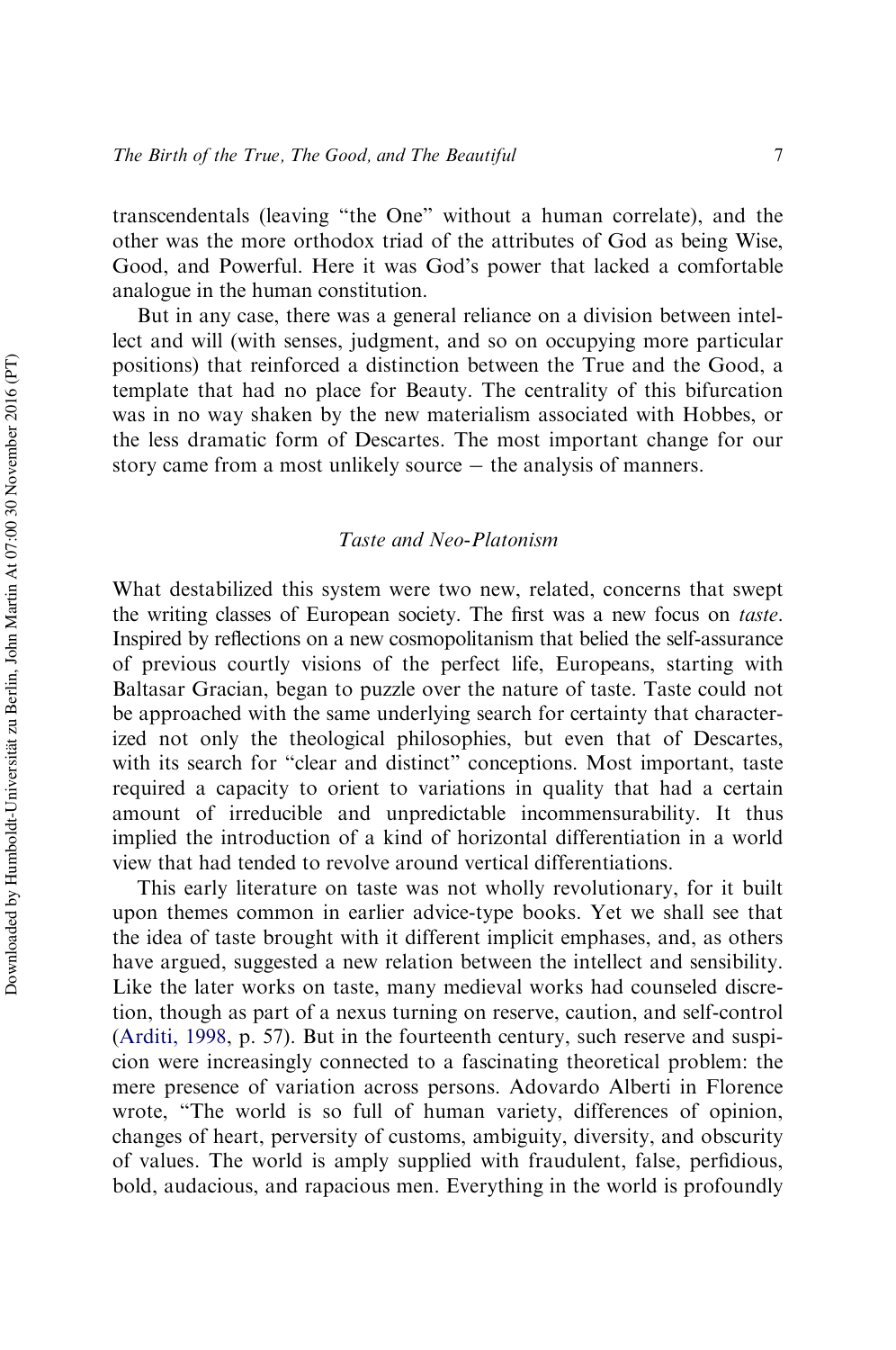unsure. One has to be far-seeing, alert, and careful in the face of fraud, traps, and betrayals." As [McLean \(2007, p. 42](#page-51-2), from whom I take this quotation) emphasizes, what was looked for in others was an honest *constancy*, and so the Florentines worked carefully on faking this whenever it proved advantageous. But note that Alberti lumped differences in human constitution and custom with the vices like fraud and dissimulation, as all of these made it difficult to read another person.

In the Renaissance, the proliferation of stage metaphors accompanied a shift from an apparent mood of paranoia and defensiveness to a focus on skilled playing [\(Arditi, 1998](#page-48-2), p. 86). Frustration with the accomplished duplicity encouraged thereby seems to have inspired the famous work of Baldesar Castiglione, who emphasized the greatest skill of all  $-$  the art of appearing artless, what [Castiglione \(2002 \[1528\]](#page-48-3), pp. 28f [1.21], 34 [1.28]) called "grace" and "nonchalance" (*Sprezzatura*).

This work  $-$  nominally about the perfect "courtier"  $-$  ends with a Platonic analysis of the relation between truth, goodness, and beauty [\(Castiglione,](#page-48-3) [2002 \[1528\],](#page-48-3) pp. 246 [4.53], 248f [4.57, 58]). Yet here [Castiglione \(2002 \[1528\]](#page-48-3), p. 257 [4.69]) clearly turned to Ficino, and, despite a predilection for triadic thinking,<sup>[2](#page-40-1)</sup> posed no new structural understanding of the relation between truth and the beautiful-and-good. Nor did his turn to transcendent Platonism, with its lofty rhetoric and fervid deification of beauty, solve the practical question of how to account for differences in taste.

The beginnings of a new approach were found in the work of the seventeenth century writer Baltasar Gracián. As had earlier writers, Gracián saw the variety of persons to be a challenge to the actor, and "discretion" as the central trait to be developed. Yet the way this problem was solved was to involve "taste." This understanding of "taste" was a new one. (Previously, in the sixteenth century, "taste" generally was used to mean a "small bit of something that familiarizes us with it," as in "to have just a taste of philosophy," Schümmer, 1955, p. 122.) Gracián's notion of taste was a nonreasoning faculty that could complement the dictates of reason. Gracián himself did not determine where taste might fit in to previous adumbrations of the human faculties, most importantly the division of intellect and will (or desire), nor did he arrange it in regard to the excellences or virtues.<sup>[3](#page-41-0)</sup> Rather, Gracián (1992 [1647], p. 89) relied on the earlier transcendentals to suggest values ("friendship has the three qualities of anything good: unity, goodness, and truth"), and otherwise picked up and dropped different systems as they served his purpose.

Why, then, did this interest in taste destabilize previous understandings of the human constitution? Because attempting both to accept the diversity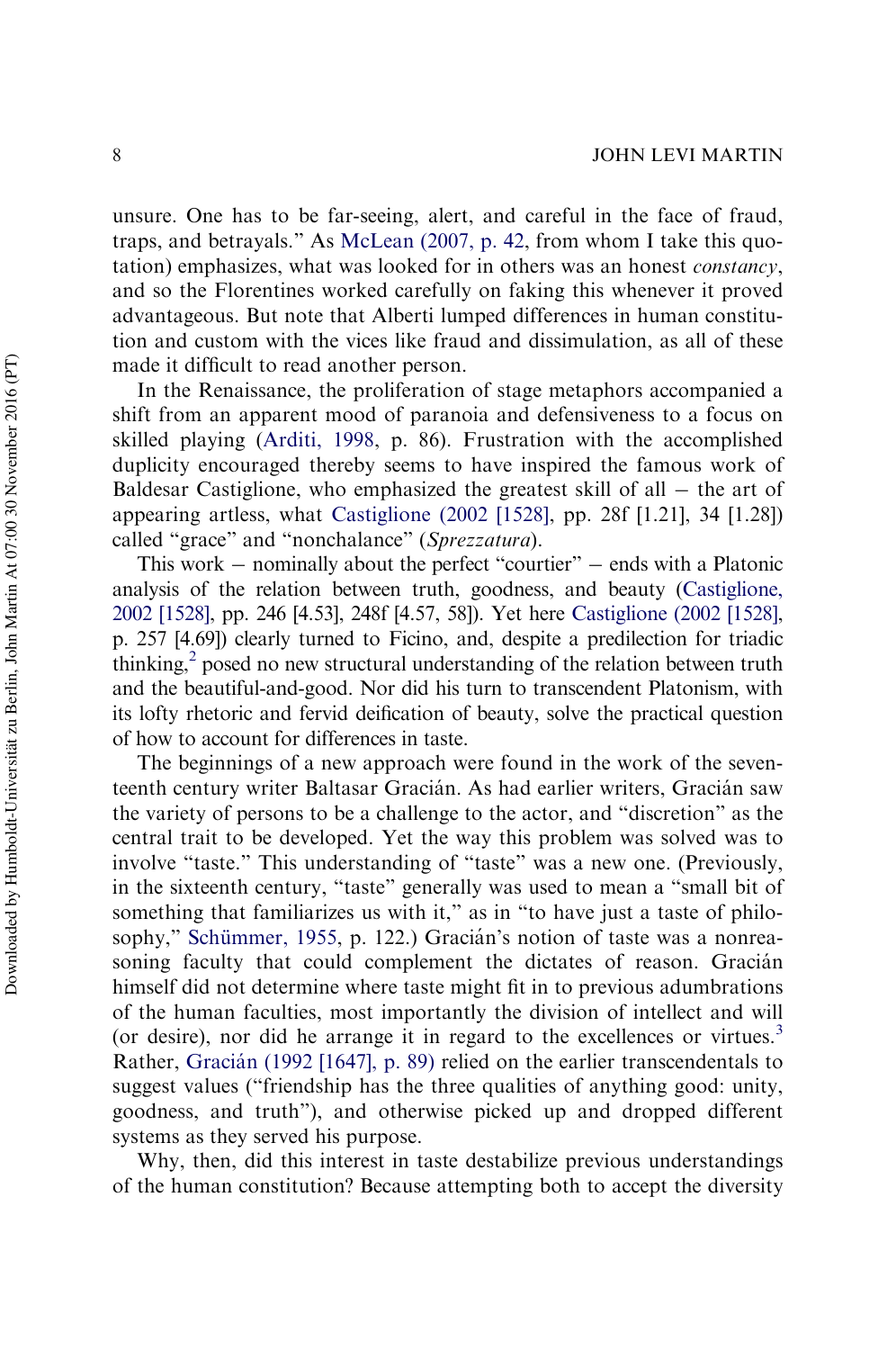of men and manners, and to find some core principles across this range, required rejecting or at least adapting the largely deductive and top-down conceptions that dominated scholastic thought. Here I will leave the fascinating story of the development of new partitions of the faculties to the side, only noting where the two developments split off from one another, and where they reunited.

The second major development (in addition to the new focus on taste) was a reinvigorated, poetic neo-Platonism that fundamentally destabilized previous architectures. It is not that Platonism had disappeared, nor that earlier forms lacked poetic elements. (I have mentioned Ficino's two "Platonic wings" above, which indicate some of the flights of the spirit that Platonism eagerly anticipated.) Yet it seems that the general scholastic orientation toward framework building and toward consistency had led to a convergence of Platonic with more Aristotelian modes of theorizing, and, in particular, an emphasis on the role of the intellect in determining the True, and even, in many cases, an emphasis on the will as finding the Good (often rooted in discussions of Augustine).

To anticipate, the fusion of these two concerns (taste and neo-Platonism) led to an emphasis on moral sensibility, as has been well adumbrated by [Norton \(1995\)](#page-51-0) among others. But in the hands of some writers, this also led to an expanded notion of taste which could encompass not only beauty, nor even goodness as moral beauty, but even truth as an intellectual beauty. The flattening of the True and the Good into something that would be accessible to an embodied empirical sensibility then allowed Beauty to be seen as comparable enough to the others for the triad to appear as a set of three comparable excellences. As the tide of enthusiasm for such sensibility receded, it left these three as co-equals, now to be matched, each to its own faculty.

But I anticipate too much. Let us begin where all subsequent writers would begin: with the Earl of Shaftesbury.

# THE BRITISH CONTRIBUTION

*Shaftesbury and the Triad*

Rarely in intellectual history is it this easy to identify a single pivotal work: Anthony Ashley-Cooper, the Earl of Shaftesbury (third of twelve identically named Earls), published in 1711 his *Characteristicks of Men,*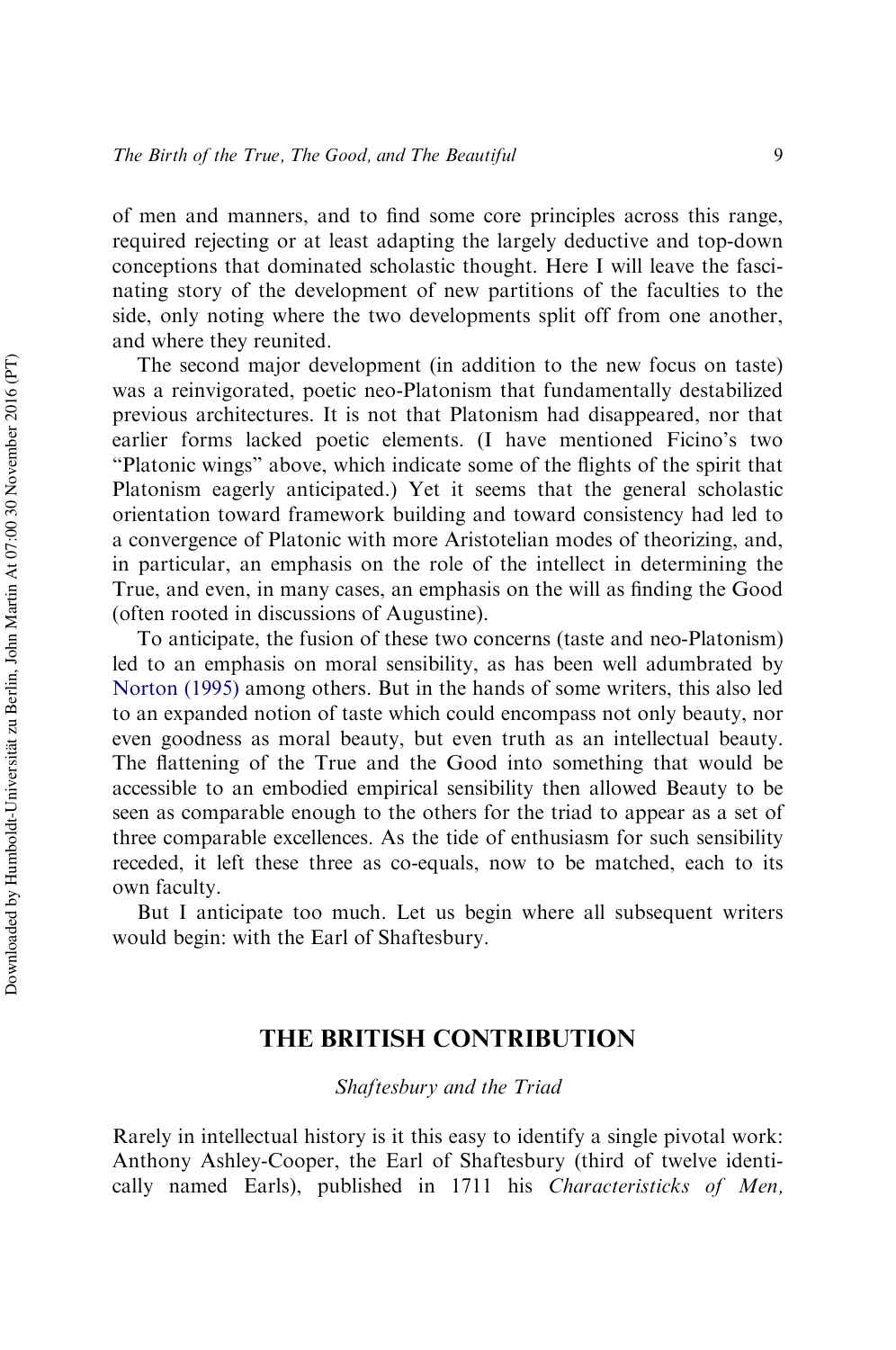*Manners, Opinions, Times*, which rapidly became one of the most influential works of the century. A hodge-podge of letters, dialogues, and reflections, Shaftesbury attempted to found ethics in a way that would support an enlightened, gentlemanly, liberal state. Further, as the title suggests, Shaftesbury attempted to help his reader understand the diversity of temperaments as a practical issue.

Shaftesbury noted ([2001 \[1732\]](#page-52-1), pp.  $1.56/89)^4$  $1.56/89)^4$  that "an able and witty Philosopher of our Nation [that is, Hobbes (1909/1651, p. 95)] was, we know, of late Years, so possess'd with a Horror of [political unrest], that both with respect to Politicks and Morals, he directly acted in this Spirit of *Massacre*" – to forbid letters, learning, and liberty as the only sure road to peace. Shaftesbury meant to counter the Hobbesian perspective by rooting it out at the source  $-$  the refusal to imagine that all competent people could simply know the good.

This knowledge is possible because goodness is an observable and intersubjectively valid quality of action. Just as "there is in certain *Figures* a natural Beauty, which the Eye finds as soon as the Object is presented to it," so too there is a natural beauty of actions (*ibid*. III.135/238; III.231/414; 234/419). Such a valid sense of "moral beauty" could explain our capacity to form stable groups and pursue perfection, and this was what readers found most exciting in Shaftesbury's work.

Thus [Shaftesbury's \(2001 \[1732\], p. II.223/399\)](#page-52-1) main point was perhaps simply "that BEAUTY … and GOOD … are still *one and the same.*" And this, in starkest form, was the lesson that the Platonism of the eighteenth century was to drive home. This emphasis was, as we see, different from Ficino's, in which the good was necessarily paired with the *true*, because of our dual faculties. Shaftesbury was, rather, proposing a unified aesthetic-rational capacity to see good and beauty, and for this reason, at times made clear that he was thinking of *kalos kai agathos* (the beautiful and good) (e.g., note to I.38). I call this capacity aesthetic-rational because [Shaftesbury \(2001 \[1732\], p. II.237/424f\)](#page-52-1) also followed Plato in thinking that the beauty in question was not mere physical beauty, but something reached by reason. Perhaps as a result, [Shaftesbury's \(2001 \[1732\],](#page-52-1) [pp. II.232/416, 233/418\)](#page-52-1) aesthetic principles were simplistic and confused. On the one hand, he dismissed the idea that beauty was a mere matter of opinion, claiming that all could see beauty, at least in the abstract, but on the other hand, he admitted that people might disagree because it is hard to apply these principles to particularities, which seems to beg the question.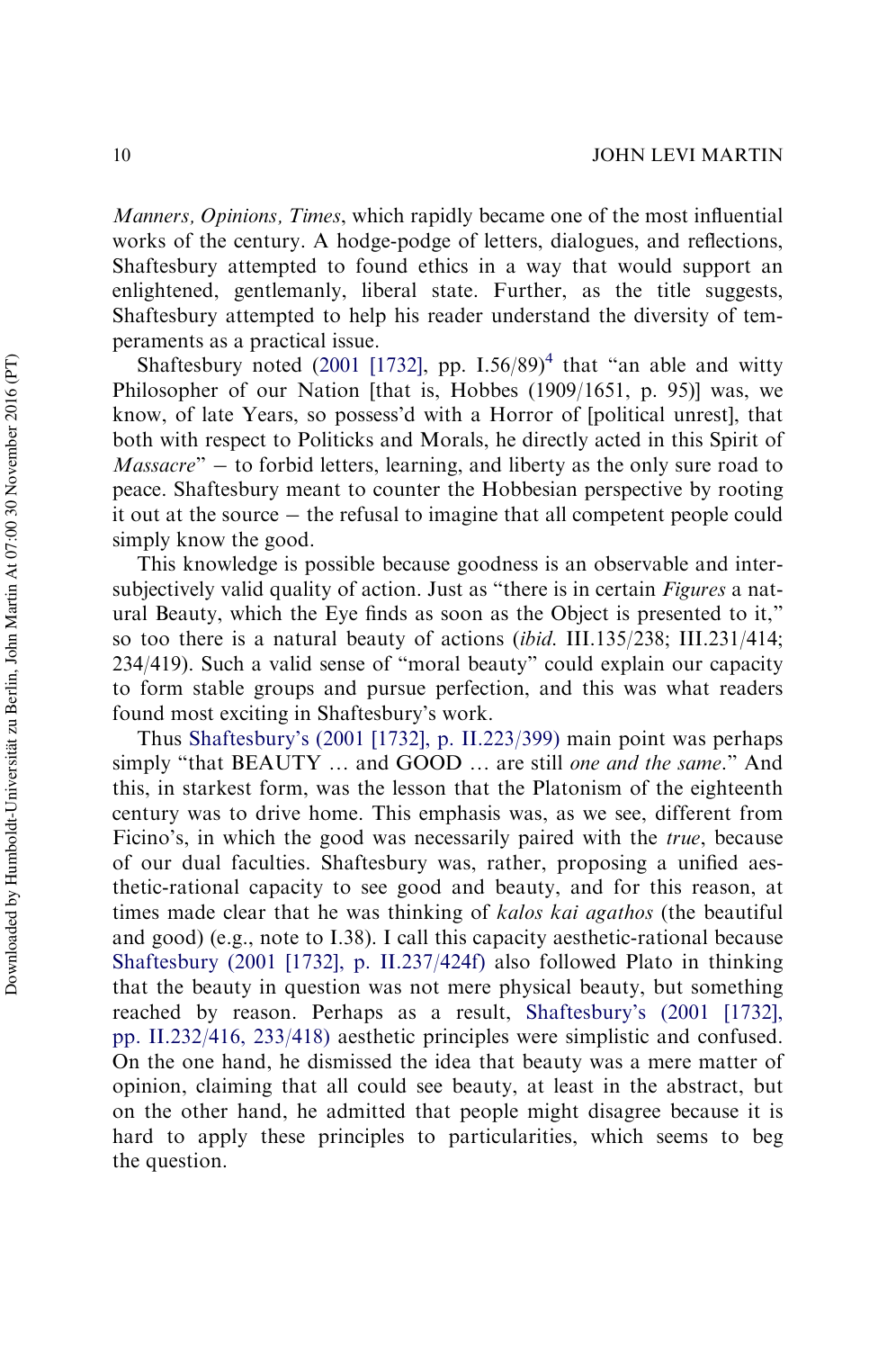Thus Shaftesbury's confidence in the unity of beauty and goodness seemed to promise an answer to the contemporary problem of whether the variation of taste could be any other than good and bad taste (Dennis, 1701). Shaftesbury's platonic conception suggested that one might be able to stand in the absolute  $-$  in Beauty and in Goodness.

But the most important thing about Shaftesbury's understanding was not simply that beauty and goodness "are one and the same." It was that practically *everything* was "one and the same" (one of his favorite phrases). Everything ultimately reached back to "the Whole of Nature" [\(2001 \[1732\]:](#page-52-1) [II.200/357\)](#page-52-1). And it is because of this  $-$  that Shaftesbury was not overly hesitant to equate any two things  $-$  that I believe that he was the first important writer to actually use the terms, the true, the good, and the beautiful not only together, but with an indication that the three claimed comparable places in his system. He asked rhetorically (*ibid*. III.111f/182f) "Will it not be found in this respect," above all, "That what is BEAUTIFUL is *harmonious* and *proportionable;* what is harmonious and proportionable, is TRUE; and what is at once both *beautiful* and *true*, is, of consequence, *agreeable* and GOOD?" And in a note he clarified by that by "the beautiful," he meant "the HONESTUM, the PULCHRUM,  $\tau$ ò  $\kappa$ αλόν ...."

This triad was not, however, a key structural element for Shaftesbury. And this is because, in large part, he *had no* structural elements, as his method in many ways was (and admitted by his fictional characters in his *Dialogue* to be) to wind himself up so that he could wax florid with enthusiasm for the All.

This gave his writing not merely an analytic looseness, but something that later generations  $-$  including writers like Adam Smith  $-$  would, ana-chronistically, think of as downright girly.<sup>[5](#page-41-2)</sup> But [Shaftesbury \(2001 \[1732\]:](#page-52-1) [II.106/186\)](#page-52-1) understood his own work quite differently, indeed, criticizing his peers for just this: "Our Sense, Language, and Style, as well as our Voice, and Person, shou'd have something of that Male-Feature, and natural Roughness, by which our Sex is distinguish'd …." Without judging who was most macho, we cannot deny that Shaftesbury's work encouraged an accumulating avalanche of sentimentalism, especially in the influential work of Samuel Richardson (see [Alderman, 1931,](#page-48-4) p. 158).

Even at the time, this had its ridiculous aspects (hence Fielding's wicked and wonderful parodies of Richardson). Yet it was this very feature  $-$  the graceful, enthusiastic, and florid writing  $-$  that led to Shaftesbury's widespread appeal in the continent, and the spread of his thoughts to French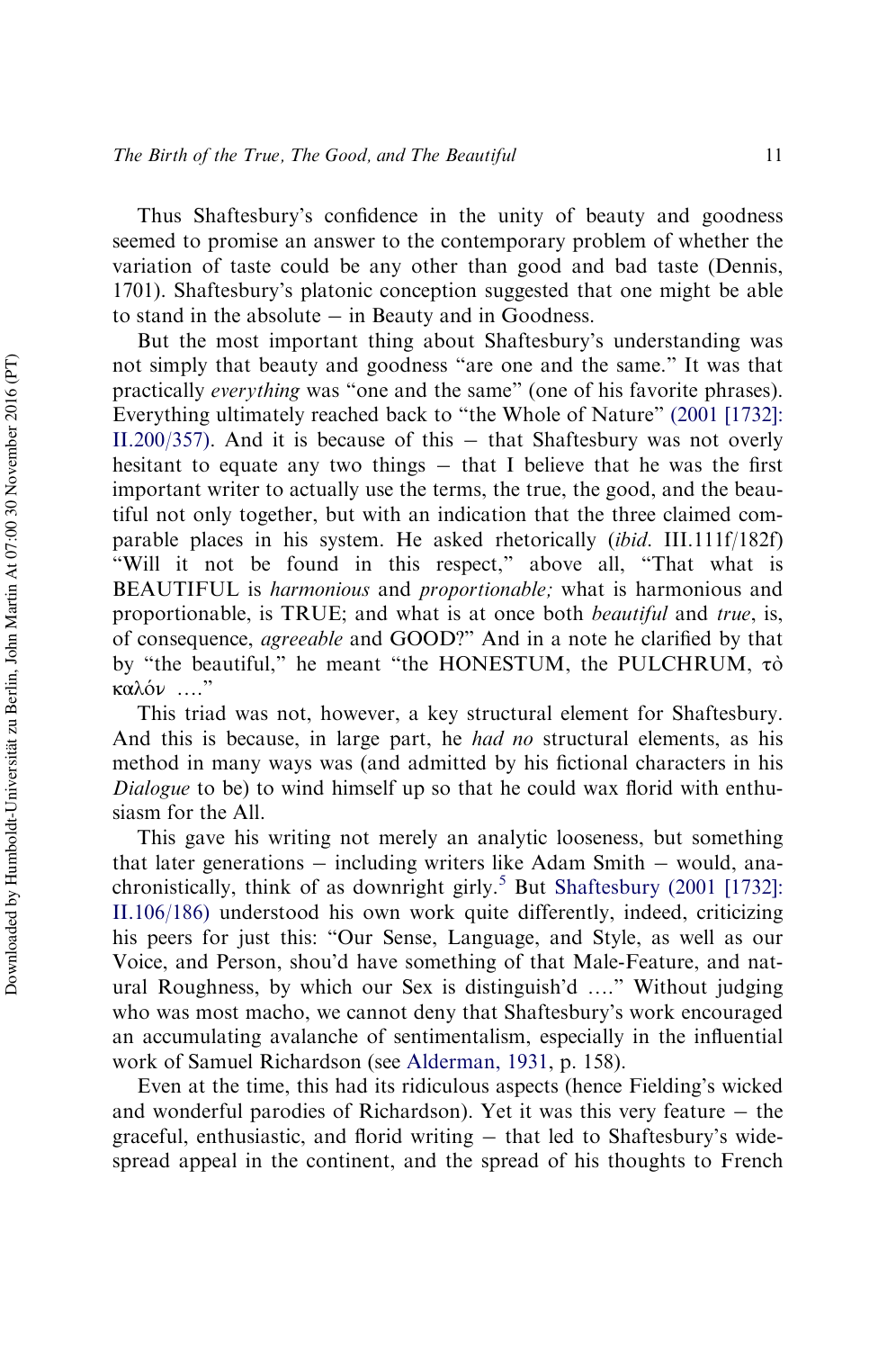and German circles. Most important for us (as we shall see), Diderot (who had loved Richardson) translated Shaftesbury's *Inquiry Concerning Virtue and Merit*, which is part of the third volume of the *Characteristics*. In Germany, Shaftesbury's ideas were taken quite seriously by Wieland, Goethe, Schiller, and Herder (among others). This emphasis on moral beauty was a powerful vision for many of the more poetic thinkers, but it also suggested the solution of some of the problems posed by the new empiricist philosophy, and was therefore of interest to some of the more sober minded and scholastic minds. Most important of these was Francis Hutcheson.

## *The Codification*

Although he was in many ways a Lockean, Hutcheson tried to give Shaftesburian ideas of moral beauty a clearer foundation. Like Shaftesbury, Hutcheson argued that this quality was available to direct perception. Yet he differentiated this from our perception of physical beauty, thus backing away from Shaftesbury's Platonic interpretation. If it were not *sensibly* pleasing, how could such beauty be intuited? Hutcheson ([2004](#page-51-3) [\[1726\]](#page-51-3): I.VIII.5, 80)<sup>[6](#page-41-3)</sup> argued that for both physical and moral beauty, we could assume that God was "so kind as to connect sensible Pleasure with certain Actions or Contemplations." Just as we fortunately have a taste for things that will help us survive, so we have a taste for actions that lead us collectively to thrive. Thus even though he posited two different faculties (and possibly subjectivized beauty; see [Savile, 1982,](#page-52-2) p. 118), by making a coherent argument for a moral perception, Hutcheson furthered the attempt to make Beauty something that was parallel to, but separable from, the Good.

Thus Hutcheson attempted to secure the notion of a moral perception by moving away from the concepts of "taste" that had seemed central to the notion. On the other side, Edmund Burke soon attempted to reject the widespread assumption that to ground judgments on taste was to accept irreducible subjectivity (also see [Hume, 1985 \[1777\]](#page-51-4), p. 227). "On the whole," [Burke \(1937 \[1756\], p. 23\)](#page-48-5) wrote, "one may observe that there is rather less difference upon matters of taste among mankind, than upon most of those which depend upon the naked reason; and that men are far better agreed on the excellence of a description in Virgil, than on the truth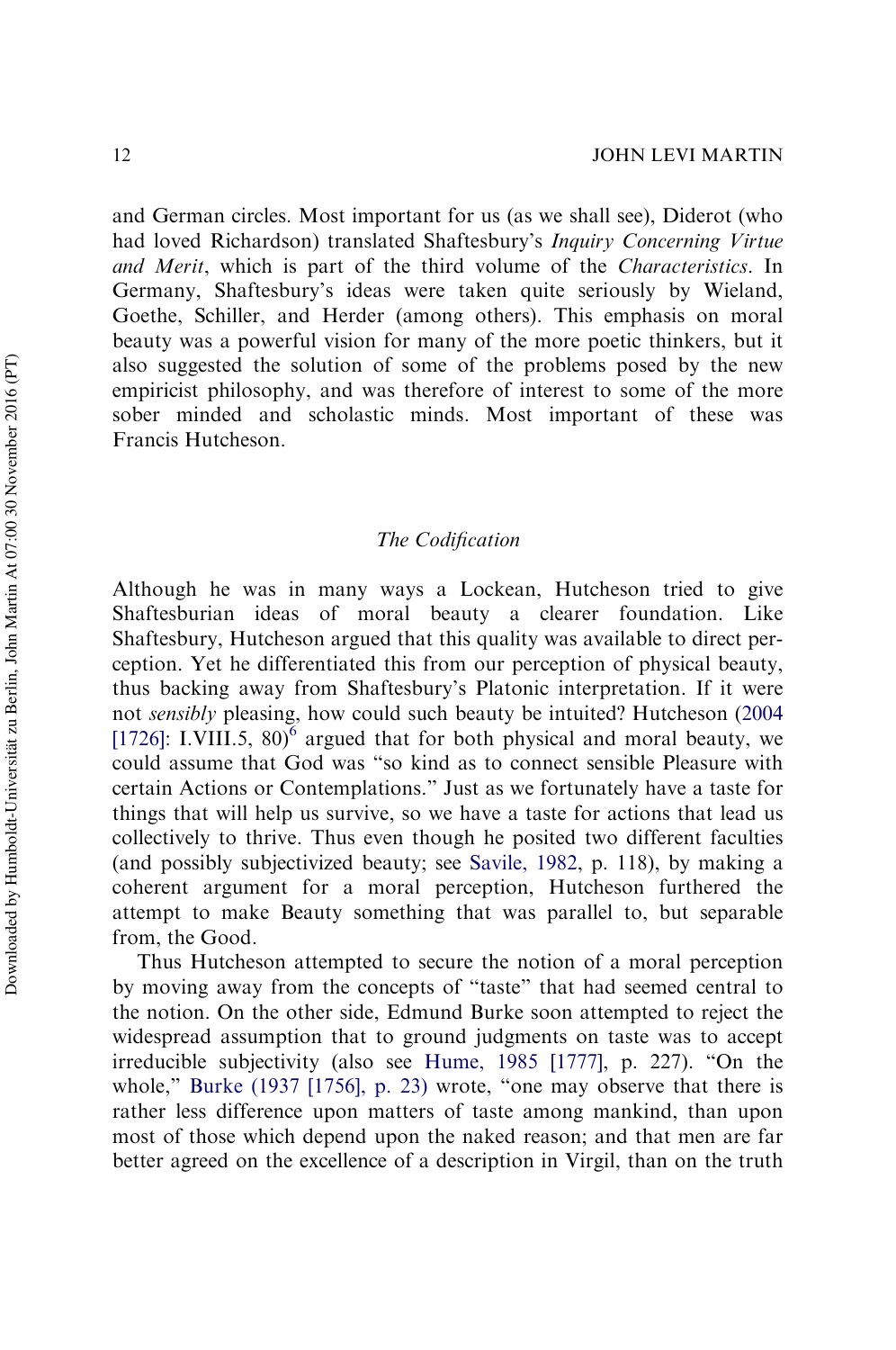or falsehood of a theory of Aristotle." Taste and judgment were implicitly divorced from the intellect as being fundamentally *cultivated* and implicitly *informal* faculties. Thus – just as we can see emerging in Germany at roughly the same time (Nivelle,  $1971$ ) - a split between analytic approaches associated with philosophy and appreciative approaches associated with critique.

The most impressive (and, for German thinkers, influential) British attempt to reconcile these positions came from Thomas Reid. Known as the father of Scottish common sense realism, he continued the Hutchesonian tradition but returned it, at least in part, to a reliance on taste.

By "taste" [Reid \(1969 \[1785\], p. 753\)](#page-52-3) meant "That power of the mind by which we are capable of discerning and relishing the beauties of nature, and whatever is excellent in the fine arts." That is, the *quality* sensed is an objective one: but it "depends no doubt upon our constitution, whether we do, or do not perceive excellence where it really is: but the object has its excellence from its own constitution, and not from ours." This capacity could be applied to moral and intellectual, as well as aesthetic, matters.

I mentioned above that Reid, like Shaftesbury, allowed a connection of taste to moral and intellectual matters ([Reid, 1969 \[1788\]](#page-52-4), p. 226). Indeed, it is precisely *because* there can be a taste for the good and the true (just as for beauty), that the three emerge as comparable.<sup>[7](#page-41-4)</sup> Thus [Reid \(1969 \[1785\], p. 756](#page-52-3); also see [1970 \[1764\], p. 6\)](#page-52-5) wrote, "There are moral beauties as well as natural; beauties in the objects of sense, and in intellectual objects; …" And it is for this reason that what might seem an awkward insistence on the objectivity of the qualities appreciated by taste was critical; [Reid \(1969 \[1785\], p. 758\)](#page-52-3) understood that given his approach to the faculties, any argument that we cannot dispute about taste, if not qualified, could also be used against any standard of *truth*.

In sum, Reid, perhaps more than any other thinker previously, moved to establish a clear and plausible grounding for the parallelism of the mem-bers of the triad, though he did not himself use it any point.<sup>[8](#page-41-5)</sup> And here, he promised a possible codification of the Shaftesburian notion of the interchangeability of truth, goodness, and beauty. Yet there was a different branch of this Shaftesburian impulse, one that rejected the move toward parallelism inherent in the Hutchesonian, and began from aesthetics, and not philosophy. And it was here that the triad first emerged as a structural element.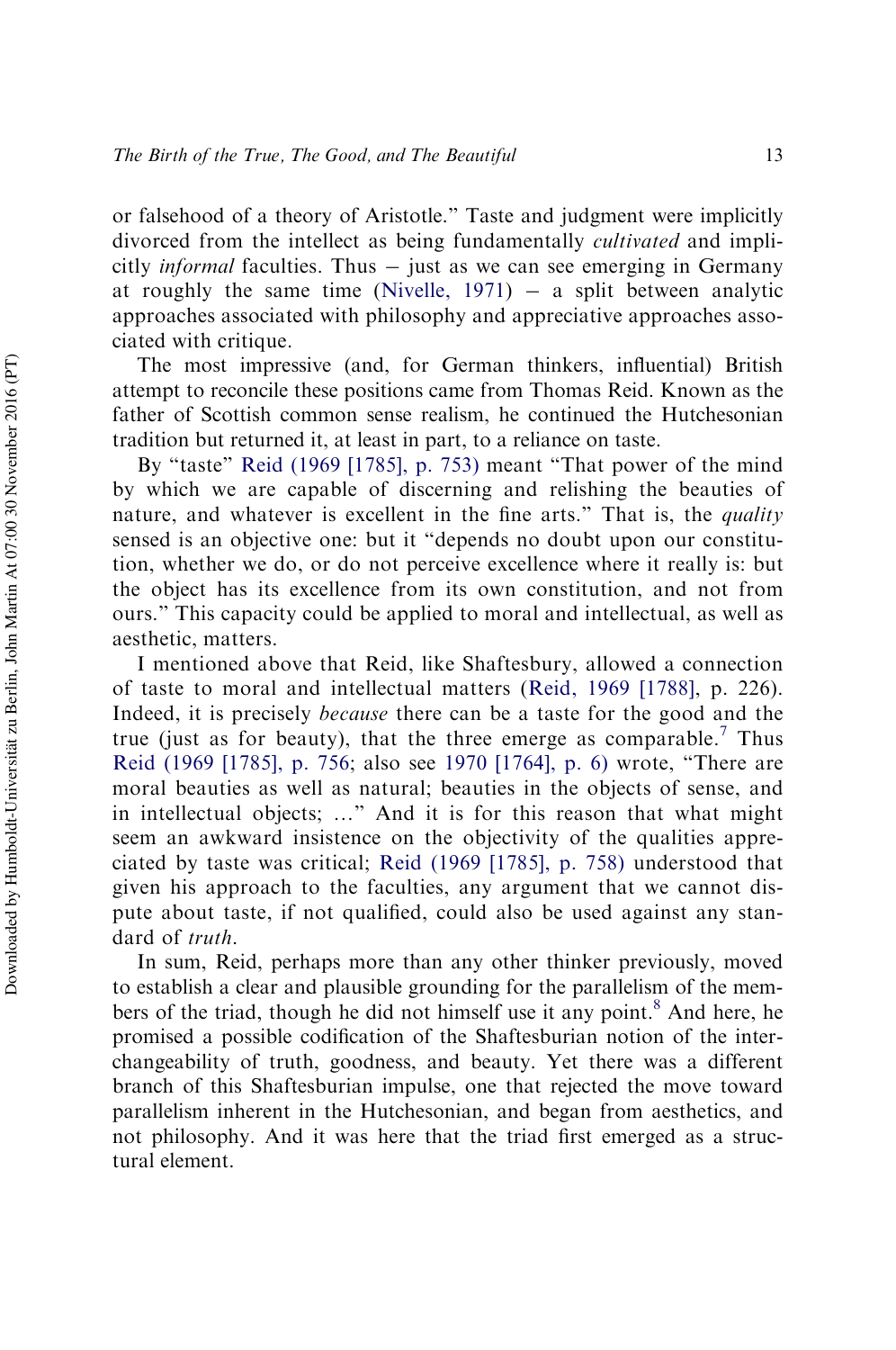# THE RISE OF THE TRIAD

*Good Taste in France and Germany*

In late seventeenth-early eighteenth century France, there was perhaps less interest than in England in connecting the beautiful to the good and the true simultaneously. For some, such as the very influential Nicolas Boileau-Despréaux (1674), the "Good" was relatively unimportant (also see [Kristeller \[1990](#page-51-6), p. 196] on de Crousaz). For others, such as the [Abbe Du](#page-49-4) [Bos \(1748 \[1719\], pp. 37, 40, 196f\)](#page-49-4), the arts (or at least poetry) could be divorced from morality (as preachy poems were dull poems) but not from truth (even fiction should be "probable," a notion that became central in Germany). And for still others, such as Batteux, a work of art *must* have goodness as well as beauty, but not truth (which, unlike beauty, is an objective matter) ([Dewey, 1920](#page-48-6), pp. 5, 31, 34).

But, just as with Shaftesbury, there was interest in France in comprehending our capacity to appreciate *variety* in our understanding of beauty, and its cultivation. One example is the work of the Jansenist academic Charles Rollin. In his mammoth four volume work *On the Method of Teaching and Studying the Belles-Lettres*, the first volume of which was published in 1726, [Rollin \(1770, p. 41\)](#page-52-6) proposed that "Taste … is a clear, lively, and distinct discerning of all the beauty, truth and justness of the thoughts and expressions, which compose a discourse" (this emphasis on the "clear and distinct" is typically French, coming from Descartes). Although most persons have in them the first principles of such taste, it often remains dormant for want of instruction, or worse, because it has been corrupted by bad educations or customs.

For Germans at the time, the key question was simpler: can there even *be* a good taste in Germany that is not simply *French* taste? And if not (as many accepted), how can the most tasteful French sensibility be imported? It was considerations like these that inspired the key theoretical effort work by Johann Ulrich König, the Saxon poet laureate [\(Saintsbury, 1904](#page-52-7), p. 22f). And it is König's (1727) work (a compendium of translations, poems, and an investigation of good taste) that is the first of which I am aware to use the triad of the True, the Good, and the Beautiful. We will see that this focus on taste was key to a fundamental re-structuring of the understanding of the excellences and faculties.

König (1727, pp. 283, 285)<sup>[9](#page-41-6)</sup> argued that good taste was something that could be manifested across any realm of choice – whether of books, of dogs, weapons, and so on  $-$  yet it seemed that one could have good taste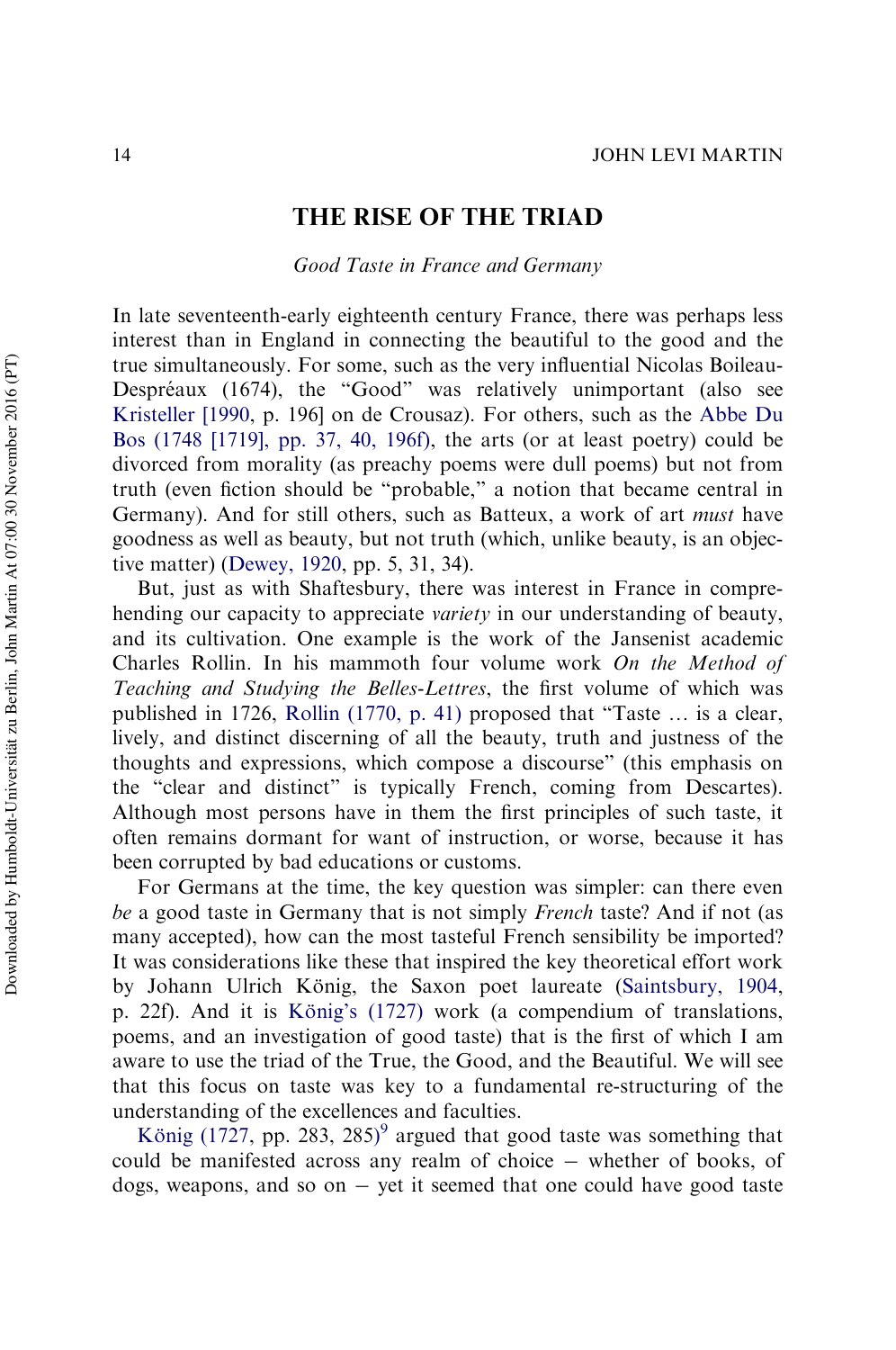in one realm, but lack it in another. This was one of a number of puzzles that taste confronts us with, and König's first task was to clarify our usage. He spent what might seem retrospectively a humorously long time analyzing different words for taste, but his purpose was a serious one: he assumed that all enlightened authors were so under the sway of French culture, that it was an open question whether one could, in good taste (as it were), speak of "taste" in one's own vernacular (as opposed to borrowing *bon gouˆt*). Encouraged by English writers in the *Guardian* and *Tattler*, and especially Shaftesbury himself, König (1727, p. 239) made a case for using the German word *Geschmack*, noting that in all languages, the same word was used both for the external tense of taste associated with the organ of the tongue, and metaphorically for an inner sense of appropriateness.

It is not that König wanted to reject French influences; he [\(1727, p. 238\)](#page-51-7) gave a short history of the development of good taste that, like Hegel's spirit of Freedom, has moved from place to place over time, born in  $G$ reece<sup>[10](#page-41-7)</sup> and currently comfortably settled in France. In particular, König pointed to the importance of Boileau-Despréaux in freeing his people from the tyranny of a corrupted taste (König's  $[133]$  tenth satire here was a translation of Boileau-Despréaux fifth).

König's acceptance of French primacy is seen in his deliberate mistranslation of Rollin, who we briefly explored above. For it is here that König implies that he has a predecessor using the triad, and he clearly treats Rollin as an authority of unusual weight (the quotation goes on for three pages, uninterrupted). The crucial passage from his quotation from Rollin is as follows (318f): "Good taste in talented [*sinnreichen*] writing is then a fine, finished, precise and authentic judgment of all the beauty, truth and goodness occurring in a speech or in a poem, as well as the the thoughts thusly expressed."<sup>[11](#page-41-8)</sup>

Now the 1770 English translation of [Rollin \(1770, p. 41\)](#page-52-6) puts it this way: "Taste … is a clear, lively, and distinct discerning of all the beauty, truth and justness of the thoughts and expressions, which compose a discourse." And indeed, Rollin's original (1740, p. liv) reads: "*de toute la beauté, la vérité, & la justesse* ...." Although Rollin in other places joined truth and beauty (thus he speaks [lvii] of the "immutable rules of truth and beauty [*du vrai & du beau*])," the substitution of goodness for justness (or appropriateness) made by König is a radical change, allowing him to read a theory of moral sensibility into Rollin. It may well be that he was unsure of proceeding with his own ideas without a French aegis to shield him.

Yet König was not content to simply repeat what had already been done in France, for he [\(1727, p. 286f\)](#page-51-7) believed that current thinking on taste was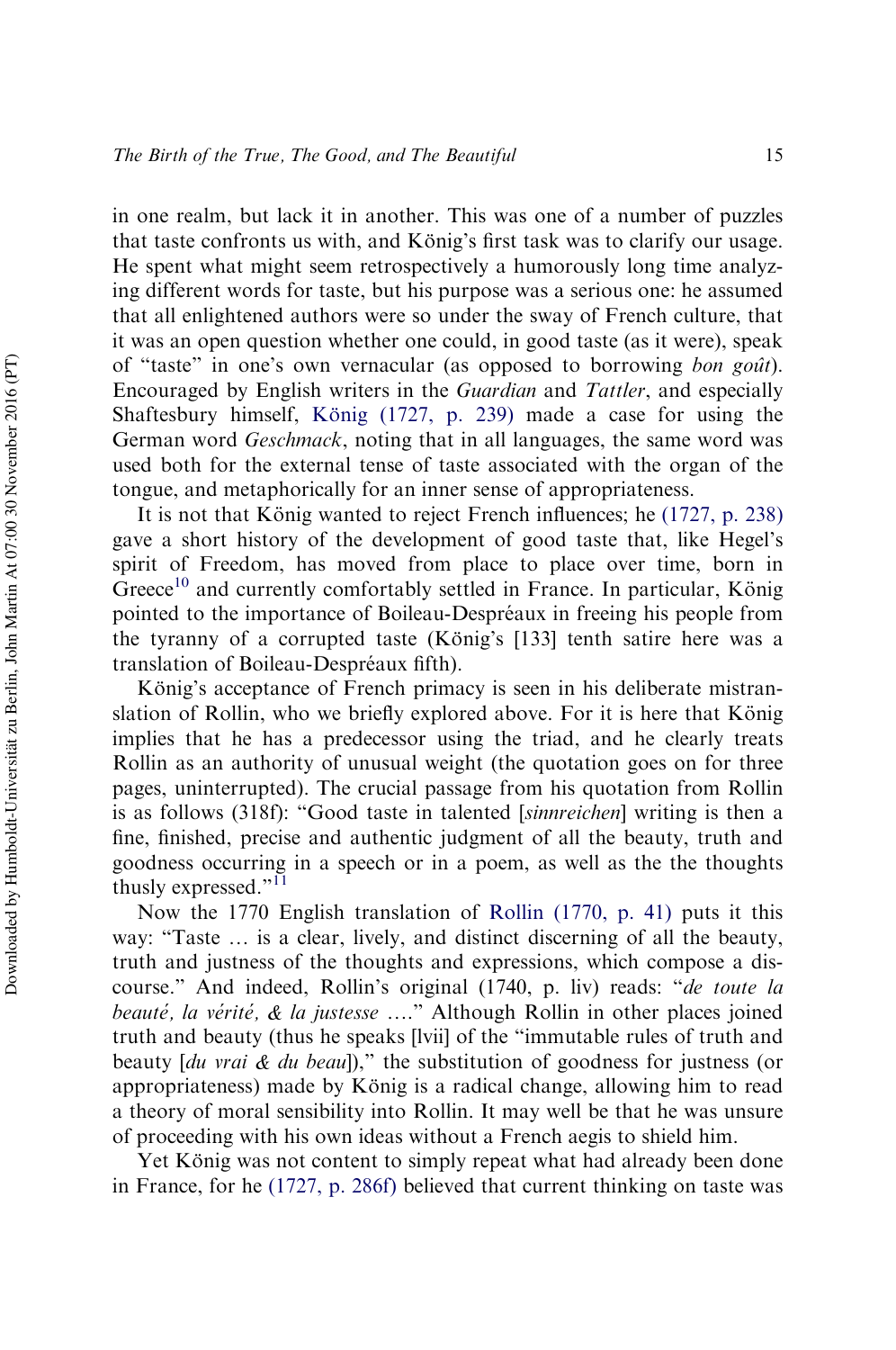muddied, and that clarifications and distinctions had to be established. The key commonality in taste was that "through the internal sensation … we uncover [*entdecken*], without knowledge of rules, if a work of art is good or bad …." (p. 263). Thus an act of taste is an act of judgment, but one that is instantaneous and does not require the manipulation of concepts (p. 273). At the same time, like many of our other (later) thinkers, König  $(1727, 172)$ [p. 276f\)](#page-51-7) saw that in addition to our natural (inborn taste), we can also have a cultivated taste, which may involve more deliberate forms of judgment.

This was key to König's  $(1727, p. 277)$  resolution of the puzzle of the nonunanimity of taste. There was, he argued, a distinction between a *general* good taste, shared by all so graced by God, and then a *particular* taste that varies by people, temperament, and custom, but still follows the rules of good taste.

Now what seems retrospectively somewhat interesting is that König [\(1727, p. 256\)](#page-51-7) posited that our taste could make the equivalent sorts of judgments, at least in terms of liking as opposed to disliking, as did the intellect, but immediately, and without consideration or investigation. He thus proposed that we could speak of an "intellectual taste" (*Geshmack des Verstandes*), which is "nothing other than the composite power of the soul to perceive [*empfinden*] and to judge, mediated through the tools of the senses to perceive a certain impression, and thereupon express a decision of liking or disliking" (p. 257f).

Somewhat similarly, argued König (1727, p. 279), there is room for good taste in ethical theories  $-$  that is, we have a mental sensation (*Gemüths-Empfindung*) which suggests us taking pleasure or displeasure in something, but one that has to do with heart and soul more than the intellect and cognition. "Good taste in its ethical meaning refers to a subjective sensation, to recognize the truth, to desire the good, and to choose the noblest and best."<sup>[12](#page-41-9)</sup>

It is this capacity for good taste to orient not only to beauty, but also to truth and goodness that led König to propose the triad: what brings these three together is not that they are each parallel to a fundamental (but different) faculty; on the contrary, it is that all are reachable by good taste. "The general good taste is an intellectual capacity, derived from sound wits and a keen power of judgment, to correctly experience the true, good and beautiful" (p. 259; also see pp. 260, 276, 292).<sup>[13](#page-42-0)</sup>

The general good taste allows us to reach these three excellences, but because there is a particular, in addition to a general, taste, we have to recognize that there must be more than one *way* to reach them (p. 296).<sup>[14](#page-42-1)</sup> Since the will, intellect, and external senses vary across people, so will taste.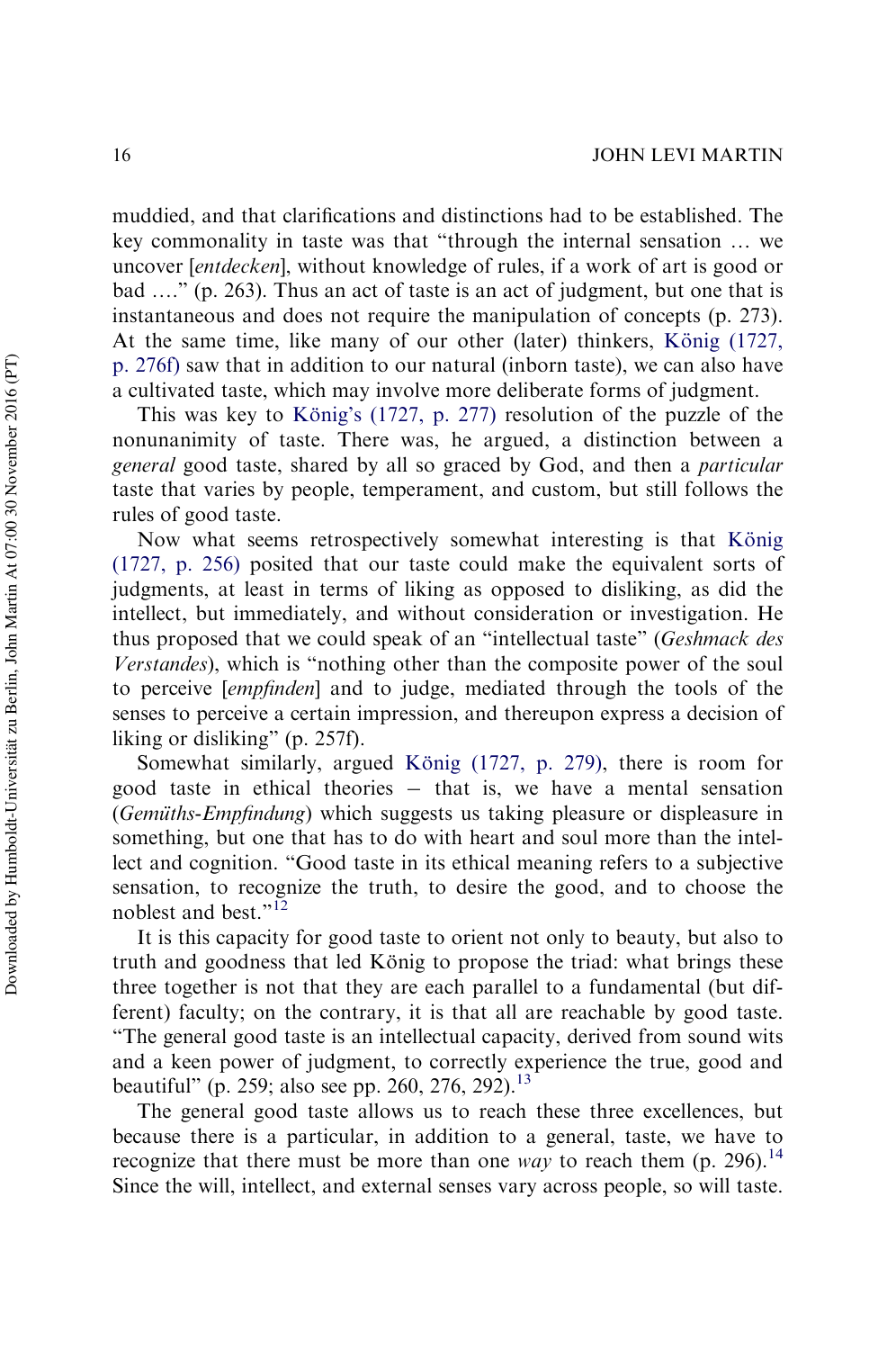Indeed, wanting your own taste to triumph over others is itself contrary to the rules of good taste! Thus, like Shaftesbury, König  $(1727, p. 322)$  saw his theoretical work as a preface that would allow us to understand, and appreciate, how different peoples constitute the good, true, and beautiful in their poetry and orations.

At the same time, it is important to understand the limitations placed on this open-mindedness. König was in no way saying that all taste is equally good. Further, like Reid, he understood that to make a taste for the beautiful subjective implied the relativity of truth and morality as well [\(1727,](#page-51-7) [p. 316\)](#page-51-7). So if we say, "about taste there is no dispute," this is not because we must accept all others' tastes, but because there is no disputing with a boor who lacks taste  $(316f).$ <sup>[15](#page-42-2)</sup>

Now as we shall see, König's triad did not seem to make immediate inroads in German thought. As aesthetics was monopolized by Wolffians (on whom, below), who emphasized a structure that came from the *faculties*, and not the excellences, there was little recognition of the potentially radical implications of König's work, namely the following. First, there was his claim that taste allowed for a direct relation to truth, unmediated by the intellect. Second, this implied a stricter parallelism between truth, goodness, and beauty than even Shaftesbury had proposed. The part of König's work that did, however, seem to be picked up (or re-created) in other areas came from the use of the triad to express all that was worthy in the matter of an enlightened person's engagement with the world, and the most important thinker here was Diderot, in France.

# DIDEROT AND THE ENCYCLOPEDIA

*Diderot and the Development of the Triad*

It is clear that most of the Encylopediasts still firmly attached beauty to either truth or goodness  $-$  but not both. Thus [Yvon's \(2003 \[1752\]\)](#page-53-0) article on "Good" in the Encyclopedia began by emphasizing the parallel to the Beautiful (both equally difficult to define), and by accepting that "the *good* then has two branches, one of which is the *good* that is *beautiful* and the other the *good* that is *useful*." Voltaire [\(1965 \[1765\], p. 341\)](#page-52-8) made a similar opposition of the useful and the nonuseful: "When we find pleasure in seeing something that is useful for us, we say that it is *good*; when we find pleasure in seeing it, without discerning for the moment any utility in it,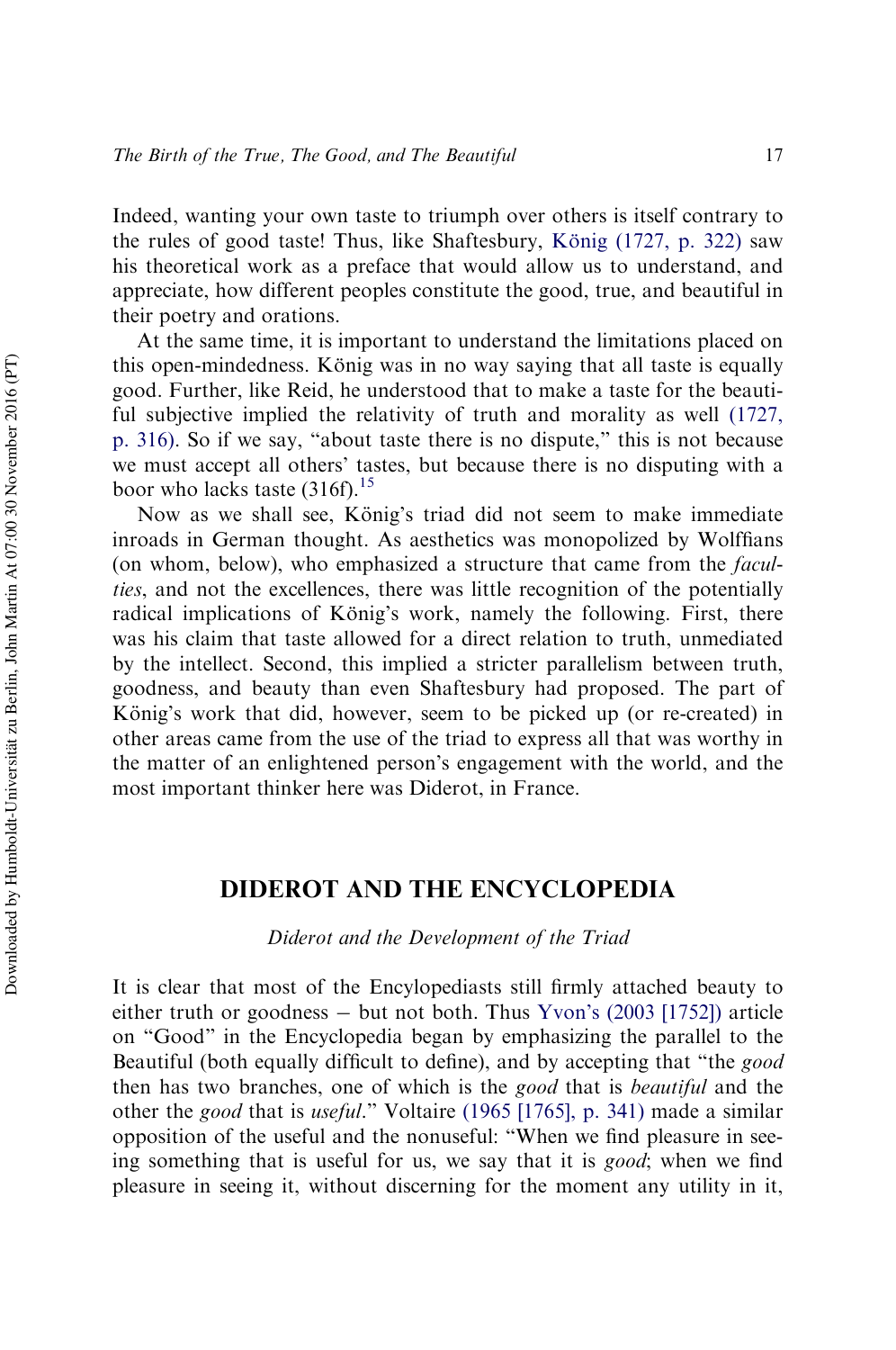we call it *beautiful*." Finally, in his [\(2006 \[1752\]\)](#page-49-5) own article on the "beautiful," Diderot regularly drew attention to the parallel of the Beautiful with the Good (basically when dealing with Hutcheson), did not link these to the True.<sup>[16](#page-42-3)</sup> Yet Diderot was to be one of the most important adherents of the triad. If it did not come from his aesthetics, whence came it?

Diderot adopted the triad as a way of signaling an alignment with a Shaftesburian movement. Indeed, Diderot's first contribution was in fact a loose translation of Shaftesbury's *Inquiry Concerning Virtue and Merit*, one which he published in 1745. Here, we can again gain insight by close attention to an interesting choice in the translation. Shaftesbury (the piece was incorporated in the later *Characteristics*; [\(2001 \[1732\]\):](#page-52-1) II: 29/II.ii.50) had written, "For whoever thinks there is a God, and pretends formally to believe that he is *just* and *good*, must suppose that there is independently such a thing as *Justice* and *Injustice, Truth* and *Falsehood, Right* and *Wrong*; according to which he pronounces that *God is just, righteous*, and *true.*" Diderot's  $(I.48)^{17}$  $(I.48)^{17}$  $(I.48)^{17}$  version goes as follows: "*Celui qui admet un Dieu vrai, juste et bon, suppose une droiture et une injustice, un vrai et un faux, une bonté et une malice, indépendants de cet Être suprême, et par lesquels il juge qu'un Dieu doit eˆtre vrai, juste et bon* …." Diderot has rationalized Shaftesbury's inconsistent usage to a triad, in which God is true, just, and good. It may be that we see here Diderot's first draft at a new triad, one in which the One has been replaced  $-$  here his provisional replacement is the Just.

It is two years later, it seems, that Diderot hit upon the triad using beauty, and it first appears in a very significant context. Toward the end of his 1747 *Promenade of a Skeptic*, a dialogue turning on the hero's question of whether or not to announce himself an atheist skeptic, Diderot concluded (I: 186) that the humorlessness of his theological opponents and their intolerance of his own fooling around must come from one of the following: (1) because they themselves are practical jokers, or (2) because they do not realize that the true, the good, and the beautiful are not susceptible to ridicule, or  $(3)$  that these qualities are foreign to them.<sup>[18](#page-42-5)</sup>

In fact, we find that from this point on, Diderot returned again and again to the triad when he attempted to oppose his own tolerant philosophical ethos to that of his intolerant enemies.[19](#page-42-6) Thus we see it again in a much later piece, his 1782 *Essay on the Reigns of Claudius and Nero*, an expansion of a 1778 work, focusing on the attempt to justify the philosopher Seneca for his complicity with Nero's crimes, and turning into a justification of Diderot himself in his squabbles with the recently deceased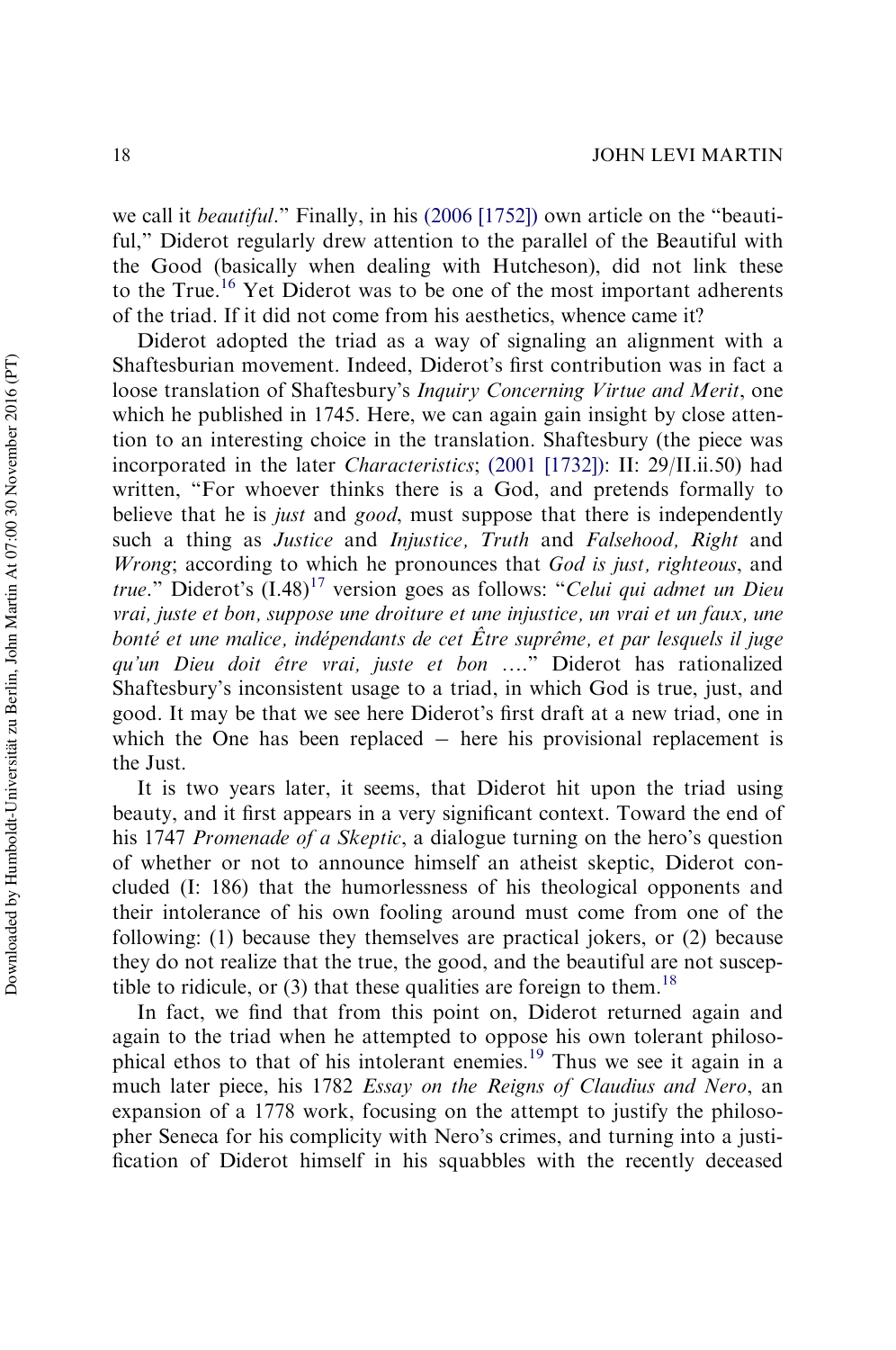Rousseau [\(Morley, 1884,](#page-51-8) p. 390ff). It is in such a context that he suggests that it would be good if modern philosophers could remain untroubled by ignorant critics. "Where would we be," asked Diderot (III.320) rhetorically, "if perverse men could turn false that which is true, bad that which is good, or ugly that which is beautiful? The true, the good and the beautiful form, in my eyes, a group of three great figures, around which evil can raise up a storm of dust that may conceal them from the eyes of the majority, but the time passes, the cloud dissipates, and they re-appear as venerable as ever."[20](#page-42-7)

But it is not simply that Diderot appealed to these when he wished to wrap himself in the mantle of all that is good, or re-assure himself as to his eventual triumph. He also used the triad as a standard around which to rally his troops against orthodoxy. Thus in his 1762 letter to Voltaire (XIX.464), speaking about the project of the Encyclopedia, Diderot announced that what he liked best about their fellow Encylopedists was that they were united less by their hatred of their enemies than by "the love of truth, by a sense of charity, and a taste for the true, the good and the beautiful, a kind of trinity that is somewhat superior to [that of their opponents]."[21](#page-42-8)

Even more, Diderot seemed to want to use this to connect his own project to earlier traditions. I believe the only place where the triad is used, at least by Diderot, in the *Encyclopedia* is in the article on "Eclecticism," which [Diderot \(1967 \[1765\]\)](#page-49-6) used as a statement of his own self-understanding. ("The eclectic," he began, "is a philosopher who, by riding roughshod over prejudice, tradition, antiquity, universal consent, authority, in a word, everything that subjugates the mass of mind, dares to think for himself, goes back to the most clear and general principles, examines and discusses them, while admitting only what is proven by experience and reason." He includes Bruno, Bacon, Descartes and Hobbes as examples.) Diderot then claimed that the first principle of this sect, using Iamblichus as his professed model, is that we have within us immediate confirmation of the existence of divinity. We are simultaneously conscious of our own nature, the proximate cause of this, and as a necessary result, have a love for the good, the true, and the beautiful.<sup>[22](#page-42-9)</sup>

But the clearest forerunner is of course no one other than Socrates himself, whose fate Diderot sometimes feared would become his. For example, in a 1766 letter to Etienne-Maurice Falconet, dealing with the issue of being unappreciated in one's own time, Diderot (XVIII.107) again turned to the death of Socrates at the hands of his ungrateful fellow-citizens, and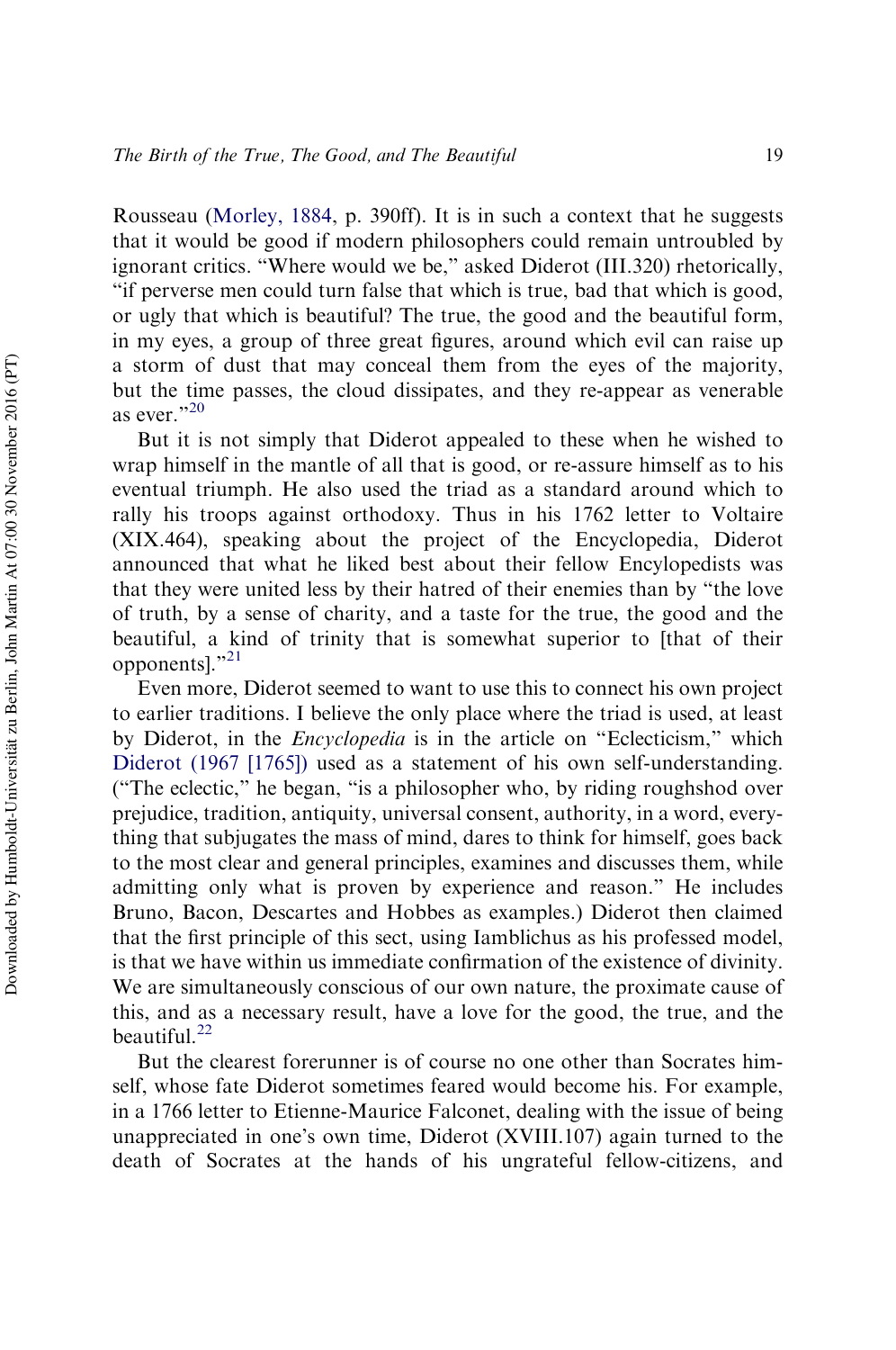imagined a contemporary, taking this lesson, saying proudly to himself, "After all it is only the true, the good and the beautiful that remain, and I prefer that these current persecutions that will bring honor to my memory than those praises and rewards that will wither away."[23](#page-42-10)

If the parallel were not clear enough, in his *De la Poesie Dramatique* of 1758 (VII.389), Diderot's obvious alter ego, Ariste, who is known to his (equally fictional) friends as "the philosopher," soliquizes thusly: $24$  "I'm forty years old. I have studied a lot, and they call me the philosopher. However, were someone to ask me, 'Ariste, what is the true, the good and the beautiful?' would I have an answer? No. How Ariste, do you not know what is the true, the good and the beautiful, and yet let yourself be called a philosopher!"[25](#page-43-1) Thus Diderot is now leaning toward just that link that Rousseau was to make (as we shall see)  $-$  and considering the quest for philosophy equivalent to the quest for the true, the good, and the beautiful. And this would be to finish the Socratic analogy.

That is, Diderot:France :: Socrates:Athens :: The True, The Good, the Beautiful:Orthodoxy, Intolerance, Stupidity. Yet here Diderot also unveiled another theme that surrounded his use of the triad  $-$  the issue of objectivity. Thinking through these issues, Ariste wonders how, given the variety of people across place and time, it could be possible for two to have the same taste, or the same conceptions of the true, the good, and the beautiful?<sup>[26](#page-43-2)</sup> Even more, when we consider how our *own* state is subject to change, it seems just as implausible that any one of us could maintain the same understanding of these throughout his life.<sup>[27](#page-43-3)</sup> We seem to be condemned to have only a local understanding of the true, the good, and the beautiful, cut off from the ideas of others and indeed ourselves at different times (VII.392). Thus Diderot used the triad to express the strange mixture of local variation and eternal validity that, he believed, characterized the most important core of the human project (here see his 1774 *Refutation d'Helve´tius*; II, 279; II.437; also see [Diderot, 1995 \[1767\],](#page-49-7) p. 107).

## *Diderot and the Trinity*

Thus far, we have seen that Diderot developed the triad as a point around which the *philosophes* could gather, and which a courageous intellect could at least approach if not attain, and that could be used for understanding the variation of human sensibilities without losing a guiding star or orientation.<sup>[28](#page-43-4)</sup> He did not allow his convictions in mechanistic determinism (expressed in a number of his writings) to shake his faith in these transcendents. Indeed, we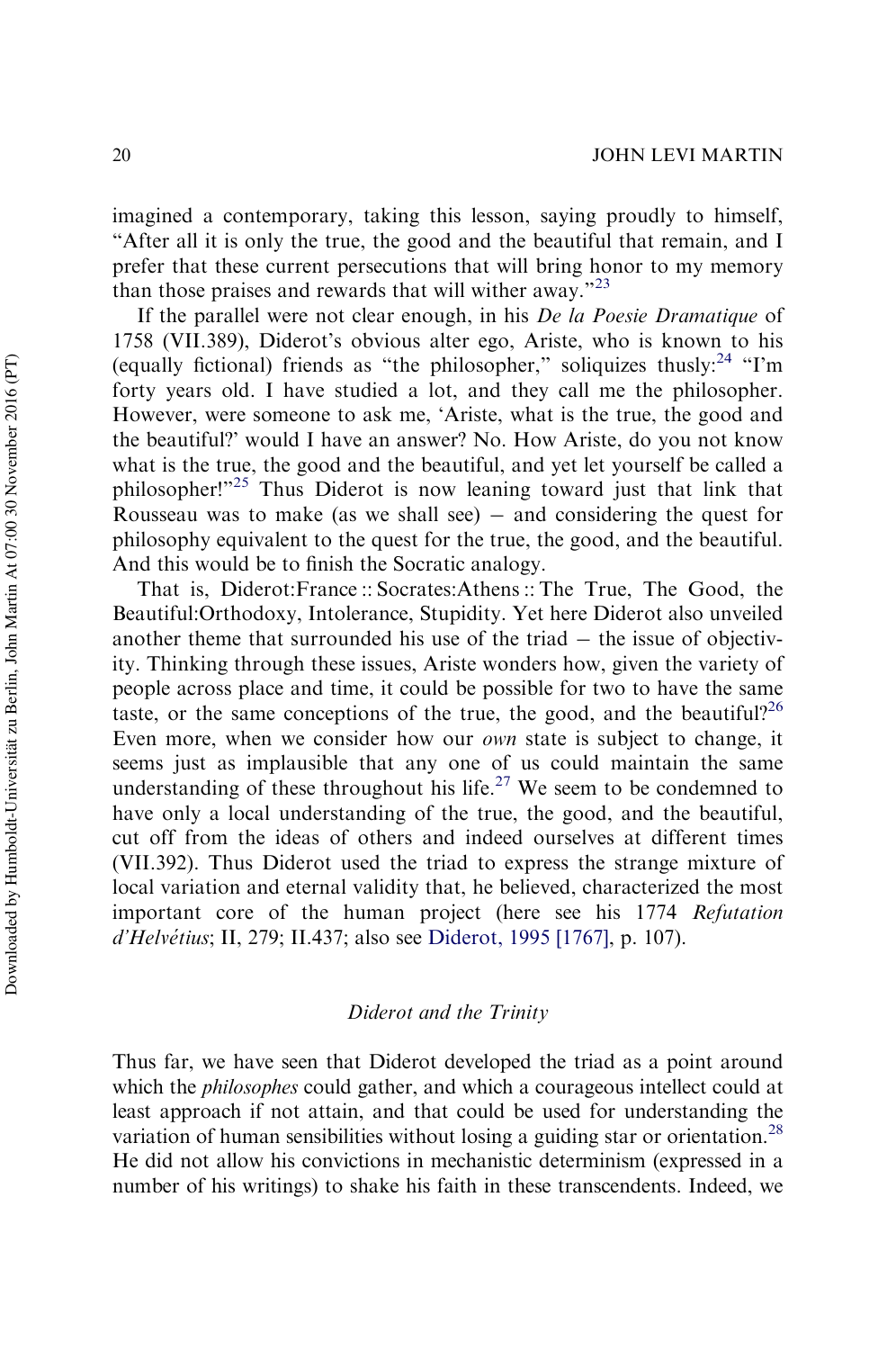have seen in his 1762 letter to Voltaire, that Diderot considered this triad of transcendents a trinity. Around this time, he then began to make this not merely an analogy, but an allegory.

In his (for a long time unpublished) work "Rameau's Nephew," [Diderot](#page-49-8) [\(2001 \[c. 1765\], p. 66\)](#page-49-8) had Rameau make the parallel of this triad to the Trinity explicit: "The True which is the father, engenders the Good, which is his son, whence comes the Beautiful, which is the Holy Ghost." (This work could have been started as early as 1761, but most think serious work began roughly around the time of the letter to Voltaire.) This mapping is significant and revealing. First, we can see that there is something very different from the assumptions of the neo-platonists, in which the centrality of the Good would make it more likely to assume the position of the Father, should this be case. In contrast, Truth, as *logos*, would, following the Gospel of John, be associated with the Son. In general, Diderot's dethronement of the Good by the True well expresses the shift in Enlightenment thought: it is science that must tell us what is the proper way to conduct our lives, and not vice versa. Second, it is worth noting that Diderot envisioned the Beautiful as that which exists in between the Good and the True, mediating the two as the Holy Spirit flies between the Father and the Son. I will argue that this does connect, albeit by a thin line, Diderot's use of the triad to his emerging aesthetics. Before making that point, there is one other thing we need to say about Diderot's use of the trinity.

In his 1765 report on the *Salon*, in which he reviewed sculptors and painters' new offerings, often with extremely blunt words, an exasperated [Diderot \(1995 \[1765\], p. 114\)](#page-49-9) went into an excursion: "If these painters had a little sense a little intelligence, they'd have asked themselves: What moment should I paint? … and they'd have answered themselves: That in which the eternal Father acknowledges and designates his Son, makes himself known to the earth as his Father." Given the incredible potential of such a scene, Diderot could only see Nicolas-Guy Brenet's version as impoverished and trivial … the angels are worried about Jesus's *clothes* getting damp! "When an artist has nothing in his head, he should take a break. And if he still has nothing in his head, he should take a *long* break."

For those who have forgotten, this moment is when Jesus is baptized by John the Baptist. As he is baptized "behold, the heavens were opened, and he saw the Spirit of God descending like a dove, and alighting on him; and lo, a void from heaven, saying, 'This is my beloved Son, with whom I am well pleased'" (Matt. 3:16; RSV). (In his discussion of Lépicié's painting of the same scene, [Diderot \(1995 \[1765\], p. 135\)](#page-49-9) quoted this phrase.)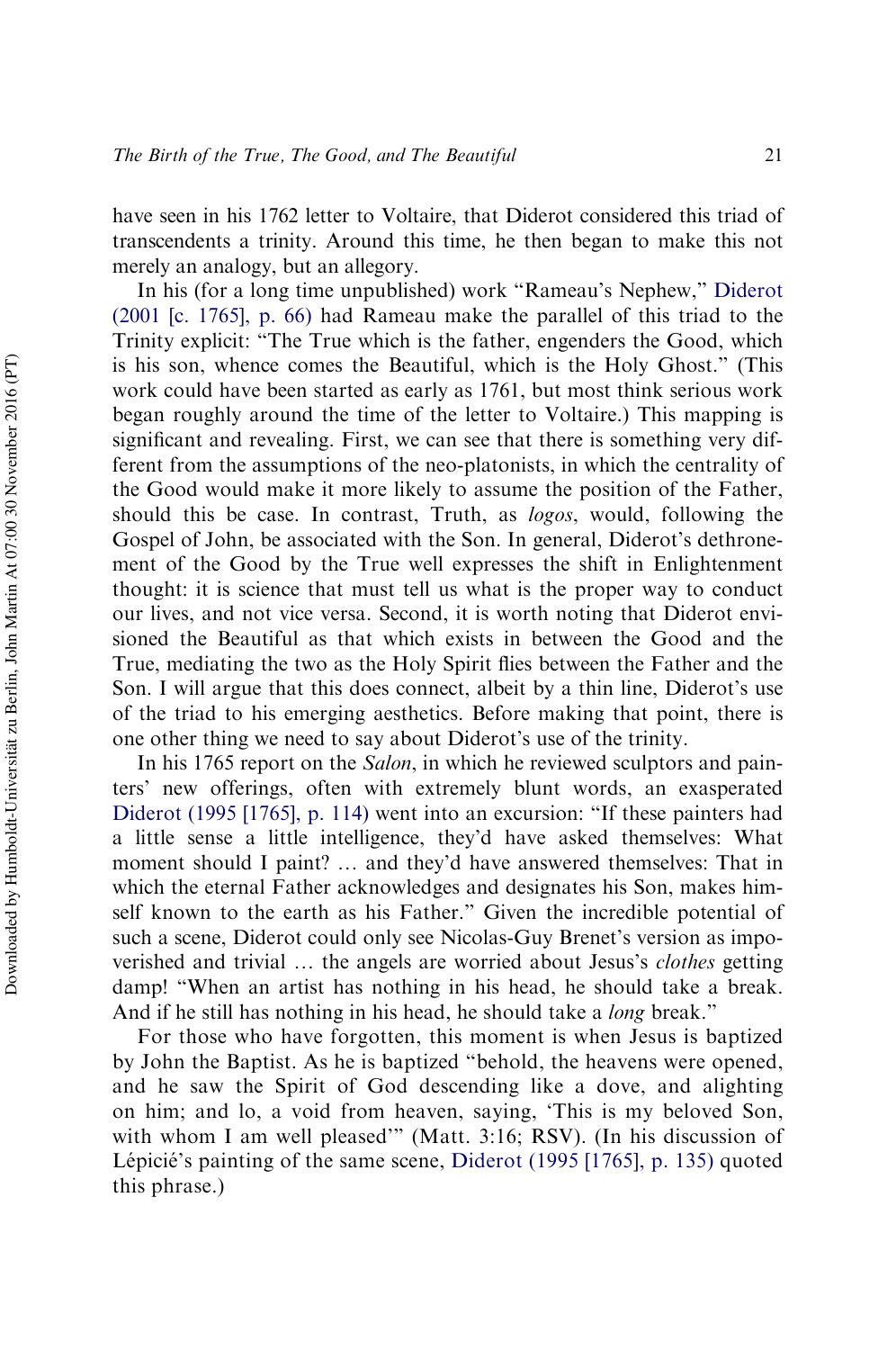It is hard to deny that Diderot associated the trinity with this moment in the Gospels, and that, despite his atheism, he found it extremely moving.<sup>[29](#page-43-5)</sup> And this is almost certainly related to the unexpected death of his father in 1759. Although they had been estranged for some time over Diderot's impulsive marriage, they had been reconciled by 1754, and his father's approval had always been of paramount importance for Diderot. (He said that he remembered as one of the "sweetest moments of his life," when he had returned from school with a great deal of prizes at the end of the year to his house, and his father came to door, saw him, and burst into tears; [Furbank, 1992,](#page-49-10) p. 10f.) With the Encyclopedia finally coming out in 1765, Diderot now lacked one of those whose approval was most important to him, and would not hear the words that Matthew attributes to the Father.

Thus this moment had some special meaning for Diderot, in that it is a special case of a very treasured communication between the Father and Son, and this is carried out by the Spirit, which, we recall, Diderot identified with the Beautiful. This makes the Beautiful fundamentally about a *relation* between truth and goodness. And in fact, in some places, Diderot seemed to hold exactly this: namely, his theory of beauty as relation (*rapport*) [\(1995 \[1765\], p. 100\).](#page-49-9) This allowed Diderot to fold in our associations to our aesthetic perceptions; and as we have had different experiences, we might have different associations and hence different aesthetic appreciations (see [Crocker, 1952,](#page-48-7) p. 99). But this structural position implied that, in contrast to Shaftesbury, Diderot could not see the members of the triad as "one and the same."

## *The Relations between the Members of the Triad*

Certainly, as Diderot wrote in his *Essay on Painting*, "The true, the good, and the beautiful are very closely allied. Add some unusual, striking circumstance to one of the first two qualities and truth becomes beauty, or beauty truth" [\(Diderot, 1995 \[1766\],](#page-49-11) p. 238). Indeed, Diderot considered that there was a way in which "truth" was necessary for art, and often criticized works that he believed lack this truth [\(1904 \[1761\],](#page-48-8) p. 253; [1995](#page-49-12) [\[1765\]](#page-49-12), p. 94; [1995 \[1767\],](#page-49-7) p. 207, 323f; [1995 \[1766\]](#page-49-11), p. 195). But because he rejected the Hutchesonian conception of a moral sense [\(Diderot, 1995](#page-49-7) [\[1767\]](#page-49-7), p. 23), he had to acknowledge the separation of truth from beauty. I accept [Crocker's \(1952, pp. 45, 48, 66\)](#page-48-7) evaluation: Diderot was torn between a materialist, utilitarian and determinist view that his logic forced him to accept, and which implied the fundamental subjectivity of beauty,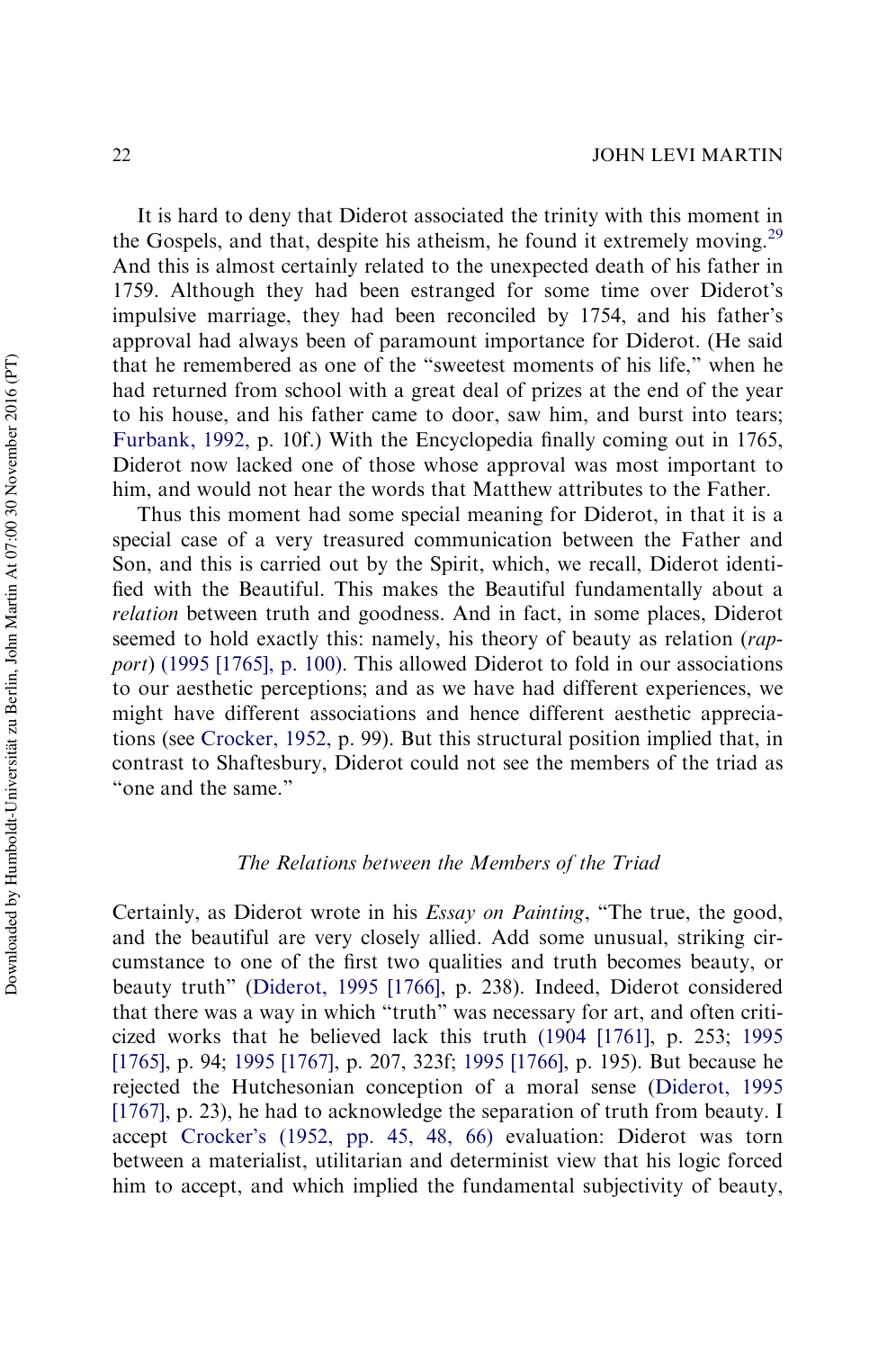but emotionally, he could not drive away a conviction that virtue should be  $beautiful - and that the triad should bring us toward unity.$ 

Even more importantly, Diderot struggled with the fact that our different personal biographies must necessarily give us different tastes. In this sense, Diderot appears as a modern, in contrast to those who claimed a straightforward objective definition of beauty and hence a nonproblematic basis to taste. An instructive contrast is the take of Voltaire, who, in the *Encyclopedia*'s article on the subject, acknowledged that there was no disputing of matters of taste, simply "because it is impossible to correct a flaw that is organic." That is, if you cannot taste the delightfully sweet taste of honeysuckle flower, there is something wrong with you. But this inability to dispute "is not true in the arts: since the arts have genuine beauty, there exists a good taste that discerns it and a bad taste that is unaware of it, and often the flaw of the mind that produces wrong taste can be corrected" (Voltaire [François-Marie Arouet] et al., 1965 [1765], p. 339).

Diderot, in contrast, tried to grapple with the legitimate dispersion of tastes, and he used the triad to express the humanist excellences that had some puzzling combination of flux yet constancy. While he was unable to demonstrate any strong architectonic relations between these, he never connected them to faculties in a one-to-one correspondence. In other words, for Diderot, the members of the triad were secularized transcendentals (see [1995 \[1767\], p. 106\).](#page-49-7) The triad, then, was composed of the general and transcendental terms to which Diderot himself had an emotional/intellectual commitment, but he had no clear way of defending their priority in our approach to human life, if only because this would require an anthropology that did not yet exist.

While Diderot was the one to really put forward the triad again and again in such a way as to influence others, Rousseau may have used it in print earlier. This is in his "first discourse" ([Rousseau, 1761 \[1750\]](#page-52-9), p. 18f), where Rousseau, recounting the scene of Socrates's apology, so close to Diderot's heart, substituted "the true, the good and the beautiful" for Socrates's phrase "*kalos kagathos*." Interestingly, it appears that Rousseau used Diderot's translation, which reads more closely to the original Greek.<sup>[30](#page-43-6)</sup> More important, Rousseau's simpler, and more consistent, adumbration of the faculties was a clearer transmission to the next generation. Further, while Diderot tended to associate himself more with Socrates, Rousseau understood his project more like that of the Platonists, and it is possible that his understanding here was influenced by Ficino.<sup>[31](#page-44-0)</sup>

And yet, in his *Julie*, [Rousseau \(1997 \[1761\], pp. 49, 158, 185, 406\)](#page-52-10) did not rely on this triad<sup>[32](#page-44-1)</sup> but rather, as [Norton \(1995\)](#page-51-0) has emphasized, on the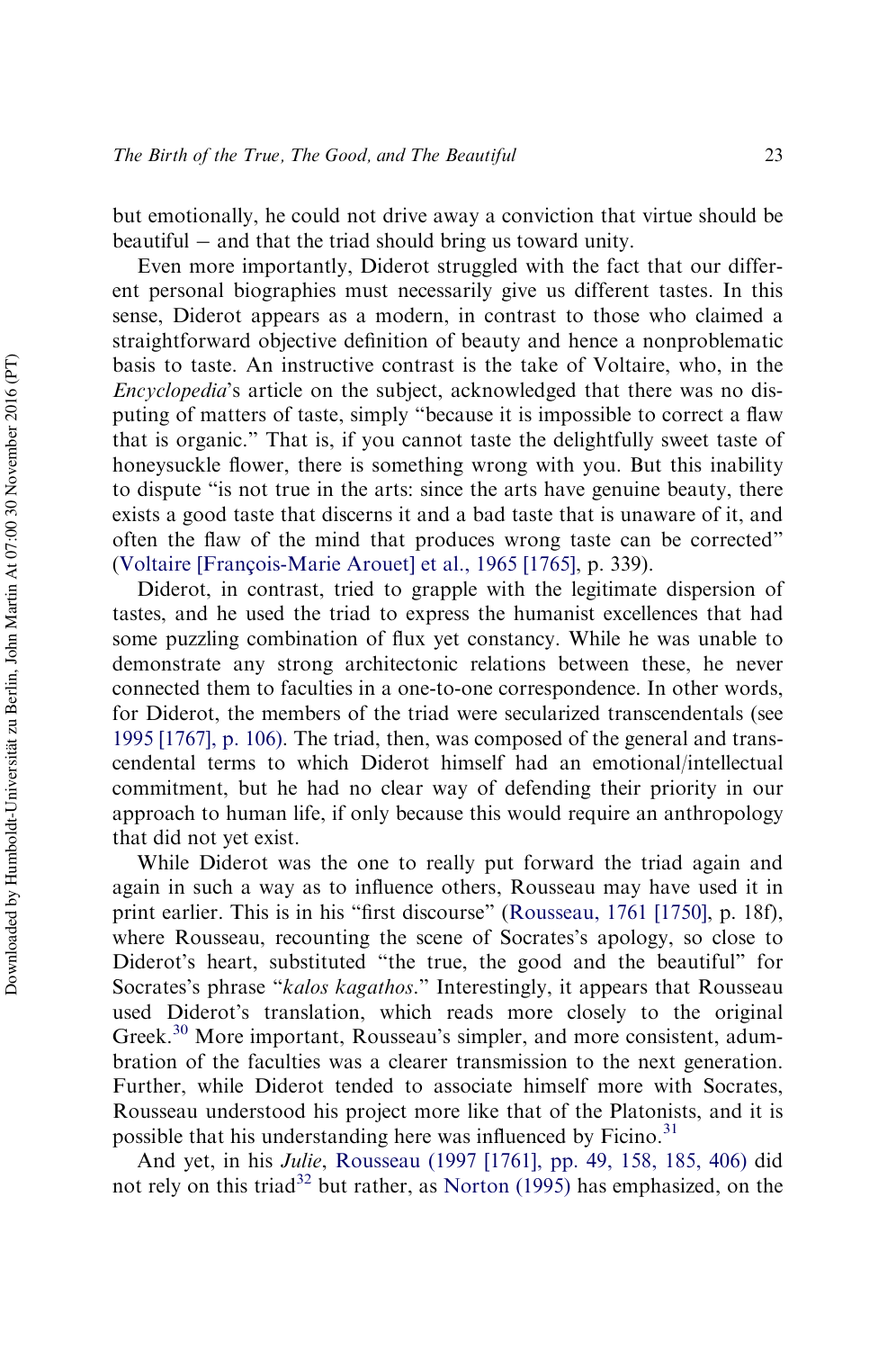idea of the beautiful soul, that which unites the good and the beautiful, suggesting an intuitive understanding of morality that re-casts *kalos kagathos* in a more feminine and sentimental light. ("As soon as we are willing to search within ourselves, we all sense what is right, we all discern what is beautiful; we have no need to be taught either one …."; *ibid*., 47). Thus it seems that in France, the triad was used as a rallying cry, and not a wedge for reformulating a theory of the faculties. This was to occur instead in Germany, and must be understood as a split in the ranks of the Leibnizians between those who we can see as primarily aestheticians and those who became philosophers of the subject.

# THE WOLFFIANS

## *Baumgarten to Sulzer*

The notion of a study of "aesthetics" is usually attributed to Alexander Baumgarten, the disciple of the leading Leibnizian philosopher in Germany, Christian Wolff. In his 1735 *Philosophical Thoughts on Matters Concerned with Poetry* [*Meditationes philosophicae de nonnullis ad poema pertinentibus*], [Baumgarten \(1931 \[1735\], p. 84/](#page-48-9)§ 116, 85/§ 484) drew upon the ancient distinctions between *noeta* (objects of logic) and *aistheta* (things perceptible by sense), and proposed to systematize the principles whereby we carried out judgment via the senses as opposed to through the intel-lect.<sup>[33](#page-44-2)</sup> Baumgarten (2007: I.27; § 29; I.403; §  $423^{34}$  $423^{34}$  $423^{34}$ ) argued that aesthetic experience, led to a sort of truth, aesthetic truth, "that is the truth, insofar as it can be sensibly known [*i.e., veritas, quatenus sensitive cognoscenda est*]."

Thus Baumgarten (I.515; § 539) proposed an *intellectualist* conception of beauty, in which aesthetic experience produced a second-best sort of truth: verisimilitude or probability. Thus the Wolffian approach to aesthetics was to be marked by an emphasis on intellectual values, as well as moral ones, in the appreciation of beauty. The most important figure here was Sulzer.

## *Sulzer*

Johan Sulzer was born in 1720 as the 25th child of a minor civil servant in Switzerland, back in the days in which a Swiss minor civil servant could have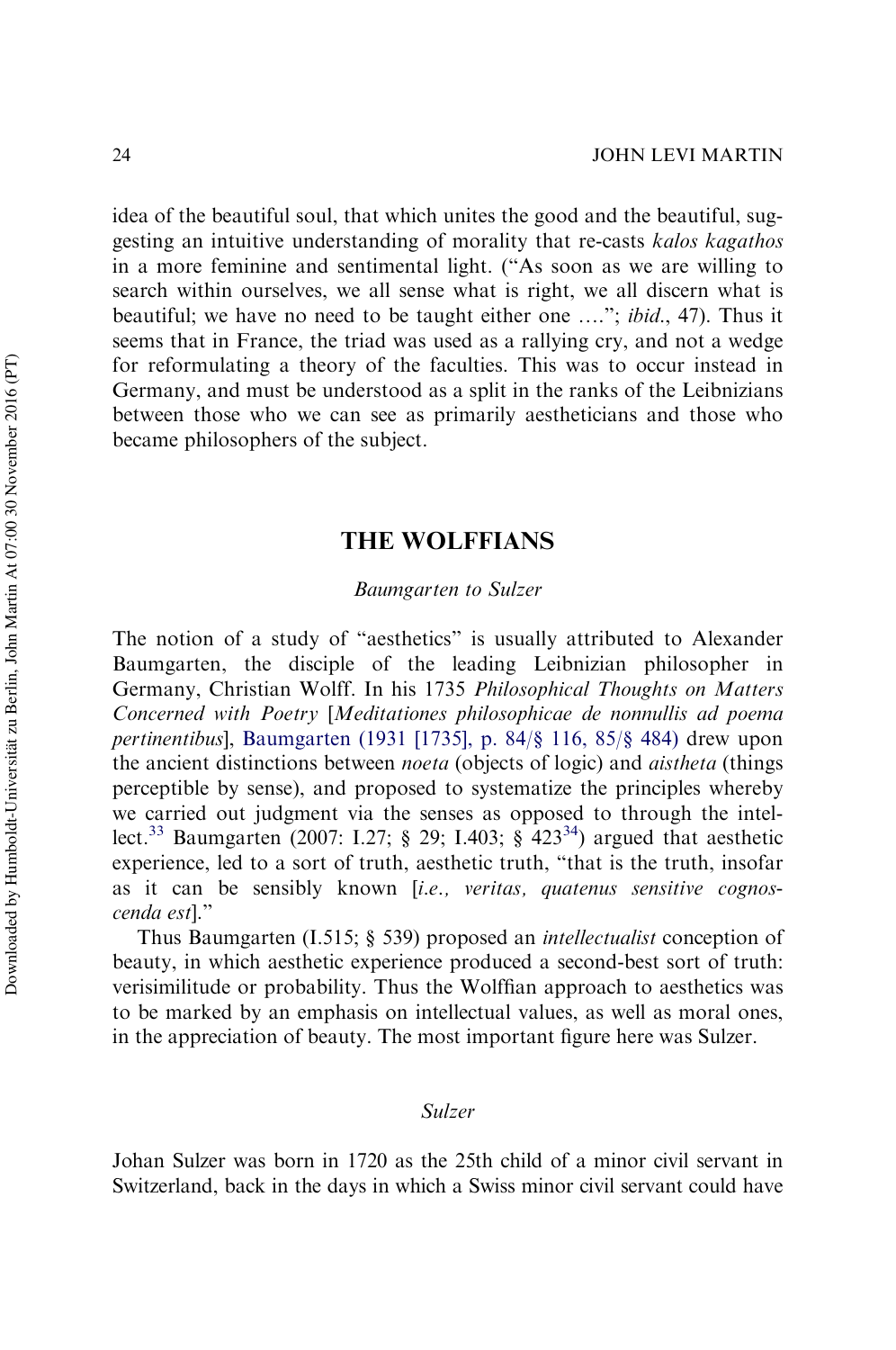25 children! Although fascinated with British empiricist philosophy  $-$  he even translated Hume's *Essay on Human Understanding* – Sulzer was greatly influenced by the Pietism that dominated his area, and he appreciated sentimentalist works like Richardson's novels ([Christensen, 1995](#page-48-10), pp. 6, 8f, 11; cf. Sulzer, 1792, III:627/BC 36). In 1747 he moved to Berlin, and, as a central Wolffian, headed the philosophical section of Berlin academy, where soon he published an article on the origin of agreeable and disagreeable sensations.

Here Sulzer laid out the skeleton of what was to be his triadic scheme. There are, he argued  $(1773 [1751-2]$  $(1773 [1751-2]$ , p. 24), three fundamental aspects of the soul: the Sensibility [Sinne], the Heart, and the Intellect.<sup>[35](#page-44-4)</sup> He maintained this structure of heart/sense/intellect in his later work as well  $(1792-4: IV.259)$  $(1792-4: IV.259)$  $(1792-4: IV.259)$ . This idea of the "heart" clearly evokes the Pietist sensibilities of Sulzer's upbringing  $-$  although partially as a result of Max Weber's disgusted evaluation of such pietism,  $36$  sociologists are likely to imagine that the Pietist heart would be quite at home in bowl of cling peaches, so covered with cloyingly sweet sentimental sauce it must be, there was not a necessary trade-off between embracing this sort of sentimentalism and accepting the importance of intellect. However, there was a tendency to *separate* the two, a separation that was to prove pivotal for later thinkers. Thus, for Sulzer, enjoyments of sensation come without reflection or judgment; those of the heart come from moral sensations.<sup>[37](#page-44-6)</sup>

Now despite the likely influence from König even at this time, Sulzer did not connect his tripartite scheme to the triad (despite the fact that his Pietist orientation would make a connection of Good and Heart far from implausible). Further, Sulzer's attempt to ground everything in the (dis)agreeableness of sensations, without slipping into utilitarianism, did not prove to be a fruitful way to approach aesthetics. The difficulties he ran into were to some degree (but not wholly) resolved in his masterwork, a four-volume encyclopedic treatment of aesthetics. Like Diderot's Encyclopedia, this began as a translation of an existing work, the 1752 *Dictionary of the Fine Arts* of the French academician Jacques Lacombes. Like Diderot's, it soon outgrew this and became an independent work, but unlike Diderot's, Sulzer's work was almost entirely his own. Although he solicited contributions from others (including Wieland) on specific technical matters, the philosophical articles are all Sulzer's ([Christensen, 1995](#page-48-10), p. 14). Taking twenty years to complete, the first volume of the first edition came out in 1771 and the last in 1774; the second edition, somewhat expanded in content and with exhaustive references for each article, was published in  $(1792-4).$  $(1792-4).$  $(1792-4).$  $(1792-4).$ <sup>[38](#page-44-7)</sup> Here I use the second edition but wherever timing is of issue,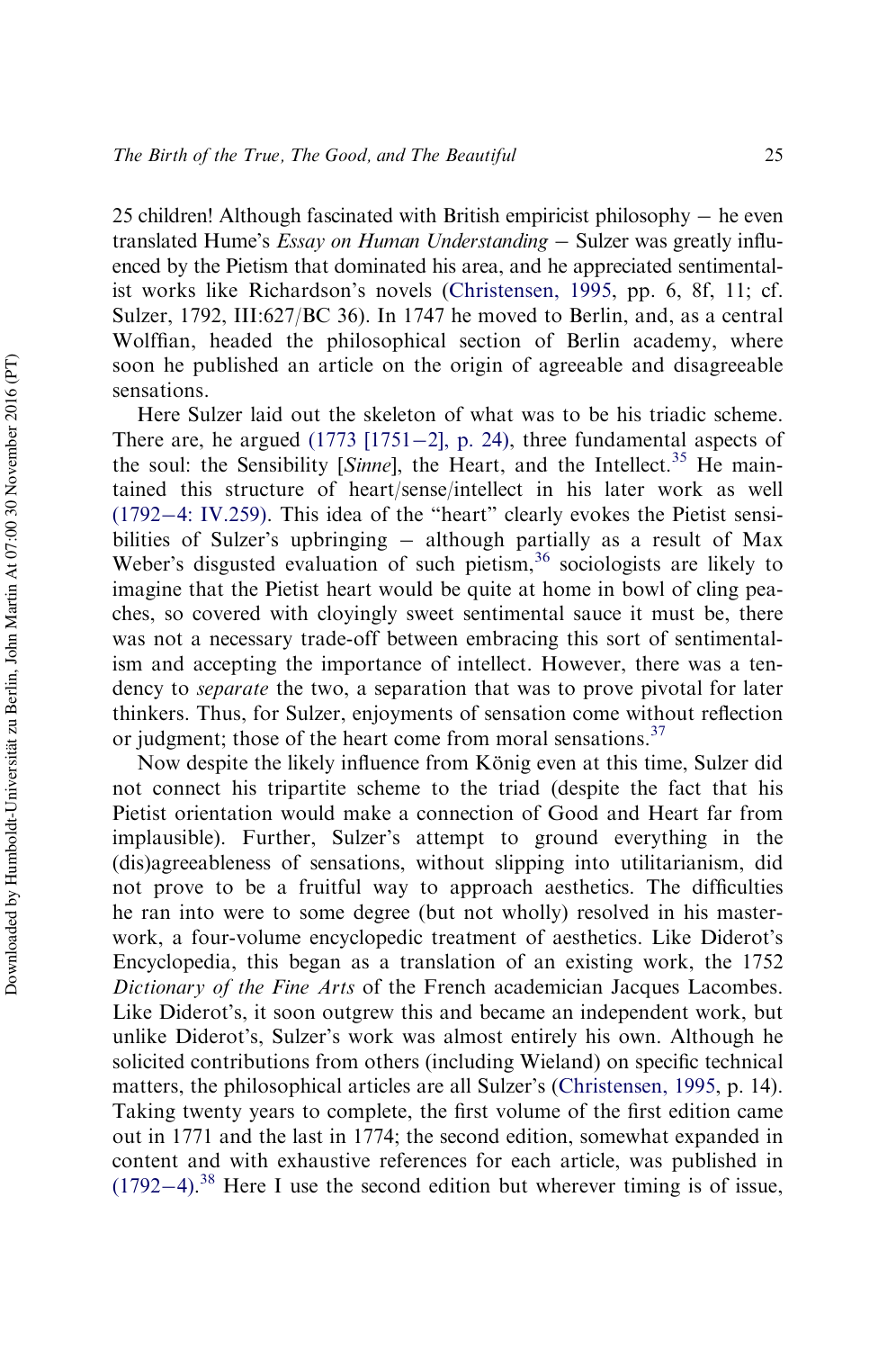I have compared to the first. Portions of several articles have been translated by [Baker and Christensen \(1995\);](#page-48-11) where these exist I give first the volume and page number from the second edition, then the page number of the translation as BC; otherwise the translation is my own.

In this massive encyclopedia, Sulzer's basic position was a somewhat reactionary one, frequently emphasizing the moral virtue of aesthetic creation and reception (as if otherwise art should be scorned), and drawing on the ideas of *kalos kagathos.* While he was not always consistent in his theoretical architecture across articles (thus, the scheme in his article on the Beautiful [*Schön*; e.g., IV. 247–50] was different), it was in his article on *Taste* (*Geschmack*) that Sulzer put together what was to be an influential system.

Here Sulzer (II.371; BC 48; translation altered for exactitude) argued "Taste is really nothing other than the capacity to sense beauty, just as reason is the capacity to recognize that which is true, perfect [*Vollkommene*] and just [*Richtige*], and moral feeling [*das sittliche Gefühl*] the capacity to feel that which is good [*das Gute*]." Sulzer connected this to the imagination: "Beauty pleases us not because reason finds it perfect, or our moral sense finds it good, but because it flatters our imagination by presenting itself in an attractive, pleasing form …." The pairing of beauty and taste is as tight as that historically between the intellect and truth: If beauty is real, as he had argued in the article treating beauty, "then taste is also something real in our soul to be distinguished from other faculties."<sup>[39](#page-44-8)</sup>

This suggests a perfect dimensionalization of the three excellences, one in keeping with our current ideas (reason:true::moral sense:good::imagination:beauty). But Sulzer immediately rejected this, in part because he needed to emphasize his understanding of the arts as morally uplifting. If we cultivate our taste, he argued, we have not simply a better capacity to identify the beautiful, but in fact have better feeling for the True and the Good. "Taste is, at basis, nothing other than the inner feeling, through which one senses the stimulus [*Reizung*; one might also say the charm] of the True and the Good"  $(II.375)$ .<sup>[40](#page-44-9)</sup> Thus although reason and ethics are the chief needs of human development, to perfect these, we also must develop our taste (II.376). Note that, as with others we have explored, it is the focus on the idea of *taste* as a fundamental relation to the world that brings the True and the Good into a realm in which they can be equated with the Beautiful. More specifically, the fact that taste is paired with beauty, yet reaches the True and the Good, suggests that there is an "outer" beauty, one that *includes* and combines the True, the Good, and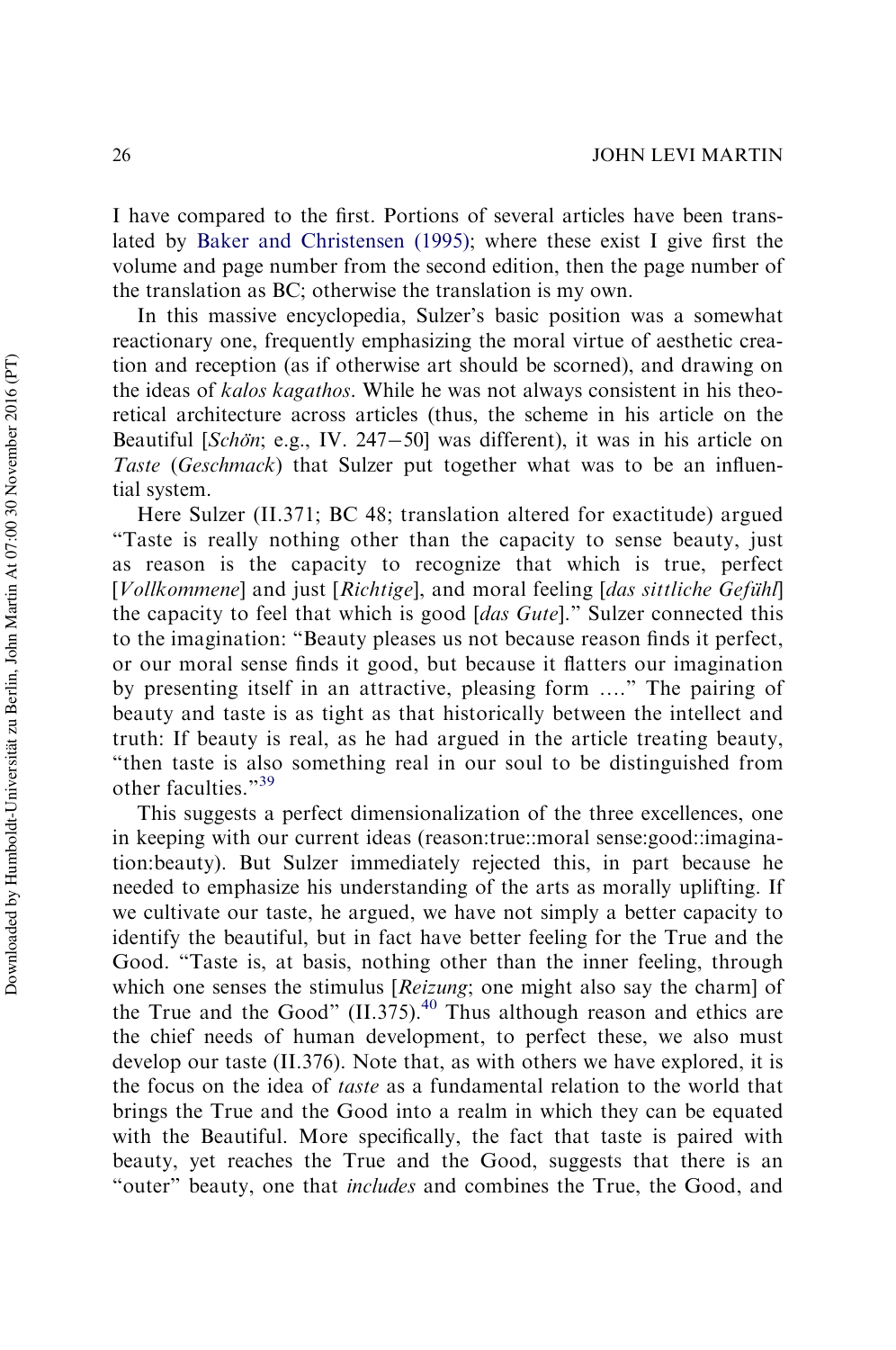| Excellence           | Receiver's<br>Faculty  | Artist's<br>Faculties | Aspects of<br><b>Outer Taste</b> | Artist<br>Reaches Via |
|----------------------|------------------------|-----------------------|----------------------------------|-----------------------|
| Good                 | Moral sense            | Genius                | Heart                            | <b>Senses</b>         |
| <b>Beautiful</b>     | Taste<br>(imagination) | Taste                 | Imagination                      | Phantasy              |
| True (perfect, just) | Reason                 | Reason                | Reason                           | Intellect             |

Table 1. Sulzer's Scheme.

<span id="page-24-0"></span>the Beautiful. That is exactly what Sulzer (II.373; BC 50) proposed (see [Table 1](#page-24-0)).

Now we can perhaps understand the ambiguous position of imagination in the second column; when we are thinking about "lesser taste," as we might call it, that reaches the lesser beautiful, we can say that taste  $\leftrightarrow$ beauty, but when we are thinking of the "Greater Taste," the analogous faculty must be considered to be the imagination. Further, there still seems to be an aspect of the feeling/representing distinction in our aesthetic faculties, as Sulzer (33/I:349), in his article on inspiration [*Begeisterung*] writes that enthusiasm is a duplex phenomenon  $-$  one part works on our senses, the other on our imagination.

Sulzer has clearly travelled far down the road toward a splintering of the triad by matching the elements to faculties. Yet Sulzer (II: 374) used his article on taste to argue that we need to pursue the unification of all our soul's powers ("*die Vereinigung aller Seelenkräfte*") – that is, in contrast to those who might emphasize the independence, perhaps *orthogonality* of the three powers and their attendant excellences, Sulzer saw these as flawed if not combined. Thus Sulzer attempted to strike a middle ground between the Wolffians who emphasized a distinction between faculties, and the Platonists who emphasized the unity of the soul. In fact, at the end of the day, he was still waffling: "One may view Reason, Moral feeling, and Taste as three wholly differentiated faculties of the spirit, through whose growth and development Man is gradually perfected, but one might also see them as one and the same power, only turned to different objects."[41](#page-45-0) But whether they begin as one or not, they must end as one, for "only through the unification of these three gifts of heaven can Man attain perfection."[42](#page-45-1) The relation between the faculties and the excellences remained uncertain, and this provoked a contest between two factions to claim the triad.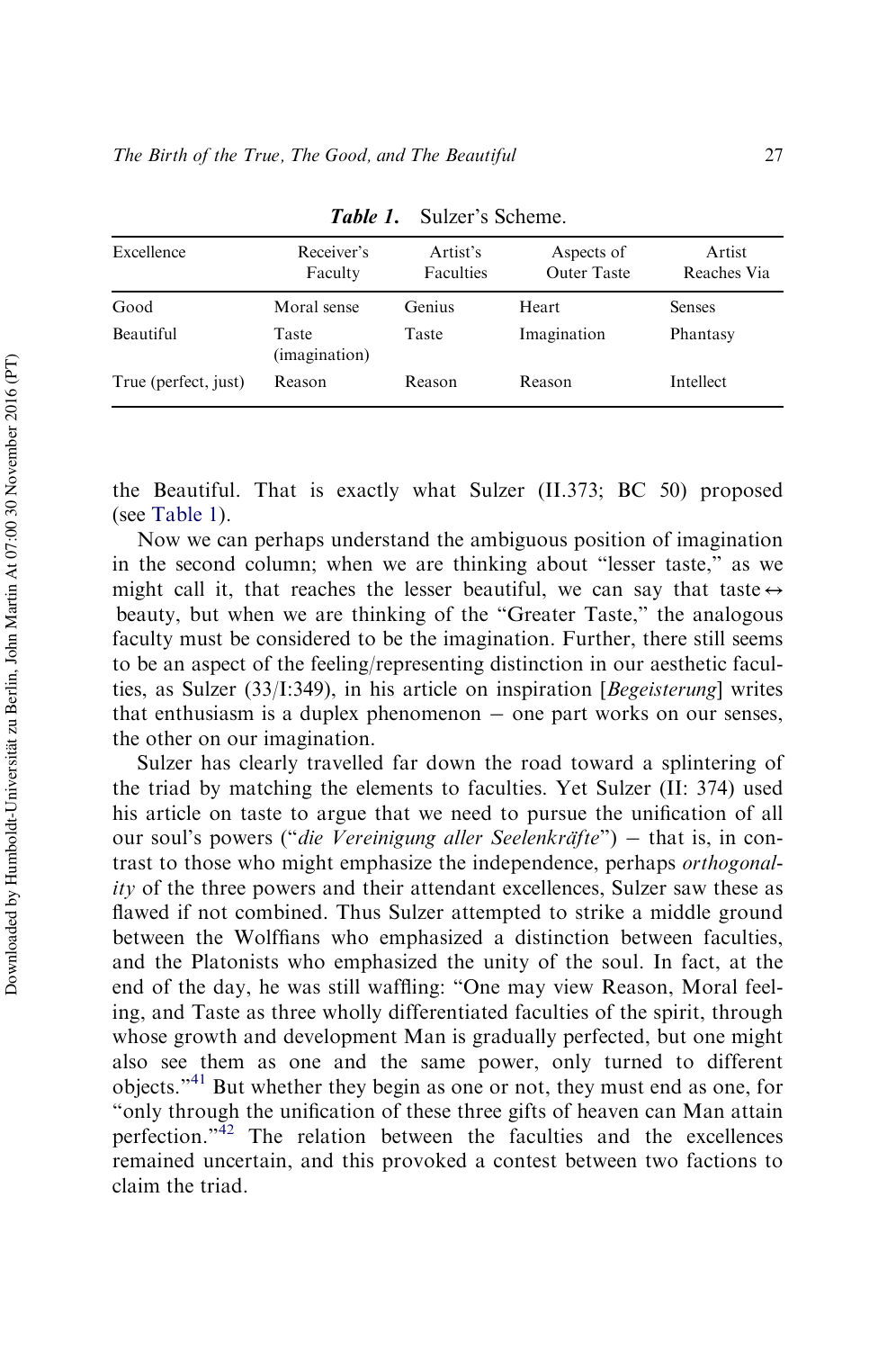# WHOLISTS VERSUS ANALYSTS

## *Riedel*

So far as I know, the first work to clearly and unambiguously lay out the triad as having a basis in fundamental cognitive faculties is Riedel's (1767; I use the revised 1774 version) *Theory of the Fine Arts and Sciences*. (I also make reference to his "Fourth Letter to Mendelssohn," published the next year in a compilation.) Riedel was a protégé of Christian Adolf Klotz, whose somewhat outlandish behavior and simplistic theorizing have made him a popular target ([Norton, 1991,](#page-51-9) p. 120). Riedel – a friend of Wieland  $-$  is often treated a bit more gently, sometimes seen as "corrupted" by Klotz ([Clark, 1955](#page-48-12), p. 89). He attempted to oppose the direction taken by Baumgarten, the dominant Leibnizian, by relying on others such as Kaymes. In so doing, he laid out an extremely simple, and perhaps overly convenient, relation between the excellences and the faculties.

In his first paragraph [Riedel \(1774, p. 7\)](#page-52-13) announced that philosophy has three objects  $-$  the true, the good, and the beautiful  $-$  corresponding to our nature as thinking, acting, and experiencing [*Denkens, Handelns, und Empfindens*]. Interestingly, the next year, he modified the triad somewhat, replacing "acting" with "willing."[43](#page-45-2) This brought his usage into line with the triadic approach to the faculties that, in Germany, would be associated with [Mendelssohn \(1997 \[1761\], p. 140](#page-51-10); also see 1997 [1776], p. 309 and [2012 \[1785\], p. 53\)](#page-51-11), who had never quite connected his triadic scheme to the triad of the True, the Good, and the Beautiful. Further, here Riedel more explicitly argued that there was something *lawful* connecting each aspect of human life and the excellences, although these laws were more akin to laws of possibility than laws of necessity.[44](#page-45-3)

"The ultimate touchstone [*letzte Probirstein*] of the truth is the *sensus communis*; that of the good is the moral feeling; that of the beautiful the taste."[45](#page-45-4) These three capacities are bound up with the very nature of the human being. The *sensus communis* referred to an "inner feeling" whereby we can immediately, "without rational reflection" [*ohne Vernunftschlüsse*; note that this is also the term used for *syllogisms*], tell the true from the false. Similar "inner feelings" guide our other types of judgments. Philosophy thus has a tripartite structure a philosophy of mind [*Geist*], one of heart, and one of taste (see [Table 2](#page-26-0)).

There are two surprising things about this synthesis. The first is that we have seen that the reason that the True and the Good first came to be united with the Beautiful was that "taste" was seen to apply to all. Riedel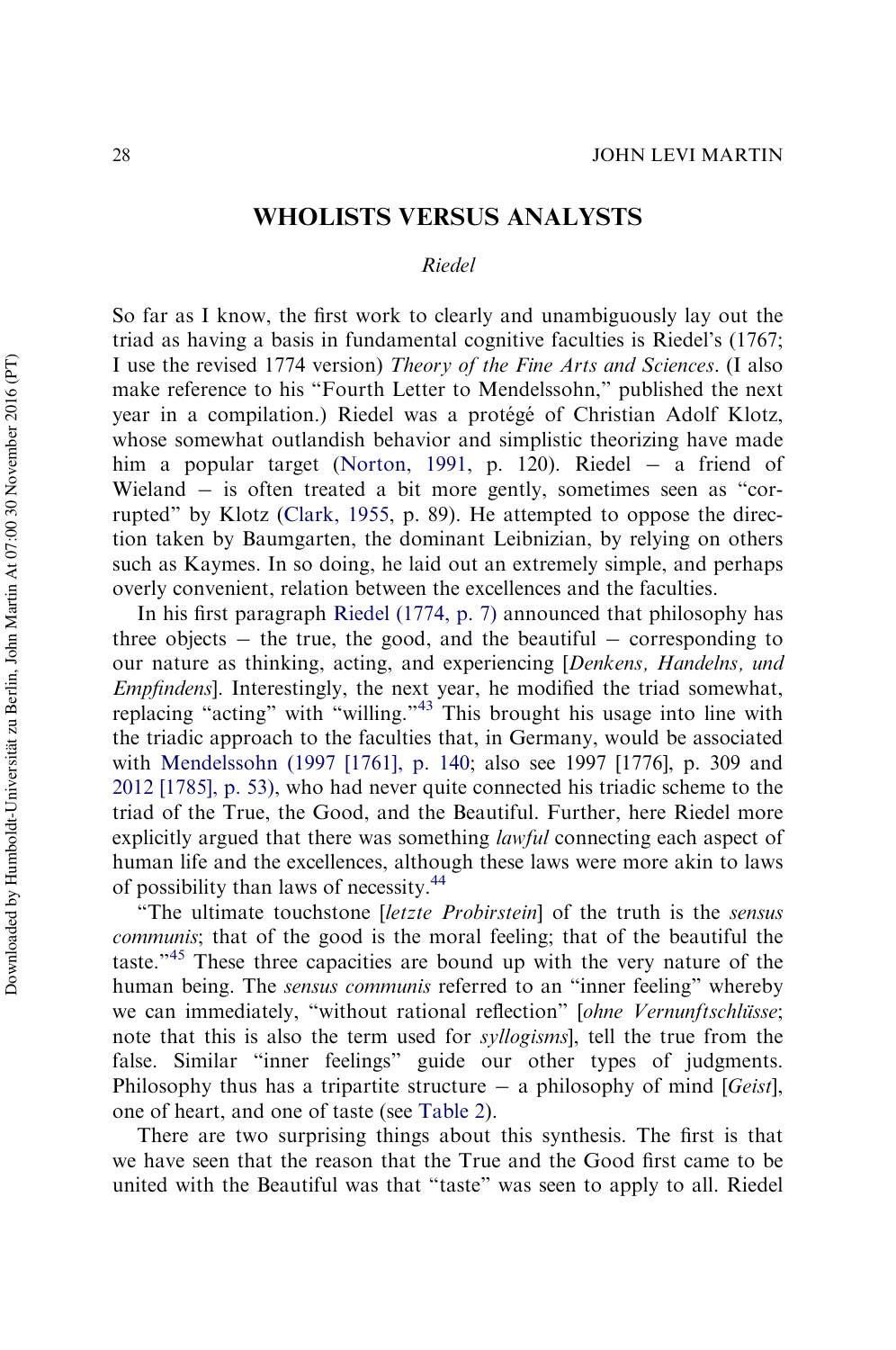| Object    | Human Characteristic | Inner Feeling   | Philosophy of |
|-----------|----------------------|-----------------|---------------|
| True      | Thinking             | Sensus Communis | The Mind      |
| Good      | Acting               | Moral feeling   | The Heart     |
| Beautiful | Feeling              | Taste           | The Taste     |

Table 2. Riedel's Scheme.

<span id="page-26-0"></span>

|              | Faculties   | Type of Beauty                   |  |  |
|--------------|-------------|----------------------------------|--|--|
| Outer sense  |             | Physical                         |  |  |
| Inner senses | Imagination | Imaginative                      |  |  |
|              | Intellect   | Higher (Order, Virtue, Morality) |  |  |

**Table 3.** Riedel on Types of Beauty.

<span id="page-26-1"></span>has preserved some of this, by proposing these taste-like "inner feelings" for our judgments, but rejected the use of taste as a general umbrella uniting them. More surprisingly, he has tried to graft these on to the sort of division of human characteristics that was associated with a very different partition of the faculties (that of Mendelssohn).

Thus even on his own terms, Riedel had perhaps not completely worked out the relation of these capacities to the general theory of the faculties that he accepted. Like most others (specifically one may compare to Sulzer's tripartition of beauty reaching us via the senses, imagination or intellect, discussed above), Riedel began with a distinction between outer experience (sensation) and then the inner sensations, which are divided into the intellectual and the imaginative ([Riedel, 1774](#page-52-13), p. 7). This implied three types of beauty (14) (see [Table 3](#page-26-1)).

Most of his attention was given to physical beauty, the beauty that might be held of an object. It is here that he had to confront the question of whether the beauty of an object was a simple objective property. This seemed to be implied by his strong argument that the three realms were parallel because their excellences were unambiguously universal: "I. What anyone [*jedermann*] must desire is good and what anyone must detest is evil; II. What anyone must believe to be true is true and what anyone must believe to be false is false; III. What pleases all [note the shift in number] is beautiful and what displeases all, is ugly" [\(Riedel, 1774](#page-52-13), p. 12).

But this was not the argument Riedel  $(1774, pp. 13-15)$  $(1774, pp. 13-15)$  made; rather, he tried to compromise and proposed that beauty is neither purely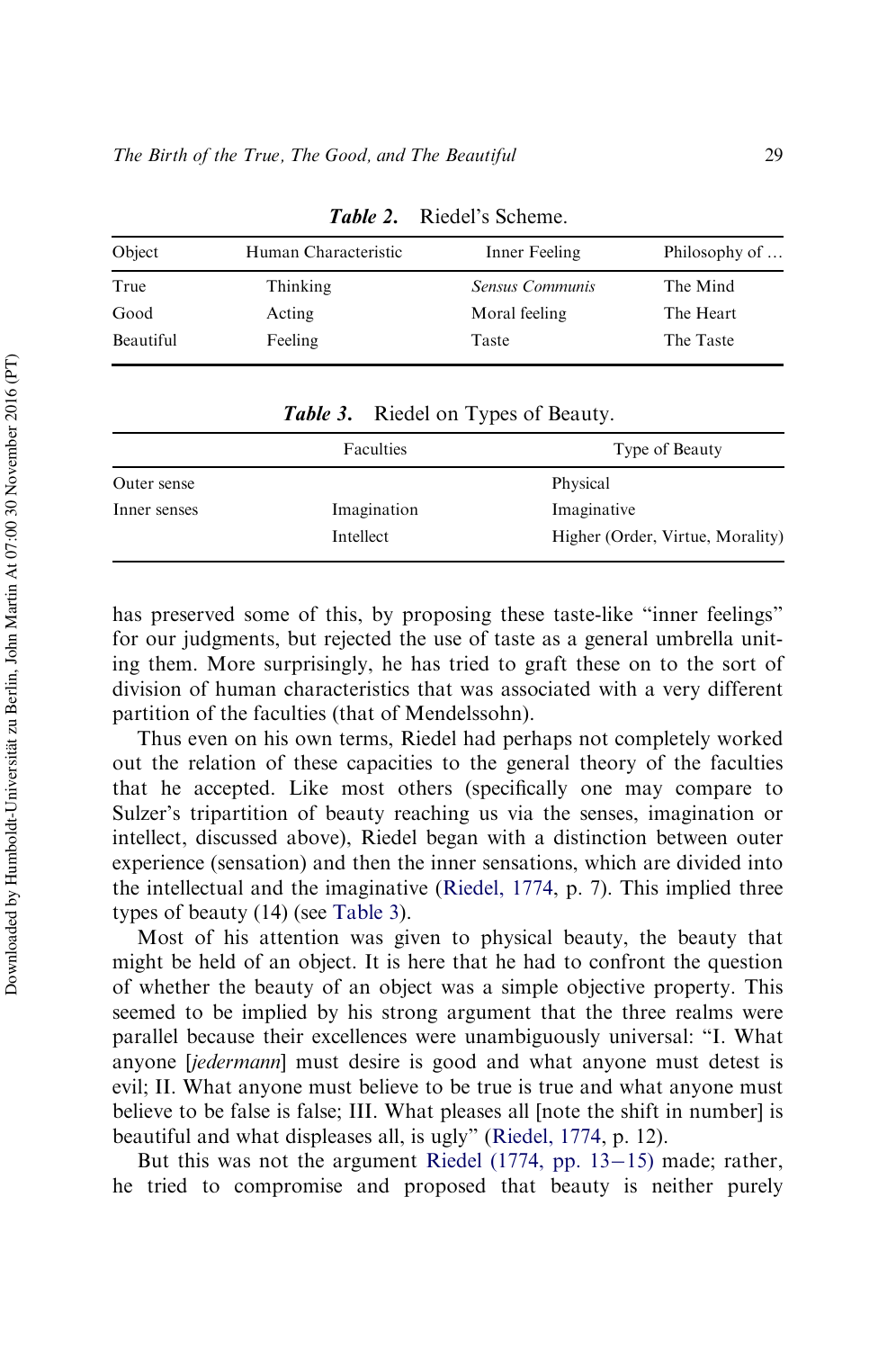subjective, nor purely objective, but involved a relation, or a relation between these, or two relations, one ideal and one real. Although the ground of the sensation may lie in the object, the sensible properties of interest (e.g., bitterness in food) lie more in our sensations than in the object (also 1768, pp. 37, 45, where Riedel appeals to Hutcheson). The puzzle seems to be that by claiming that we recognize beauty by an inner feeling, and tying this to existing theories of the faculties, Riedel implied parallel conclusions for the true and the good  $-$  that at least to the extent that we use our senses to orient to these, they are really about a relation between the objective and subjective. This was not a conclusion that would have been congenial to Riedel.

In his work of the next year, [Riedel \(1768, p. 50ff\)](#page-52-14) clarified somewhat, first, by (like König) making a distinction between a "general" taste that all humanity has, and the second, a "particular" (*besondere*) taste that has to  $\phi$  do with the contingent aspects of our existence  $-$  place, time, age, station [*Stand*] and particular opinions, passions, inclinations and capacities. Thus there are both general and particular beauties. But even this recognition of particular tastes need not imply an acceptance of all tastes, especially idiosyncratic ones. There can, argued [Riedel \(1768, p. 53\)](#page-52-14), be a *bad* taste. Such bad taste would probably not survive any *reflection*, and [Riedel \(1768,](#page-52-14) [p. 42\)](#page-52-14) pointed out that we are able to reflect on our own judgment  $-$  is this really good to me or you? Just as we can attempt to distinguish that which only *seems* good from the truly good, so too with beauty.

Further, [Riedel \(1768, p. 38f\)](#page-52-14) had to allow that the True was less subjective than either the Good or the Beautiful, which tended to share dynamics.[46](#page-45-5) To distinguish these last two, Riedel relied on the empiricist notion that Good is, at basis, good-for-me [\(Riedel, 1768,](#page-52-14) p. 38; [1774](#page-52-13), p. 9f).[47](#page-45-6) In contrast, our orientation to beauty is fundamentally a disinterested one. "The Beautiful is thus that which pleases our senses without our taking an interested perspective, and therefore can please us, even if we do not possess it" [\(Riedel, 1774](#page-52-13), p. 11; cf. 183).<sup>[48](#page-45-7)</sup> Although he was certainly not the first to make this argument, it was one that was central to his scheme and which, perhaps, he could explain precisely because of his separation of the Beautiful from the Good, in contrast to the Platonists who tended to blend them.

Riedel's work has influenced posterity basically only in the stinging reply that he received from Herder; Riedel himself is remembered as "a scholarly opportunist who more or less fatuously pursued the literary and philosophical fashions of his day in an attempt to appeal to the widest popular audience" [\(Norton, 1991,](#page-51-9) p. 159), and indeed, this is why Herder chose him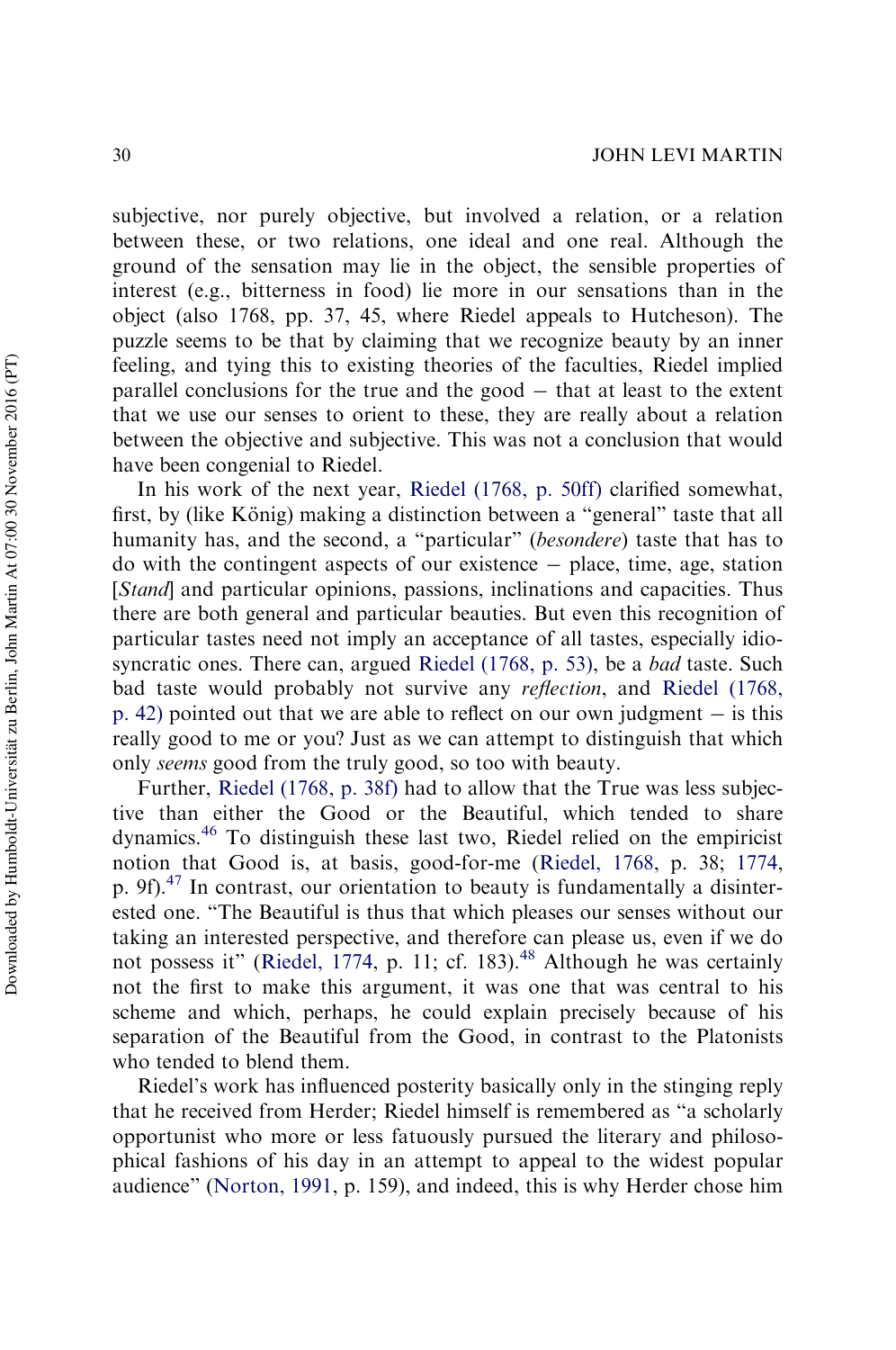as a foil. In a way, Riedel's work reminds one of Stanley Pons and Martin Fleischman, who prematurely announced a dramatic discovery of a powerful form of cold fusion  $-$  thereby eclipsing the serious work being done on related processes by other electrochemists.

For the problems Riedel attacked were serious ones. His notion of taste as an "inner feeling of the soul that is able, without syllogistic reasoning, merely though the sensible feeling of pleasure, to find the beautiful, wherever it may be" was perhaps on the right track [\(1774, p. 398\)](#page-52-13). But just like Helvetius, Riedel attempted to solve this puzzle by simply declaring that all could be explained by a simple, direct, unmediated sense. Thus just like Diderot responded to Helvetius's simplisms by attempting to develop a more plausible psychology, so too was Herder's response.

## *Herder*

J. G. Herder is often remembered (or mis-remembered) in social theory for three things: as the student and later enemy of Kant, as the sponsor and later frenemy of Goethe, and as a formulator of an idea of national cultures and the importance of language. For us, he is vital as an aesthetic theorist who attempted to reform the Leibnizian tradition and reject the faculties' psychology that had reconsolidated, and which was being used by Riedel to support a simple solution to the puzzle of the excellences. His key contribution here came in a (only posthumously published) critique of Riedel's work.

It might seem somewhat surprising, but Herder fiercely highlighted his loyalty to the tradition of Leibniz, Wolff, and even Baumgarten (see, e.g., his 1767 "A Monument to Baumgarten," 2006 [1767]; also [2006 \[1769\]](#page-50-3), p. 185). Even more, [Herder \(2006 \[1769\], p. 275\)](#page-50-3) saw (or professed to see) the work of Sulzer and Mendelssohn (along with others) as being pivotal for our understanding of aesthetics. He worked hard to turn Sulzer and Mendelssohn into opponents of a "faculties" theory (which he pinned on Hutcheson).

But it is not that Herder rejected the tradition from which Hutcheson sprang – that of Shaftesbury. To Herder (1844  $[1801-1803]$ , p. 997), Shaftesbury had reminded Europeans as to the true nature of Greek philosophy, and the central place of the Beautiful (*to kalon*). Precisely what Hutcheson disliked in Shaftesbury  $-$  his fluid language, his inexactness, his resistance to system – was what Herder found so valuable. As Herder wrote in his *Letters on the Advancement of Humanity* [\(1881 \[1793\] v17, p. 158\)](#page-50-5), this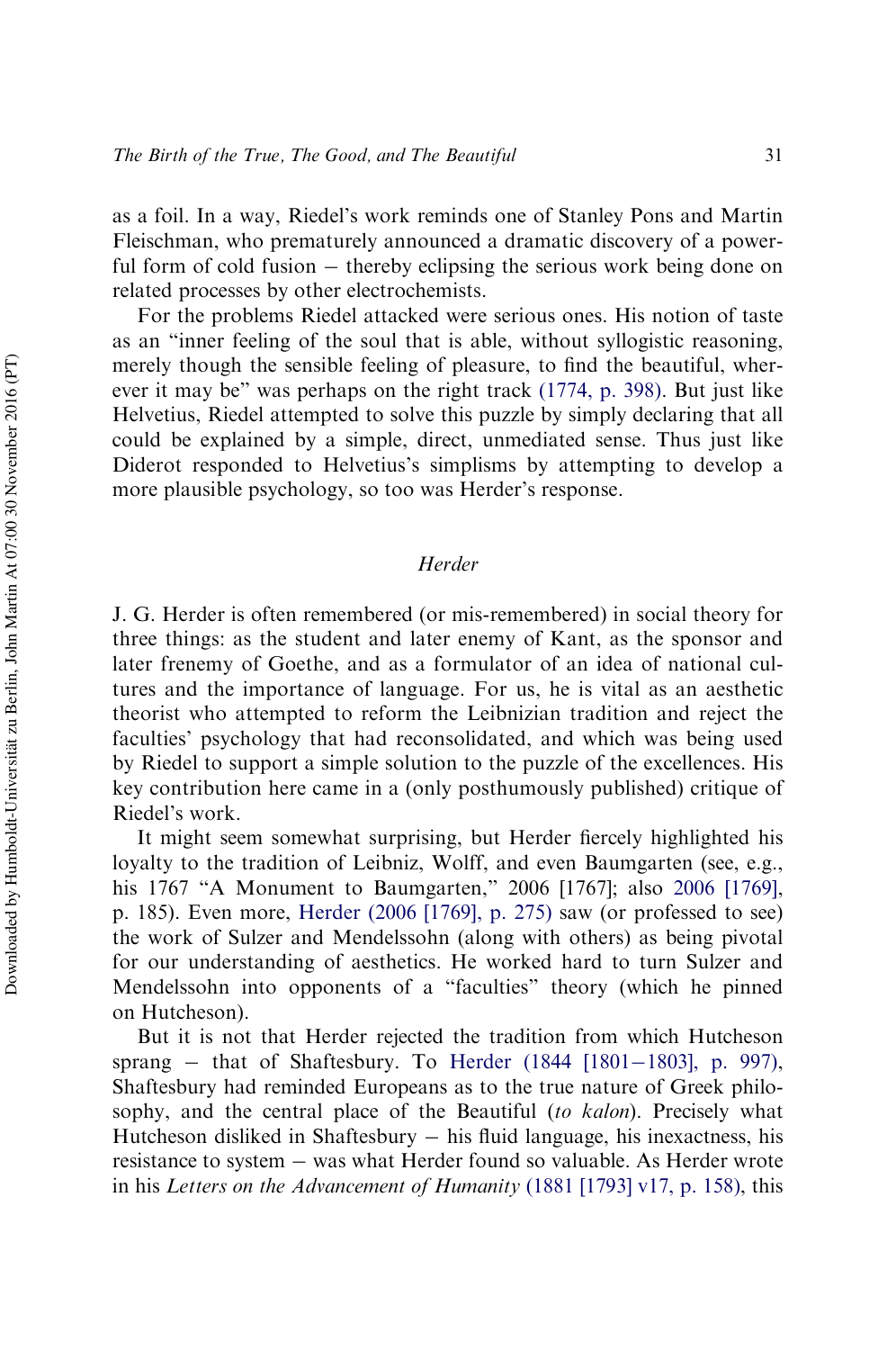"virtuoso of humanity" had had a profound effect on Diderot, Lessing, Mendelssohn, "on the best minds of our century, on men who, with resolute honesty, pursued the True, Beautiful and Good."<sup>[49](#page-45-8)</sup>

Further, Herder saw Shaftesbury as having spread this neo-Platonic understanding of beauty to the French as well, namely via Diderot. While most of the French had neglected the study of the Beautiful in favor of the study of *taste*, Diderot – stirred by Shaftesbury – transcended this national limitation ([Herder, 1844 \[1801](#page-50-4)–[1803\],](#page-50-4) p. 999; [2006 \[1769\]](#page-50-3), p. 275f). Indeed, Herder in one letter of 1769 referred to "Plato, Shaftesbury and Diderot" as the three deepest philosophers [\(Gerold, 1941](#page-49-13), p. 17).<sup>[50](#page-45-9)</sup>

This Diderotian influence possibly began around 1764, when Herder met Diderot while in France ([Gerold, 1941,](#page-49-13) p. 12ff), and remained intact during the time of Herder's work on sculpture (as [Dewey, 1920,](#page-48-6) p. 119 points out, every version of Herder's *Sculpture* opens with a discussion of Diderot's famous letter on the blind). Eventually, Herder backed off this infatuation, but we will see that he retained a fundamentally Diderotian approach to an understanding of the role of the aesthetic, especially in contrast to Riedel (also see [2004 \[1774\],](#page-50-6) p. 45). And this meant, to Herder, a revival of classic Greek sentiments, in opposition not only to fancified French mannerisms, but even more, to the German school of Christian Klotz in Halle.

All commentators have sided with Herder here; [Clark \(1955, p. 68f\)](#page-48-12) says that in Halle, the "capital of pseudo-classicism," Klotz "held sway with a coterie which can be described by no more fitting appellation than that of a gang of literary thugs." Even by the looser and more creative standards of eighteenth century literary practice, Klotz was indeed shameless: when his first work was ignored, he published an anonymous attack on himself, and then defended his work, which finally attracted attention. It was not Klotz himself, however, but Riedel, who was the main target of Herder's key work on aesthetic theory, his "Fourth Grove, on Riedel's Theory of the Beaux Arts."

### *The Critique of Riedel*

Now the vituperative nature of Herder's critique of Riedel was in part personal Riedel seems to have acquired a draft of Herder's *Fragments* manuscript by somewhat illicit means, and to have adapted some of Herder's ideas in b\*\*\*\*\*dized fashion, incorporating them into his own book of essays reviewed above [\(Clark, 1955,](#page-48-12) p. 73). But the core of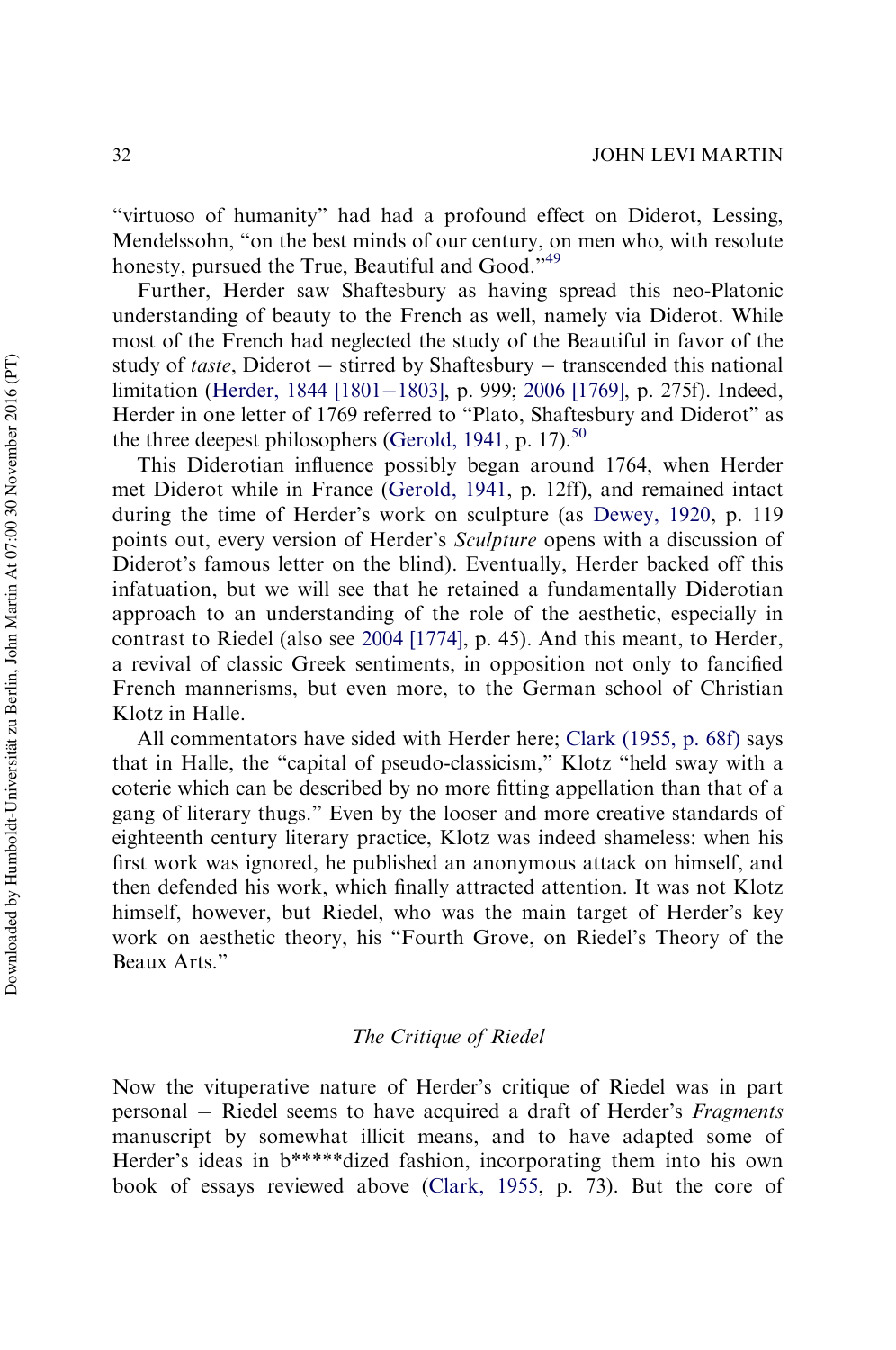Herder's complaint was an intellectual one: "How disgraceful it is in a theory of the belles lettres to disregard a Sulzer and instead show more familiarity with the writings of Messrs. Klotz and Dusch …" [\(Herder, 2006](#page-50-3) [\[1769\]](#page-50-3), pp. 204, 272). That is, Herder was disgusted that a German philosopher would prove to be so ignorant of the Leibnizian tradition, or even a Platonic Shaftesburian one, and instead implicitly align himself with (what Herder considered) a Hutchesonian version [\(Dewey, 1920](#page-48-6), p. 74ff).

And to Herder, this Hutchesonian tradition was one that worked by convenient assumptions about the connection between faculties and excellences. [Herder \(2006 \[1769\], p. 177\)](#page-50-3) began as follows: "Like all good things, the fundamental concepts of our new fashionable philosophy come in threes." Riedel is simply able to declare that "the true, the beautiful, and the good are *qualitas occulta*; he who feels them is welcome to feel them; he who does not  $-$  who can help, who can convince him?" [\(Herder, 2006](#page-50-3)) [\[1769\]](#page-50-3), p. 183).

What could be wrong with such an approach? For one thing, [Herder](#page-50-3) [\(2006 \[1769\], p. 193\)](#page-50-3) argued, it ignored that sort of individual variation that Shaftesbury had emphasized. For all souls are different, and some have one sense stronger, and others a different one. Further, even within an individual, we see, as a result of experience, a development of capacities from the crude to the more complete and refined [\(2006](#page-50-3) [\[1769\], p. 199\)](#page-50-3). Even more shocking, Riedel's approach, especially his assumption of "a" common sense, was unable to appreciate the importance of difference in tastes across cultures and times ([Herder, 2006](#page-50-3) [\[1769\],](#page-50-3) p. 201f; also see [1892 \[1778\]](#page-50-7), pp. 210, 213; [1989 \[1764\],](#page-50-8) p. 152). "Is the sensus communis of the Greenlander and the Hottentot $51$  the same as ours with respect to its objects and application?" ([Herder, 2006](#page-50-3) [\[1769\],](#page-50-3) p. 198).

Thus Riedel managed to combine the violence to the unity of the soul characteristic of the Hutchesonian tradition with the incapacity to account for human variety characteristic of the crudest Platonism, and, were that not enough, somehow managed to flub the issue of the role of higher processes (such as judgment) in taste. And all this, because Riedel wanted easy answers; to staple the elements of the triad to convenient faculties designed to reach just these [\(Herder, 2006 \[1769\]](#page-50-3), p. 182).

Instead, [Herder \(2006 \[1769\], pp. 181, 198;](#page-50-3) also see [2006 \[1781\], p. 338\)](#page-51-12) argued, what Riedel took as three different fundamental faculties are actually three habitual applications "of a single power of the mind." If indeed we do not have dedicated modules for the recognition of truth, goodness, and beauty, then we cannot, argued [Herder \(2006 \[1769\], p. 178;](#page-50-3) also see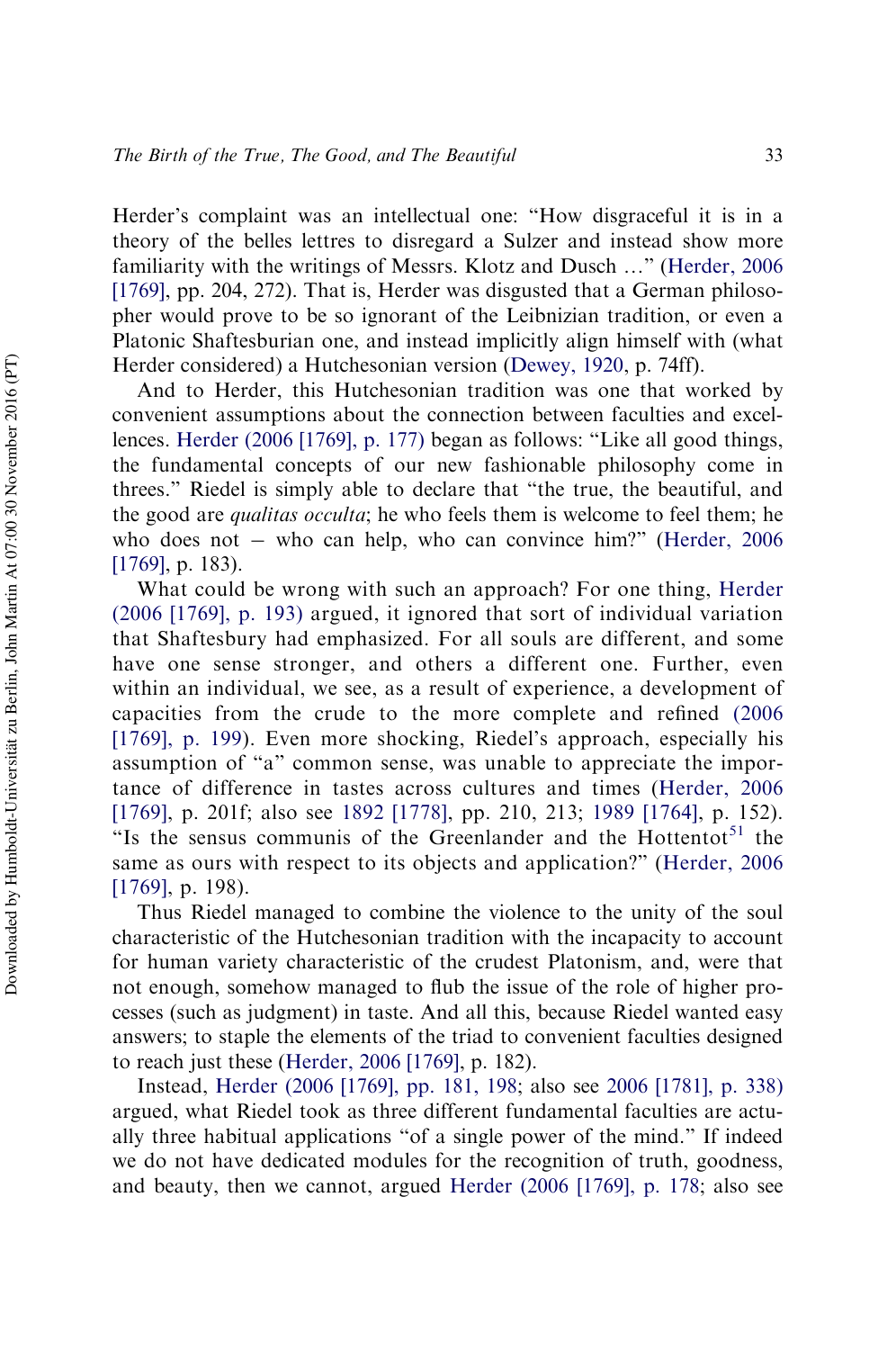[2006 \[1775\], p. 311f\)](#page-50-9), imagine that our reaching these can dispense with judgment.

Thus Herder's wholistic view assumed that if we see a division between the way our mind grapples with the world, one that produces truth, goodness, and beauty, it is not because we have three separate modules, but rather, that truth, beauty, and goodness are different from one another. Herder's wholism, however, went beyond this critique of Riedel's overlyconvenient tripartite vision, and undermined the very division between cognition and sensation itself. His arguments here appeared in response to a prize essay question regarding the relation between the two, and since the question had been framed by none other than Sulzer, Herder took care in his exposition to deny the premise of the question without making the asker seem foolish ([Clark, 1955,](#page-48-12) p. 217).

"We are accustomed to bestow upon the soul a host of sub-powers [*eine Menge Unterkräfte*]: imagination and foresight, poetic gift and memory," but these are "but a single energy of the soul" [\(1892 \[1778\], pp. 195, 199; cf. 196\)](#page-50-7).<sup>[52](#page-45-11)</sup> Will and cognition are inseparable, as are reason and sensibility (since God has arranged a marriage between "Mr. Intellect" and "Mrs. Sensation" [\[Herder,](#page-50-7) [1892 \[1778\],](#page-50-7) pp. 232, 233]).

One will note that despite his excoriation of Riedel's triadic foolishness, turning on his attempt to adumbrate the nature of the true, the good and the beautiful, Herder himself often used the triad. Even more, I think the evidence is that he only did so *after* reading Riedel. Further, Herder used the triad deliberately in a most un-Riedelian manner. Consider one of his most explicit treatments, one of his drafts for the essay on sculpture. Here (1892  $[1768-69]$ , p. 104) he had a section entitled "Philosophy of the True, Good and Beautiful from the Sense of Feeling [Sinne des Gefühls]." His argument here was that feeling is the most fundamental sense of Man, and hence the source of both our concepts and our sensations  $-$  and hence "the true source of the True, Good and Beautiful!"<sup>[53](#page-46-0)</sup>

Although [Herder \(1892 \[1768](#page-50-10)-[69\], p. 112\)](#page-50-10) gave some attention to the basis of the sensing to these excellences, it seems that he used the triad, like Diderot, as a general expression of the pinnacle of what the human spirit strives for  $-$  but something that varies across time and place. The puzzle he began with  $-$  and never resolved  $-$  was whether to see this as fundamentally variable or fundamentally eternal.

Thus in an early fragment, Herder  $(2004 \mid 1766]$ , pp.  $101-103$ ) asked himself, "How could that which a nation holds at one time to be good, beautiful, useful, pleasant, or true be considered bad, ugly, useless, unpleasant, and untrue by it at another time? And yet this does happen. Are not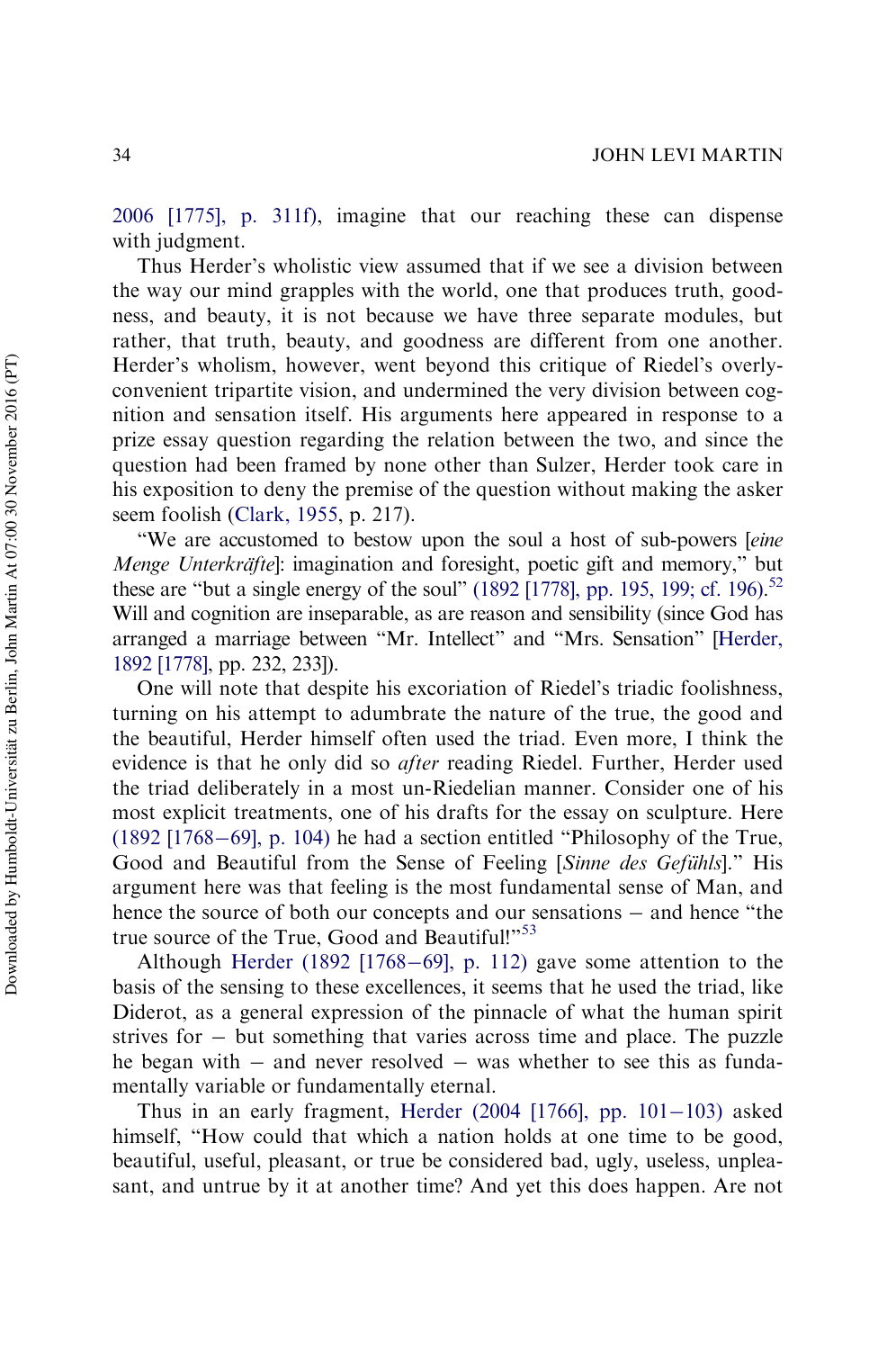truth, beauty, and moral goodness the same at all times? Surely  $-$  and yet one can observe how the same principles for which everyone would at one time have sacrificed his last drop of blood are at other times cast into the fire by the very same nation. … We should almost go mad with such skepticism, putting no more trust in our own tastes and feelings!" Note that in this pre-Riedelian work, Herder gives a list of five excellences, combining Diderot's triad with the "useful" and the "pleasant," though repeating in a shortened version that is an unemphasized version of the triad.

Now compare to a post-Riedelian work making the same point. Here, in his *Journal of My Journey in the Year 1769*, Herder wrote, "each nation has its riches and distinctive features of spirit, of character, as of country. These must be sought out, and cultivated. No human being, no land, no people, no history of a people, no state is like the other, and consequently the true, the beautiful, and the good is not alike in them" (*Sa¨mtliche Werke*, 4:472; translation from [Forster, 2010;](#page-49-14) also see [1881](#page-50-5) [\[1793\]](#page-50-5) V18.149f).

Thus while Herder sometimes lapsed back into a Hellenism of *kalos kai agathos*, [54](#page-46-1) after Riedel's work, he seemed desirous to reclaim the triad for Diderot's purpose: both as a rallying flag for the appreciation of what is finest in the human spirit, but also, to point to the puzzle of the highest cultural values being variable and yet calling for universal assent. Finally, while Herder did sometimes link the members of the triad to certain faculties, these were not (hypostatized) mental abilities, but the (concrete) *senses*. Thus it was not the abstract and perhaps unscientific faculties, such as the heart, the sense, and the will, that Herder used to organize his researches, but the more empirically obvious sight, hearing, and touch [\(2006 \[1769\]](#page-50-3), p. 211; [2002 \[1768](#page-50-12)-[70\]:](#page-50-12) 43f; also see [Herder, 2006 \[1769\]](#page-50-3), pp. 140, 261; [1892 \[1778\],](#page-50-7) p. 212f; [2002 \[1768](#page-50-12)–[70\],](#page-50-12) p. 39; for an extended discussion, see [Norton, 1991](#page-51-9), pp. 153, 201).

In sum, Herder represented a clear break in the developing Wolffian tradition in which the tripartition of the excellences mapped onto a new tripartition of the faculties. This is not at all because Herder represented a more romantic strain unwilling to divide what should not be divided. Indeed, it is true that he emphasized the unification of our faculties and our soul. But in another sense, he looked toward a more scientific and indeed behavioristic conception that focused on the particular determinations implicit in each sense, and its interaction with the material world, a conception that broke with the eighteenth century proliferation of invisible faculties and senses. Many Kantians attempted to derive a similar moral from Kant himself, as they refused to see him as a faculties' theorist at all,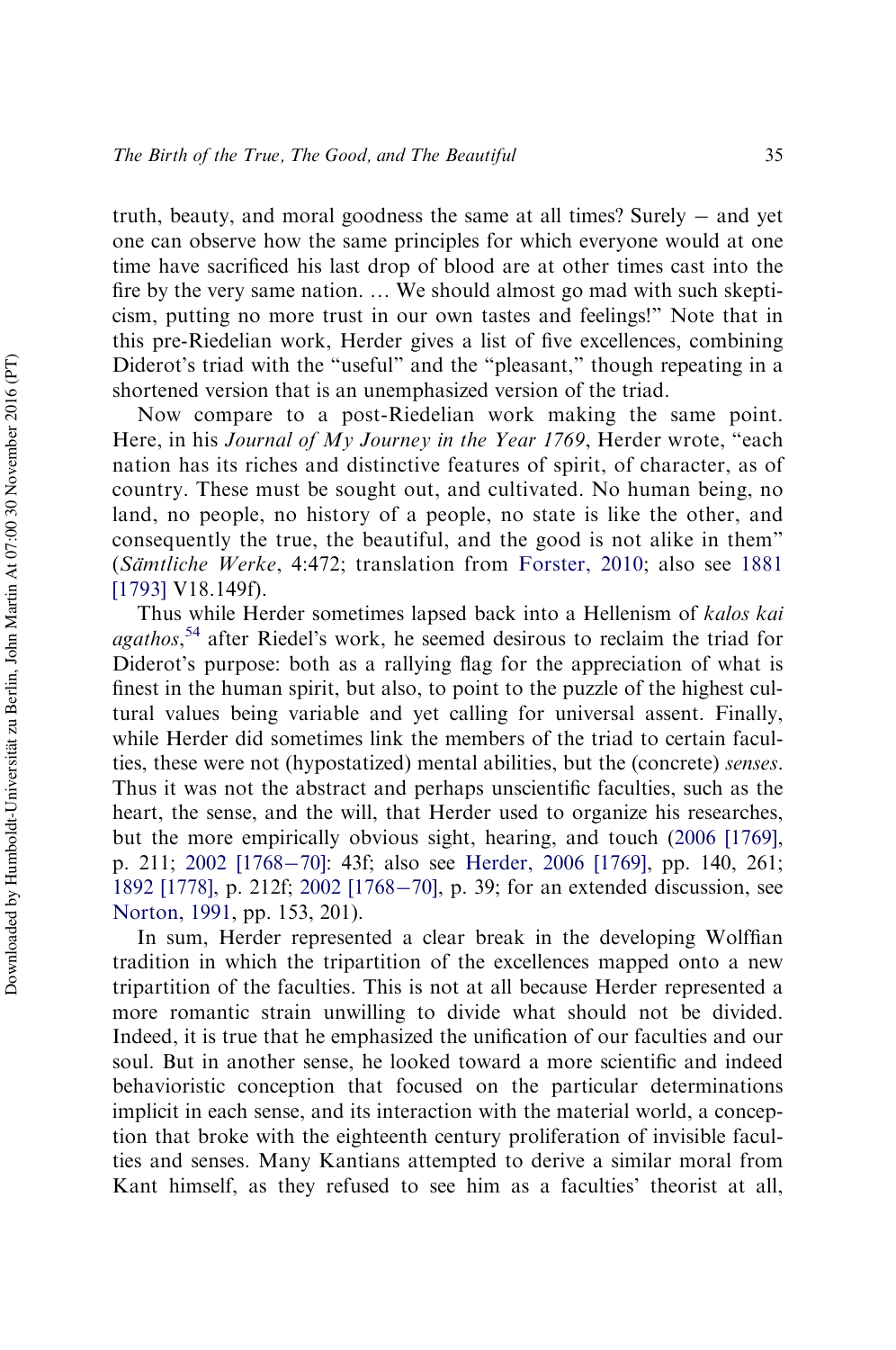emphasizing his transcendental logic over his psychology. But, as we shall see, Herder was correct not to see in Kant an ally here.

Instead, Herder's allies were the romantics and neo-platonists  $-$  above all, those influenced by Shaftesbury. In addition to Herder's young friend Goethe, there was Christoph Martin Wieland who (influenced by Shaftesbury [for an extended discussion, see [Norton, 1991,](#page-51-9) pp. 153, 201]) followed the transitive implications of the equation of the good as the beautiful, and the beautiful with the true. Thus in his *Aristipp*, he wrote, "I bade him to see me as a youth, who loves the Beautiful and the Good, and in both of these, the True, and especially the bond that ties both together, through which he hoped to know them" (Wieland,  $1856$ ).<sup>[55](#page-46-2)</sup> Finally, it seems that Schlegel tried to further Herder's focus on the concrete nature of the arts, and to connect this to the triad. Thus at the end of the eighteenth century, when Schlegel was trying to orient his aesthetic thought around three key concepts *Liebe, Natur,* and *Kunst* ([Sulger-Gebing,](#page-52-15) [1897,](#page-52-15) p. 10), he was also proposing that artists could be divided by whether they pursued the Good, the Beautiful, or the True.<sup>[56](#page-46-3)</sup>

But these thinkers, by their very refusal to participate in analytic decomposition, were seen as outside the main current of philosophy. The Wolffian branch, despite its cautious relation to such Platonic terminology, ended up defining the reception of the triad. And although the triad was returned to those of a more romantic temperament, its passage through the faculties' theorists smuggled in a connection to the faculties that was to undo the vision of the wholists.

# THE PHILOSOPHERS

## *Tetens*

The most important pre-Kantian attempt to rationalize the facultiesapproach to a philosophy of Man was that of Johann Nicolas Tetens. His mammoth two volume work on human nature and its development returned to Mendelssohn's triad of faculties, and explored the limits of this and other schemes. Interestingly, although Tetens gave careful consideration to the triad, he did not link it to either of his two main triads of the faculties, neither the first that he began with (an "interior" one, Man as a sensing, representing, and thinking being), nor his "outer" one, which was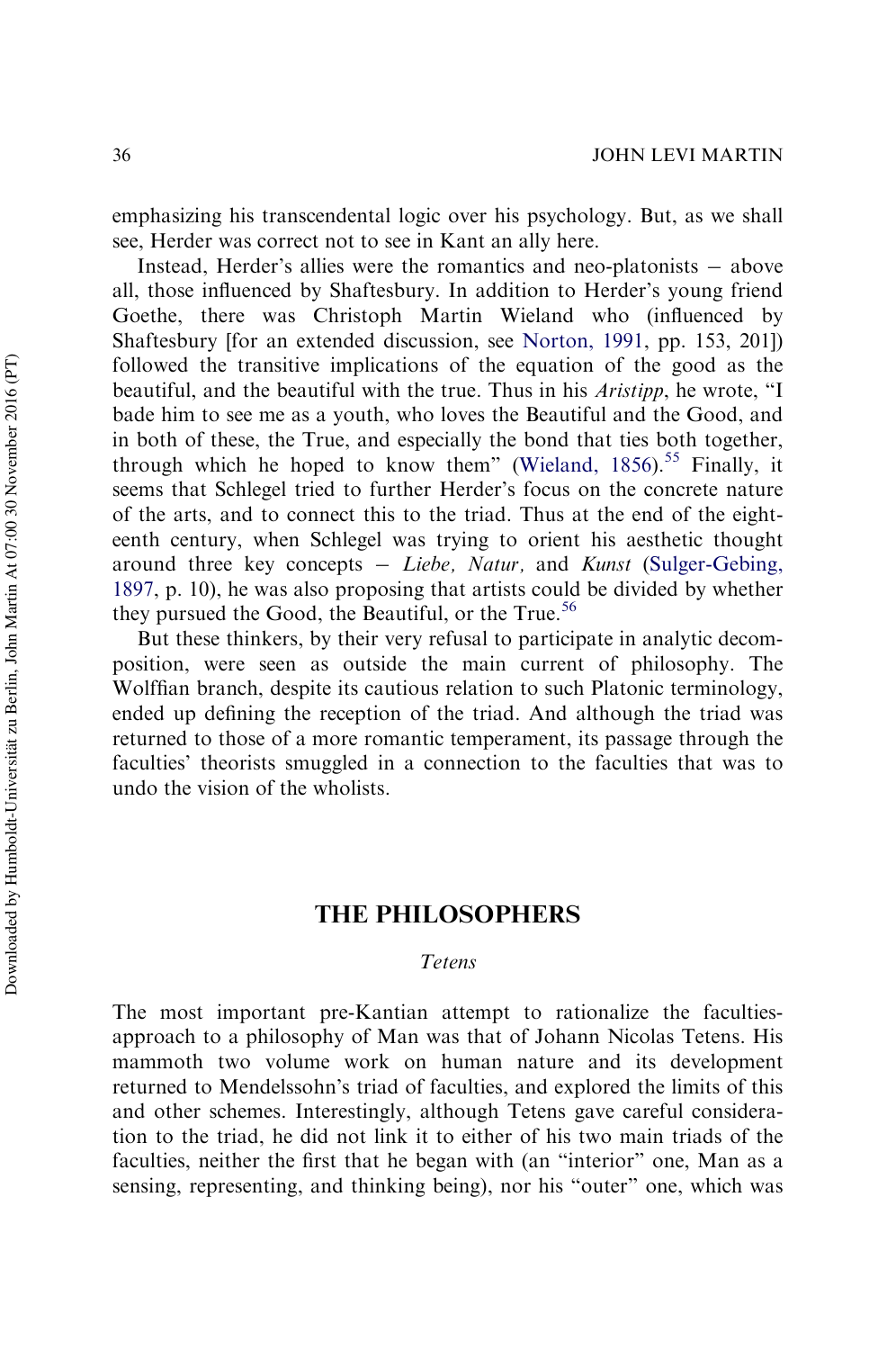man as having feeling [*Gefuhl*], intellect, and will. Yet nor did he, like Riedel, attempt to connect the triad to "feeling."

Now given his close engagement with the British empiricists, it was natural that Tetens give serious consideration to ideas of moral feeling. But while he acknowledged some similarities between the form of our judgments regarding *physical* properties of things (such as their color) and our judgments regarding their *moral* and *aesthetic* properties [\(Tetens, 1777](#page-52-16), pp. I, 554), he also emphasized differences between these sorts of feelings, especially the difference between the mere "passion and feeling" (*blos Leiden und Fühlen*) in our appreciation of sensible beauty and the nature of our feelings for truth and for the good ([Tetens, 1777,](#page-52-16) pp. I, 626, 187).

Thus the analysis of feeling brought [Tetens \(1777, pp. I, 188\)](#page-52-16) to a triad of the agreeable, the good, and the true.<sup>[57](#page-46-4)</sup> But beauty is somewhat different from the agreeable, and so when [Tetens \(1777, pp. I, 185f, 190\)](#page-52-16) dealt with the triad of the True, the Good, and the Beautiful, he argued that these are *relational* feelings, which correspond to his notion of "relational ideas" (*Verha¨ltni*ß*ideen*).[58](#page-46-5) This means that our notion of truth has something relative about it  $-$  it too speaks of a relation [\(Tetens, 1777,](#page-52-16) pp. I, 532, 557f). And he could not avoid concluding that this sort of relationality implied not merely a potential for disagreement across persons, but more, different *types* of persons. Like all others we have seen in the Shaftesburian tradition, Tetens took for granted that different persons have different characters and hence respond differently to the same stimuli [\(Tetens, 1777](#page-52-16), pp. I, 705f).

However, [Tetens \(1777, pp. I, 559\)](#page-52-16) emphasized, the similarity of the *feeling* for (and of) truth (one the one hand) and the feeling for the beautiful or good (on the other) does not imply that truth has no greater objectivity than does beauty. This is because the *feeling for* truth is not the same thing as truth itself. Further, we must recognize that there is some way in which judgments of physical properties have greater objectivity than those of beauty, and perhaps even of moral worth (I: 554). Tetens thereby tried to separate that which Riedel had purposefully blurred  $-$  our capacity to have an intuitive feeling for truth or goodness, our intellectual capacity to reach these using concepts, and the nature of truth and goodness in themselves.

Thus Tetens attempted to move more carefully where Riedel had rushed in, and to make analytic separations between faculties where these were plausible as opposed to where they were convenient. Further, Tetens attempted to synthesize the German and British traditions. The result, however impressive, was indeterminate. It suggested that while *some*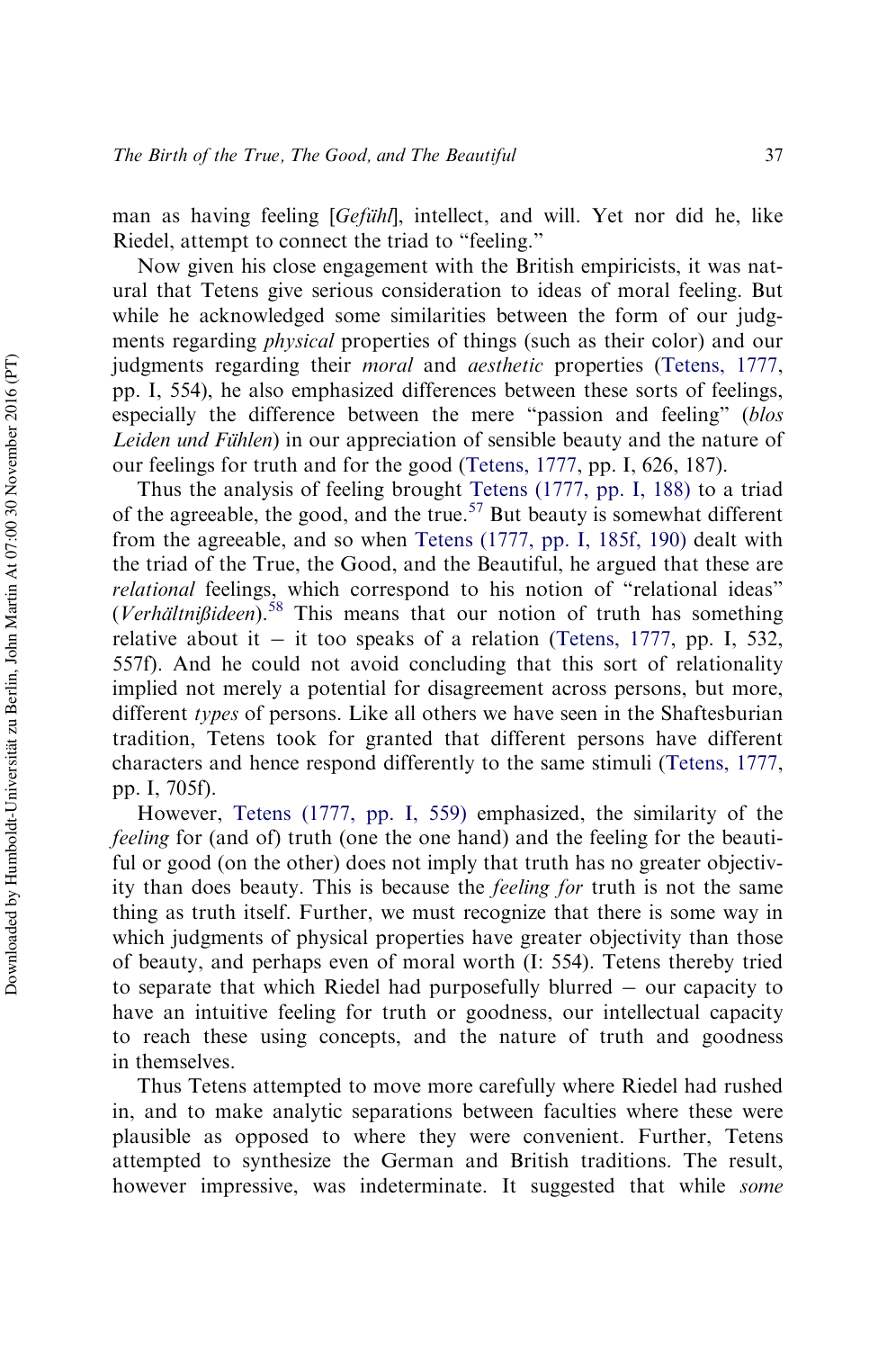purchase could be derived from an analysis of various "feelings" for the excellences, this was not enough.

## *Kant's Critique*

As I noted above, Tetens is now read primarily in terms of his influence on Kant. Kant's own contribution is again an ironic one  $-$  he himself did not use the triad,<sup>[59](#page-46-6)</sup> but instead reformulated the division of the faculties in a way that was seized upon by others and mapped onto the triad.

Here I must of course be brief to a scandalous degree, but in a nutshell, the following is safe to say. Immanuel Kant's work was revolutionary in large part in that he severed the realms of the intelligible and the empirical, which had been tied together in the system of Wolff. This led to a sophisticated critique of knowledge and a demonstration of the limits of reason; it also led to grounding ethics in a world inaccessible to empirical proof or disproof. And it posed a problem: we may accept that there is really only a single "reason," and that the empirical laws of the phenomenal realm produced by our pure reason are our subjective representations of very real objective laws in the noumenal realm, this being the realm that we, as actors inhabit; further, we can therefore understand (or at least understand why we do not understand) that the laws of necessity that characterize the physical world are themselves part of the laws of freedom that govern a willing soul. But how can we be sure that, as a finite being approaching the world with a specific form of intellect, we actually *do* produce empirical laws that have any moral status? How do we tie these two aspects of ourselves together?

Kant's own answer, worked out as he went along, involved producing a triadic system, first laid out in Kant's "first introduction" to his Third Critique [\(1987 \[1790\] F, p. 396\)](#page-51-13). We have three main vital powers  $-$  that of *cognition*, that of *desire*, and that of the *feeling of pleasure and displeasure* – each of which has a priori principles located in functions of the subject, namely in the intellect, in pure reason, and in the judgment.<sup>[60](#page-47-0)</sup>

The power of cognition in turn is divided into three: "The first part is *understanding*, the ability to cognize the *universal* (i.e., rules); the second is *judgment*, the ability to *subsume the particular* under the universal; and the third is *reason*, that is, to ability to *determine* the particular through the universal (i.e., to derive [the particular] from principles)" [\(Kant, 1987](#page-51-13) [\[1790\]](#page-51-13) F, p. 391). It is somewhat confusing that Kant could make this same division (knowledge/pleasure/desire) to define the cognitive faculties as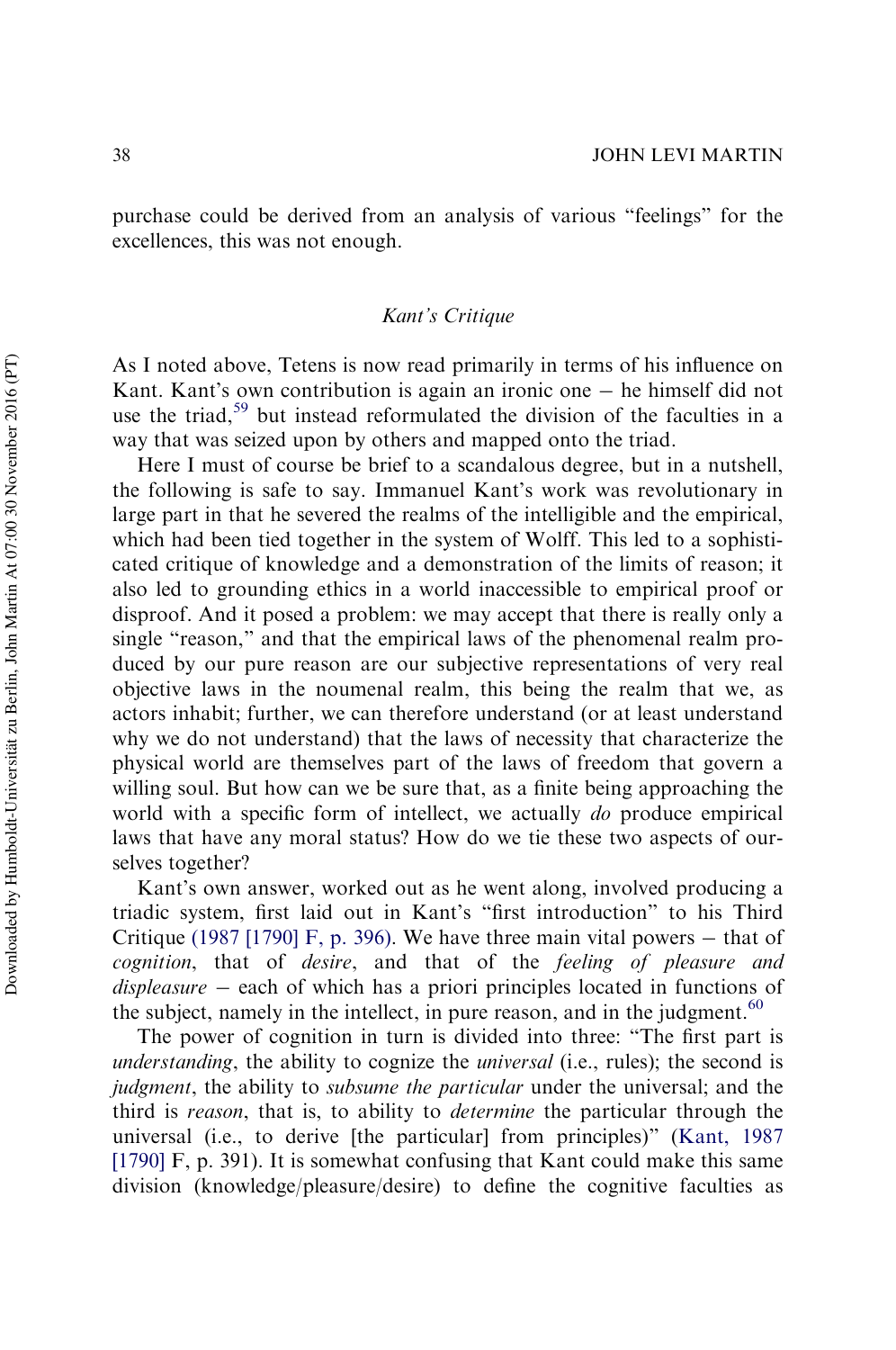| Powers of the Mind                     | Higher Cognitive<br>Powers                        |           | A Priori Principles                             | Products    |
|----------------------------------------|---------------------------------------------------|-----------|-------------------------------------------------|-------------|
| Cognitive power                        | Understanding                                     |           | Lawfulness                                      | Nature      |
| Feeling of pleasure<br>and displeasure | Judgment                                          | Purposes  |                                                 | Art         |
| Power of desire                        | Reason (Will)                                     |           | Obligation (purposiveness)<br>that is also law) | Morals      |
|                                        | <b>Table 5.</b> The Relation to Kant's Critiques. |           |                                                 |             |
| Higher<br>Cognitive Powers             | Judgments                                         | Critiques | Parts<br>of Philosophy                          | Excellences |

Table 4. Kant's Scheme.

<span id="page-36-0"></span>

|                            | <b>Table 5.</b> The Relation to Kant's Critiques. |           |                        |               |
|----------------------------|---------------------------------------------------|-----------|------------------------|---------------|
| Higher<br>Cognitive Powers | Judgments                                         | Critiques | Parts<br>of Philosophy | Excellences   |
| Understanding              | Theoretical                                       | First     | Physics                | The True      |
| Judgment                   | Aesthetic (judgments)<br>of reflection)           | Third     | Aesthetics             | The Beautiful |
| Reason (Will)              | Practical                                         | Second    | Ethics                 | The Good      |

<span id="page-36-1"></span>distinct from others, and *within* the cognitive faculties to *again* establish understanding, judgment and reason as a cognitive triad (see especially [Kant, 2006 \[1798\]](#page-51-14), p. 90f, where the relation of these two nested uses of "understanding" is explicitly addressed). $61$  Thus understanding represents in a way the most cognitive of the cognitive faculties ([Matthews,](#page-51-15) [1997,](#page-51-15) p. 3).

This suggested, continued [Kant \(1987 \[1790\] F, p. 434f\)](#page-51-13), the table reproduced here as [Table 4,](#page-36-0) which he supplied; I then augment with a second table [\(Table 5](#page-36-1)), adding the second column based on [\(1987 \[1790\] F, p. 415\)](#page-51-13) and the fifth indicating how the critiques would later be mapped onto the triad.

This simplified scheme of our second table is far from exact  $-$  the first critique demonstrates that our knowledge relies not only on forms of the understanding but also forms of pure sensibility; the third critique treats not only our perception of beauty but that of the sublime; the practical reason that constitutes the will is, in its pure form, inseparable from pure speculative reason, and so on. But Kant still found the outlines of his system solidifying into this form, and he neither adopted this structure from others blindly nor fell into it without consideration.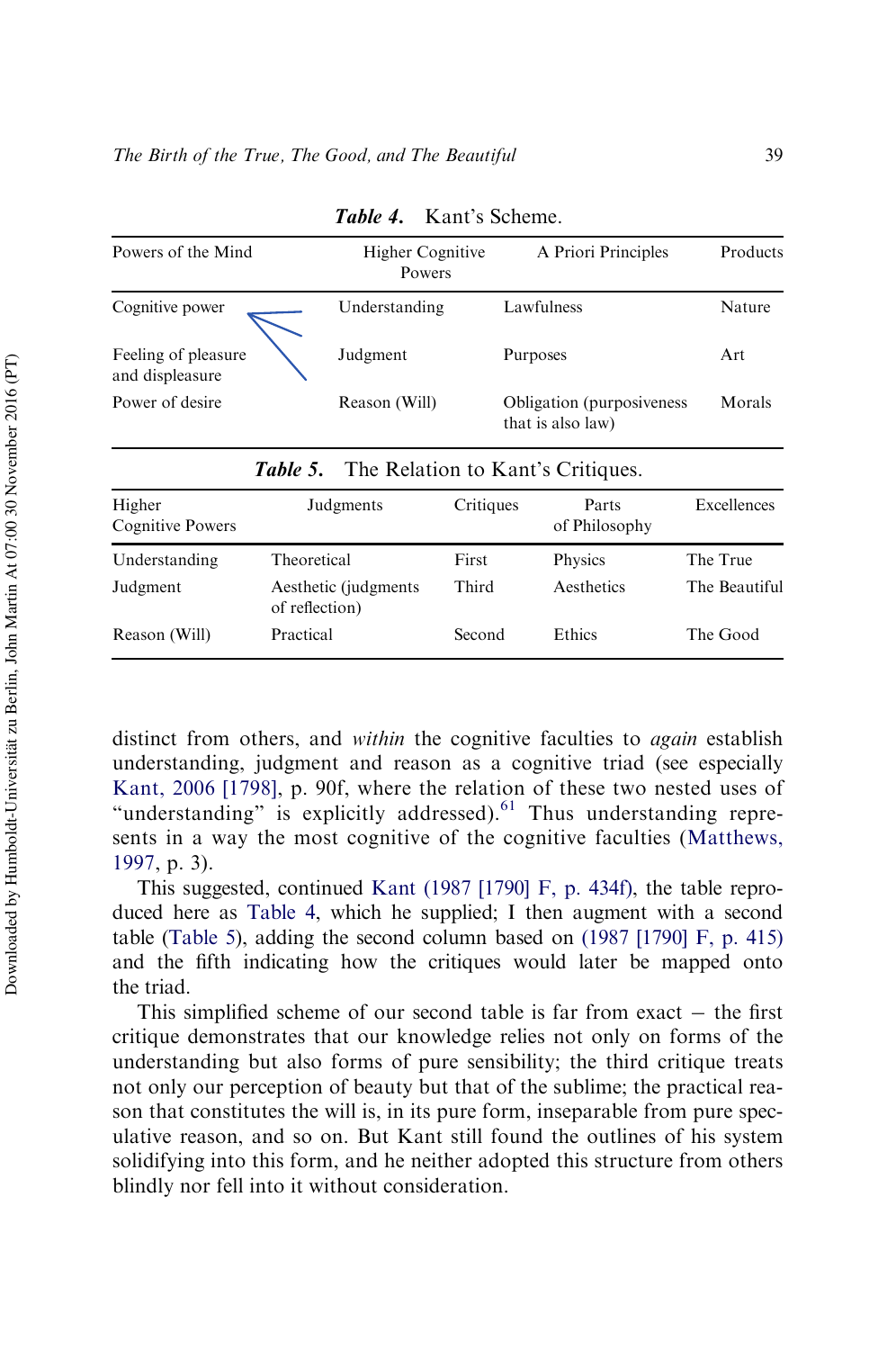Further, what is most important is that the mediating realm, that of aesthetics, is associated not with feeling per se (though it is related to pleasure and displeasure), but rather, with a faculty which can make reflexive judgments. These are judgments that attach a universal to a particular even when we lack the determinate rules that would allow us to subsume a particular case into a larger category. Thus with determinate judgment, we can say that a canary is a bird (given that it is a feathered vertebrate); with reflexive judgment, we can say that the canary is beautiful.

The powers of pleasure and displeasure thus mediate between the laws determined by our cognition and the laws we need to act, the laws of freedom.[62](#page-47-2) These three powers clearly suggest a possible relation to the True, the Beautiful, and the Good respectively. But such a connection was not made by Kant himself. Still, whether or not we see Kant as a faculties' theorist, we must see his system as a decisive formulation in the anti-wholist tradition, one primed to be attached to the triad. And such an attachment was made by a thinker who attempted to find a way *back* to wholism, namely Schelling.

## *Schelling*

[Schelling \(1978 \[1800\]; 1989 \[1801](#page-52-17)–[1804\], p. 27f\)](#page-52-17) returned to the opposition between real and ideal and proposed a resolution between the two in the form of "indifference" (i.e., recognition of nondifference). For him, the real was the realm of matter, of being, of necessity, while the ideal was the realm of activity, of freedom (thus corresponding to Kant's realms of things and of persons respectively). The indifference was the realm of the organism as such, and he argued that these three corresponded to truth, goodness, and beauty respectively.

Further, Schelling described these three as "powers" (*Potenzen*), a complex term taken from (Schelling's hero) Giordano Bruno (for a discussion, see Grün, 1993). Here is Schelling's own [\(1989 \[1801](#page-52-17)–[1804\], p. 14\)](#page-52-17) take: "Let me explain the expression *potence* now. … It refers to the general proposition of philosophy concerning the essential and inner identity of all things and of all that we are able to discern and distinguish in general … Since [the absolute] is indivisible, diversity among things is only possible to the extent that this indivisible whole is posited under various determinations. I call these determinations *potences*."

The reader familiar with Hegel is likely to see these as "moments," which is what they became. Yet the term properly evokes both connotations of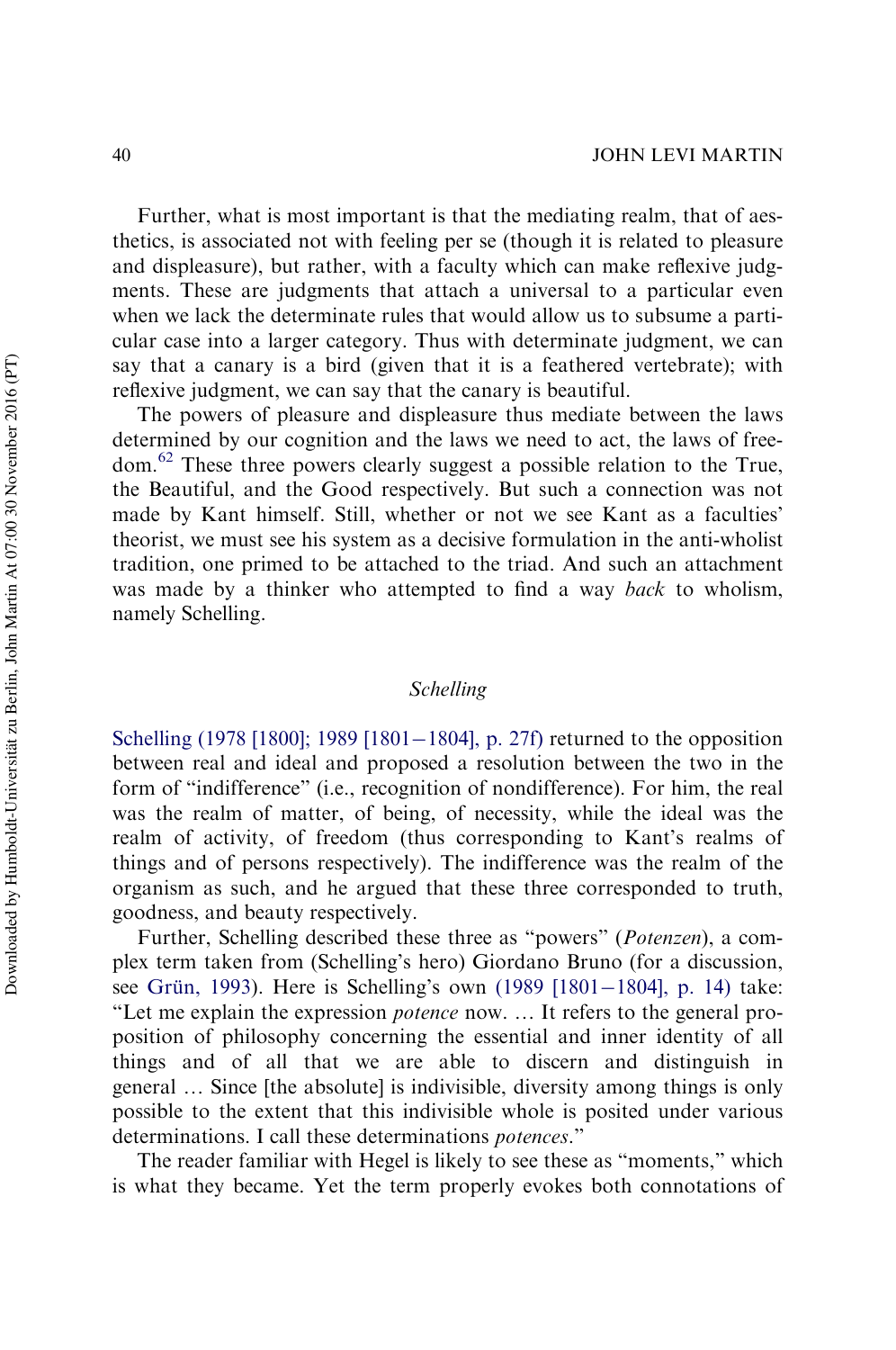"powers" in English  $-$  a latent capacity for activity, but also a dimension in the sense of an exponent (such as "*x* to third power"). Of course, for Schelling, these were *not* "dimensions" that could be treated as statically orthogonal; quite the contrary, they were bound to one another as part of a whole with its own tendencies of self-development. But this vision required a capacity for extreme, perhaps delusional, abstraction, and synthesis  $-$  in the absence of the quasi-gnostic conception that Schelling shared with Hegel, the potences would lose their dynamic interrelation. Thus Schelling took what Shaftesbury had introduced as comparable because they were "one and the same," and began the process whereby these became orthogonal dimensions, irreducible to one another (as was to be the central lesson of the neo-Kantian "value" theory at the end of the nineteenth century).

## *Cousin*

And this brings us to Victor Cousin, with whom we opened, and who was greatly influenced by Schelling. [Cousin \(1890 \[1853\], pp. 450, 352f, 354f\)](#page-48-13) believed that he had a special affinity for Kant, and said that he had borrowed much from Kant's three critiques. "These three works are, in our eyes, admirable monuments of philosophic genius, they are filled with treasures of observation and analysis." But despite his admiration, he only followed Kant up until any point where it threatened the certainty of the Cartesian *cogito*, a point that most philosophers considered rather early (see, e.g., [Cousin, 1854 \[1846\],](#page-48-14) p. 92). Unconcerned with this fundamental opposition, Cousin worked hard to force Kant's system in to a somewhat different shape, now connecting to a triad of sciences different from the classic logic/physics/ethics. "The foundation of science is absolute truth, that the direct foundation of art is absolute beauty, that the direct foundation of ethics and politics is the good, is duty, is right, and that what reveals to us these absolute ideas of the true, the beautiful, and the good, is reason."

Thus remaking the conventional triad of philosophical studies, Cousin could remake the history of philosophy: "Philosophy, in all times, turns upon the fundamental ideas of the true, the beautiful, and the good." This division of excellences produced a division within philosophy  $-$  the pursuit of the true led to psychology, logic and metaphysics, the pursuit of the good to ethics, and the pursuit of beauty to aesthetics. But what is the nature of these three excellences, and why their immortality? Cousin did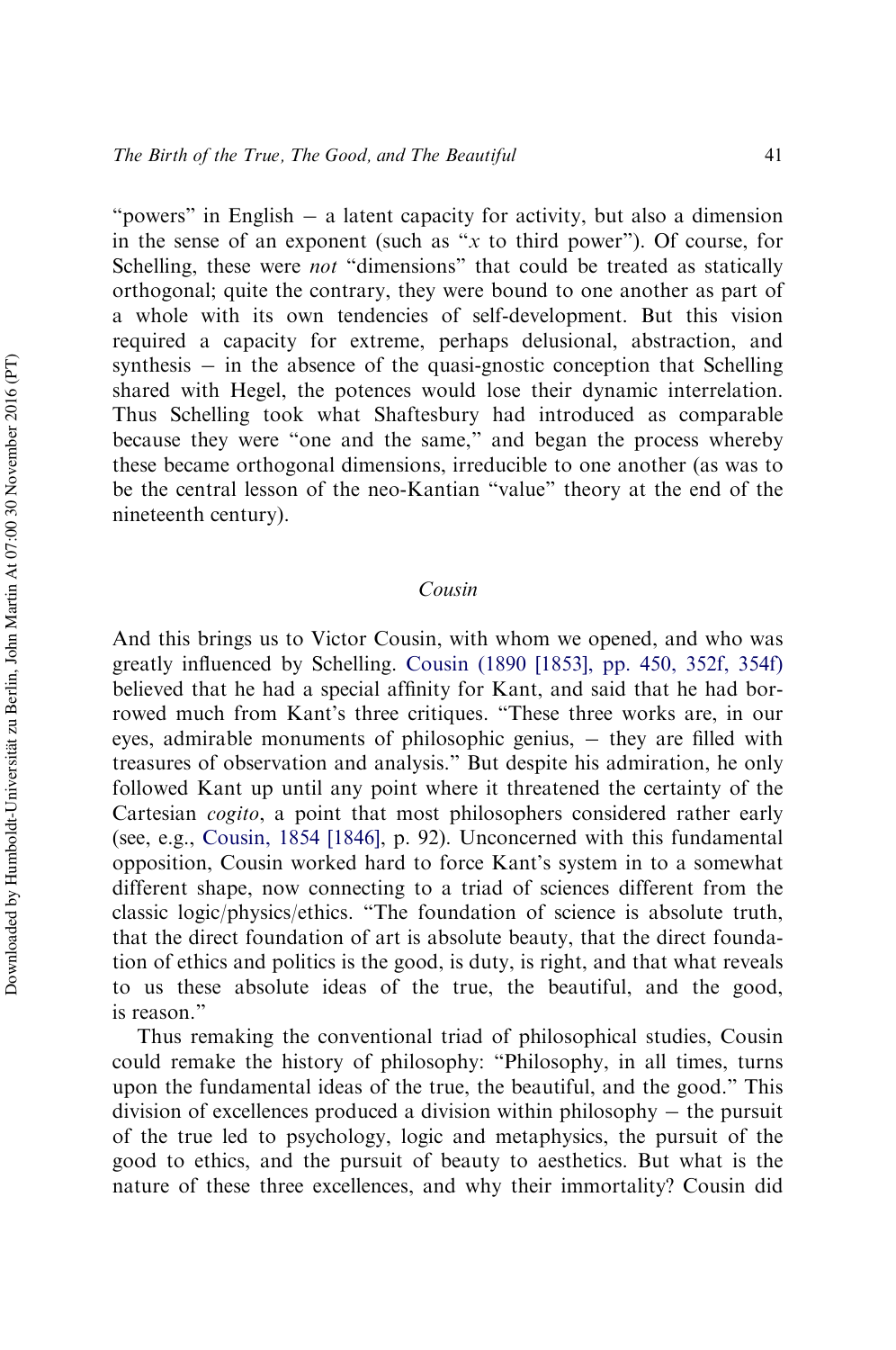not flinch from the strongest possible grounding: "Truth, beauty and goodness are attributes and not entities"  $-$  ultimately, attributes of God. Further, Cousin's understanding of the nature of these excellences implied the medieval doctrine of "convertibility": "The true, the beautiful, and the good, are only different revelations of the same being. …" ([Cousin, 1890](#page-48-13) [\[1853\]](#page-48-13), pp. 34, 215, 359, 361, 326).<sup>[63](#page-47-3)</sup>

Finally, Cousin, like Riedel, firmly tied the triad to faculties, but no longer to forms of taste. According to [Cousin \(1890 \[1853\], p. 47f\)](#page-48-13), we have three general faculties. The first is the will, characterized by activity and freedom.[64](#page-47-4) The second is the sensibility (*la senibilite´*), characterized by passivity or suffering. The third is reason (*la raison*), the faculty of knowing, of understanding, of intelligence.<sup>[65](#page-47-5)</sup> The triad was now connected to different dimensions and different faculties. The three were still unified, but only by the postulate of  $God - and not$ , as hoped by Diderot and Herder, by something in the nature of *Man*. This was to prove a very brittle bond.

# CONCLUSION

The irony of the story of the triad, then, is the following: from the work of neo-Kantians like Cousin, we now have a sense of the True, the Good, and the Beautiful being different dimensions, indicating inherent incommensurable directions for the pursuit of value. We often also believe these three to be mutually exclusive and exhaustive of value in itself. Yet we have seen that the triad could only stabilize when this was denied  $-$  when truth was beauty, and beauty was goodness.

Second, the triad was pushed (especially in France) by those who were putting forward a humanism that could serve in contrast to the traditional trinity of Christianity, associated with intolerance and obscurantism. Indeed, the triad only arose when truth and goodness were *detached* from God's person and made natural, accessible to man. Yet in France, Cousin then used the triad to attempt to re-insert Christian visions and values into social thought.

Third, we have also seen the triad used (especially in Germany) to emphasize the fundamentally *unitary* nature of the soul, and we have seen that those who were attempting to pursue a "faculties" psychology were late in joining the triadic bandwagon. But in Cousin's version, and ever since, there has been pressure to re-align the triad with distinct faculties.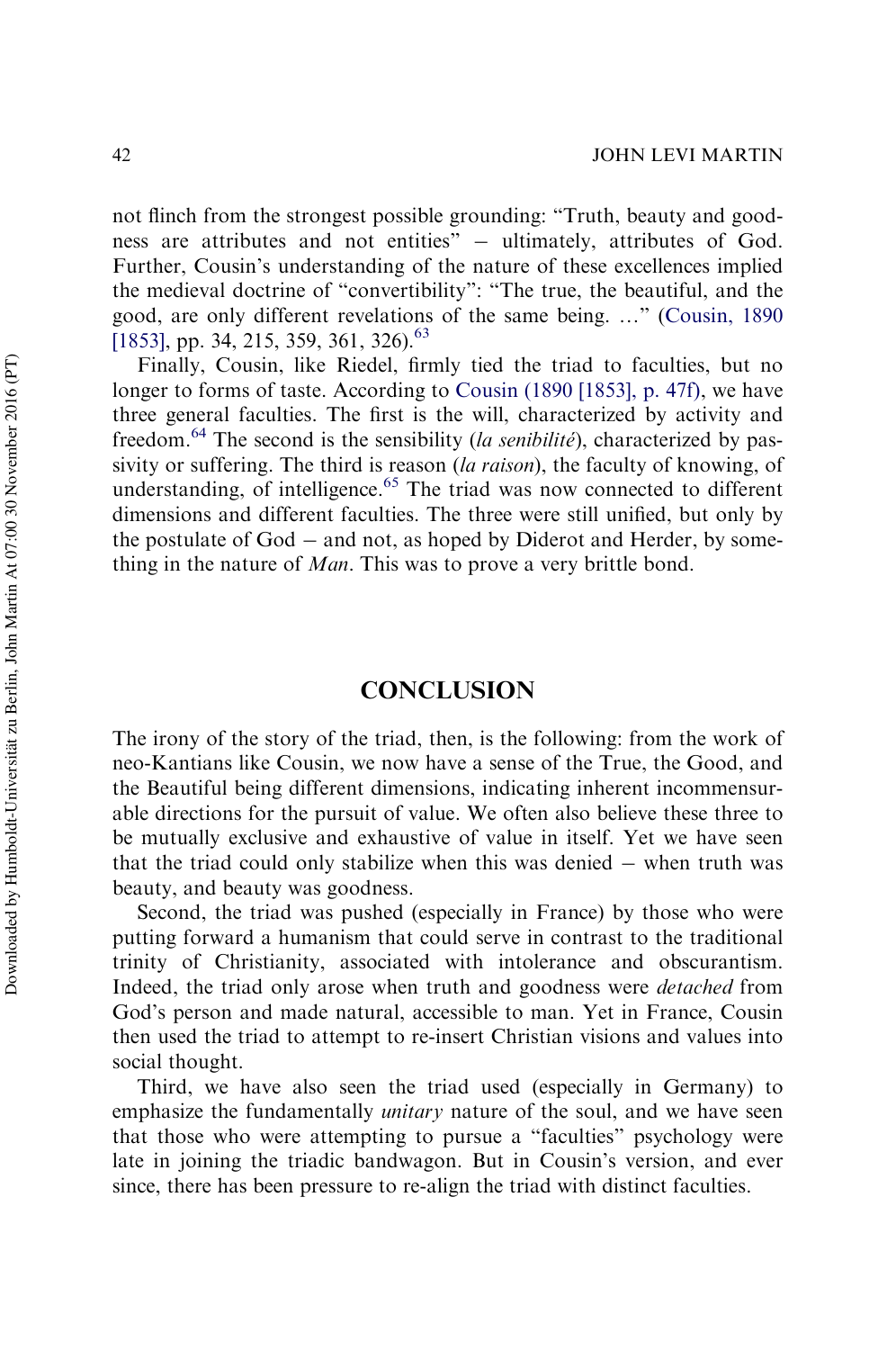Fourth, this then has led to a distorted understanding of Kant's third critique by many of those who considered themselves his followers, dethroning the reflective judgment from the key position therein, and replacing it with "sensibility" or "feeling," thereby doing the greatest violence to Kant's own system. Both imagination and judgment, two *active* though potentially countervailing faculties, were key to the exploration of taste in the tradition we have reviewed. Even more, Kant found each of these to have a key mediating role (for the imagination mediates *within* the more cognitive functioning discussed in the first critique). Yet the pseudo-Kantian understanding of Beauty that linked it primarily to feeling (and not judgment) or even *sensibility* (associated for Kant with the problems of the first Critique) led the realm of beauty of be increasingly associated with passivity, then with passion, and finally with infantile expressivity. Thus the problem of taste was ultimately solved by denying it completely.

Fifth, by allowing the triad to be linked to a simple division of widely separated human faculties (as opposed to only partially different forms of *taste*), the triad began to stretch away from a whole and toward three different dimensions. If it was only God's nature that held the three together as fundamentally "one and the same," the rejection of this "hypothesis" would lead to a splintering into radically disjoint dimensions that lacked any consubstantiality. And this is exactly what happened in the generation after Cousin's. The True, the Good, and the Beautiful straggled on briefly, though more as verbal reflex than analytic scheme, as the notion of "values" rose up everywhere, as a last ditch effort to preserve notions of excellence and validity in the face of irreducible and undeniable differences across persons, places, and times. Indeed, when the triad survived and guided architectonic projects (e.g., those of certain neo-Kantians in Germany), it was only by being transmogrified into "values," a new notion of quasi-transcendentals that continually failed to transcend, and continually frustrated attempts at a unified anthropology.

## NOTES

<span id="page-40-0"></span><sup>1.</sup> Ficino is often mis-remembered as originating the triad of the True, the Good, and the Beautiful, either in his commentary on Plato's *Symposium*, or in his commentary on the *Philebus*; neither of these is correct. The closest he comes is in the latter; see [Ficino \(1975, p. 78\)](#page-49-15).

<span id="page-40-1"></span><sup>2.</sup> [Castiglione \(2002 \[1528\], p. 222 \[4.22\]\)](#page-48-3) did at times rely on the triad often used to describe God, who has "power, goodness and wisdom." (This triad, used by Aquinas [e.g., 1952, p. 144/Q3, Art. II], seems to have been first put forward by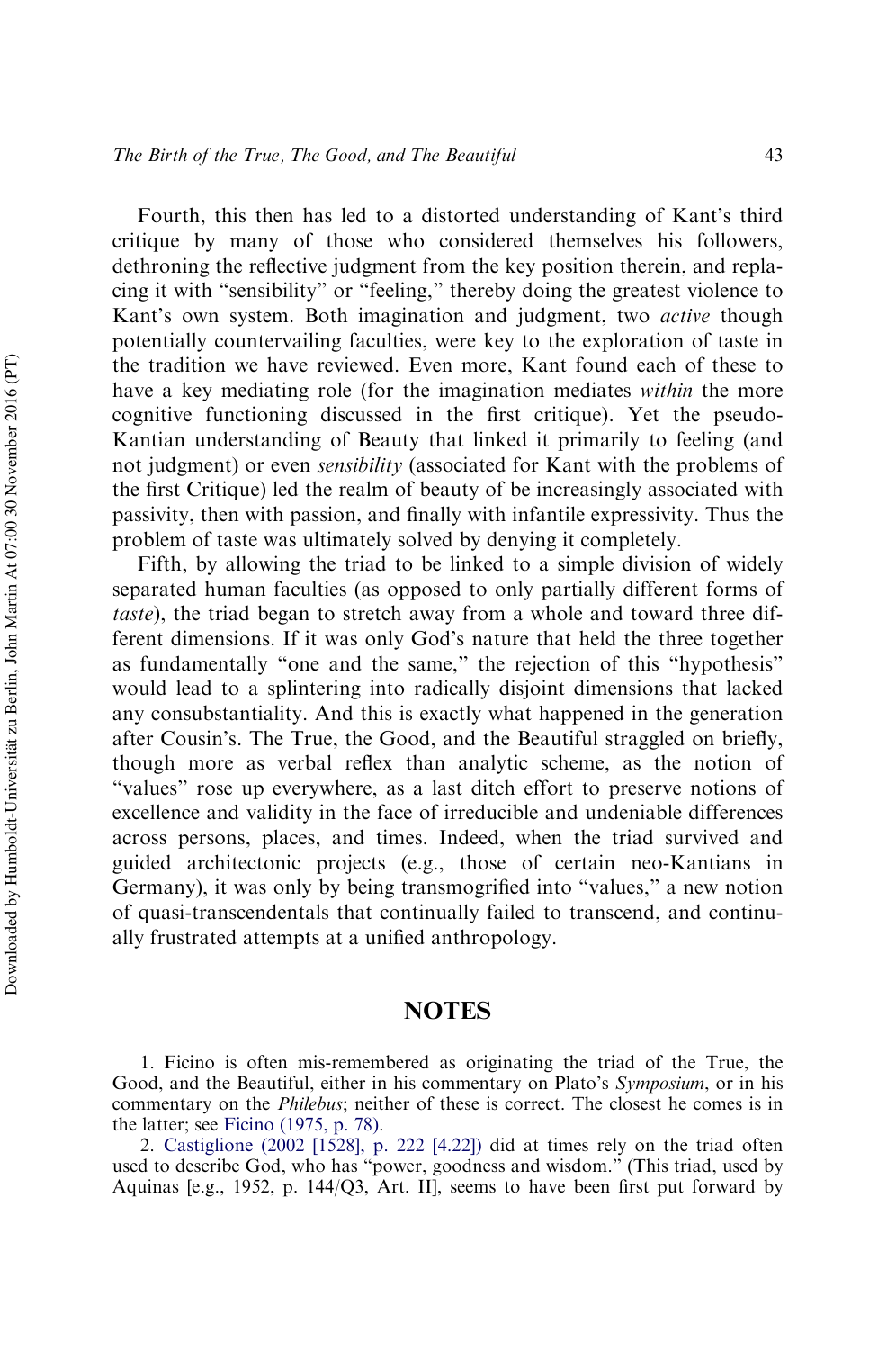Peter Abelard.) Interestingly, when [Castiglione \(2002 \[1528\], p. 257f \[4.70\]\)](#page-48-3) reached the height of his humanist Platonic rapture, he substituted "beautiful" for "powerful" in this triad. "Most beautiful, most good, most wise, thou dost flow from the union of beauty and goodness and divine wisdom, and dost abide in that union, and by that union dost return thereunto as in a circle."

<span id="page-41-0"></span>3. He did at one point suggest its position in a triad of faculties: "Three things make a marvel, and are at the acme of true nobility: fertile intelligence, deep powers of judgment, and a pleasant, relevant taste" [\(1992 \[1647\], p. 167\)](#page-50-2).

<span id="page-41-1"></span>4. References are first to the volume and page of the edition used, then by the standard page number.

<span id="page-41-2"></span>5. Like Mandeville, Smith relished lambasting Shaftesbury and indeed implying his impotence and effeminacy: "Abstract reasoning and deep searches are too fatiguing for persons of this delicate frame. Their feableness [sic] of body as well as mind hinders them from engaging in the pursuits which generally engross the common sort of men" such as "love and ambition," so instead such persons focus on "the fine arts, matters of taste and imagination" [\(Phillipson, 2010,](#page-51-16) p. 98).

<span id="page-41-3"></span>6. I use an edition that combines the two treatises he published in the same year, the first, *An Inquiry Into The Original Of Our Ideas Of Beauty And Virtue*, and the second, *An Inquiry Concerning the Original of our Ideas of Virtue or Moral Good*. I basically begin with the first and move to the second with a few jumps.

<span id="page-41-4"></span>7. "As the eye not only gives us the conception of colours, but makes us perceive one body to have one colour, and another body another; and as our reason not only gives us the conception of true and false, but makes us perceive one proposition to be true, and another to be false; so our conscience, or moral faculty, not only gives us the conception of honest and dishonest, but makes us perceive one kind of conduct to be honest, another to be dishonest" [\(Reid, 1969 \[1788\],](#page-52-4) p. 434).

<span id="page-41-5"></span>8. Interestingly, like Castiglione, Reid [\(1969 \[1785\],](#page-52-3) pp. 152f, 667, 773; [1969](#page-52-4) [\[1788\],](#page-52-4) p. 284) often used Abelard's triad of "wisdom, power and goodness," but, when turning to analyzing humans, he [\(1969 \[1785\], p. 784\)](#page-52-3) substituted *art* for *power*.

<span id="page-41-6"></span>9. Eighteenth century German orthography, like British, gave moderate bold accentuation to important subject terms in a way that would be strange to our eyes, and so in translating I do not always reproduce such emphases using italics (especially when I am not entirely sure if a word *is* enlarged); I generally do for English because these are in the cited editions. I do not modernize spelling, though I do give a final "i" which was typed in a way that looks more like a "y" as "i," as "y" was graphically distinct.

<span id="page-41-7"></span>10. Perhaps significantly, König (1727, p. 281) cites Aristippus (in the words of Canitz).

<span id="page-41-8"></span>11. "*Dann der gute Geschmack in sinnreichen Schrifften ist, wie ihn Herr Rollin sehr wohl beschreibt, eine feine, fertige, deutliche und eigentliche Beurtheilung aller in einer Rede oder in einem Gedichte vorkommenden Scho¨nheit, Wahrheit und Gu¨te, so wohl was die Gedancken als die Ausdrückungen betrifft.*" Note that at this time, "he wrote" and similar would be included within quotation marks.

<span id="page-41-9"></span>12. "*Der gute Geschmacke in sittlicher Deutung, heist* [*sic*] *eine durch die Vernunfft* [*sic*] *geu¨bte Gemu¨ths-Empfindung, das Wahre zu erkennen, das Gute zu verlangen, und das Edelste und Beste zu wehlen* [*sic*]."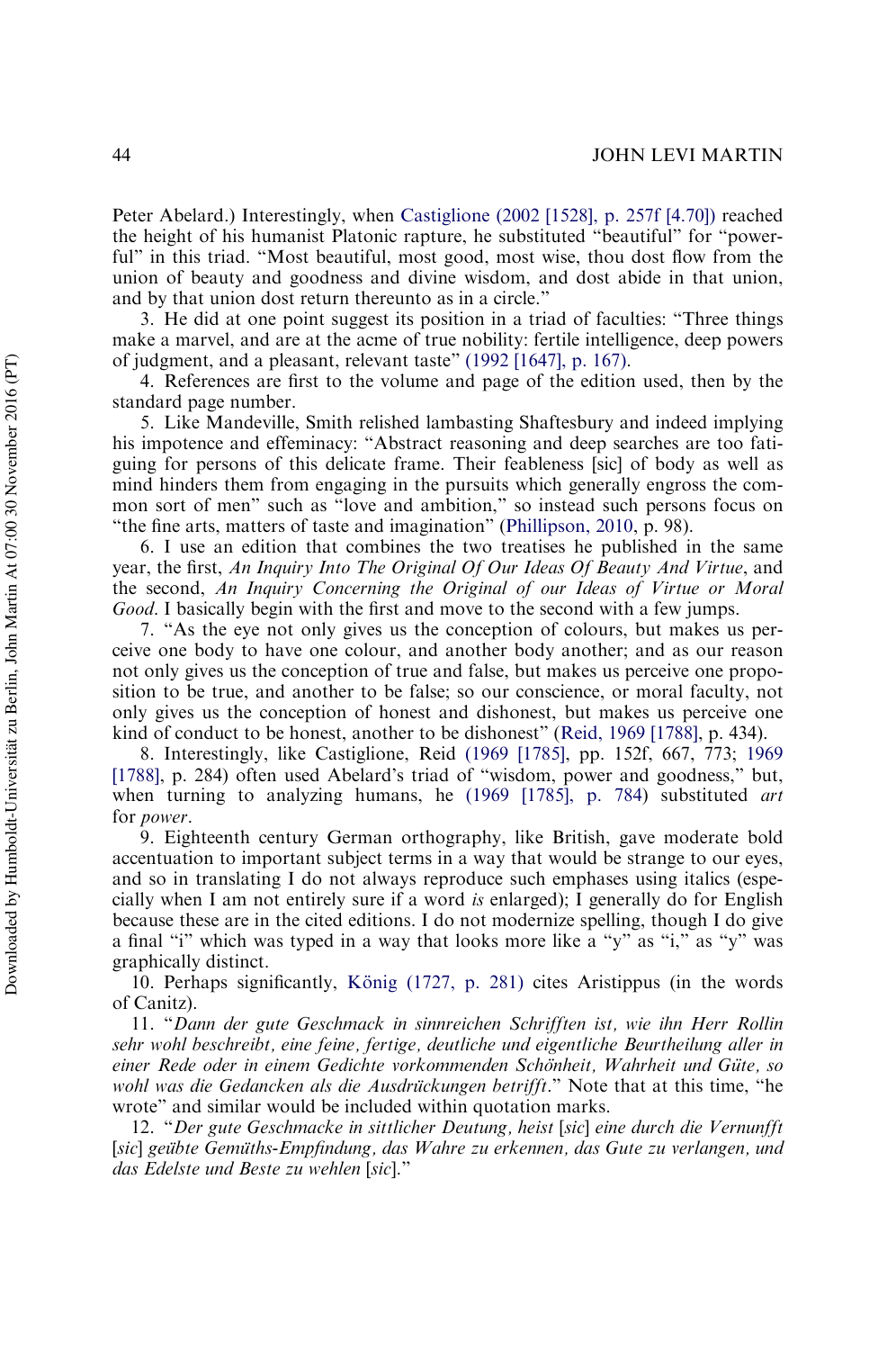<span id="page-42-0"></span>13. "*Der allgemeine gute Geschmack ist eine aus gesundem Witz und scharffer Urtheilungs-Kraft erzeugte Fertigkeit des Verstandes, das wahre, gute und scho¨ne richtig zu empfinden*…."

<span id="page-42-1"></span>14. "*Dann es ist mehr als nur ein eintziger* [*sic*] *Weg zu* [*sic*] *Erlangung des guten,* zur Vorstellung des wahren, und zur Erfindung des Schönen....<sup>"</sup>

<span id="page-42-2"></span>15. "*Dann wo der Eindruck einer von der vernu¨nfftigen Welt einmal fu¨r gut wahr und scho¨n erkannten Sache, bey mir eine richtige Empfindung erweckt, da kan* [*sic*] *mir mein Geschmack so wenig bestritten werden, als der Geschmack einer gesunden Zunge, welche eine Speise oder einen Tranck kostet, un dieselben ihrer wahren Eigenschafft* [*sic*] *gema¨*ß*, beurtheilet*."

<span id="page-42-3"></span>16. Although he did cite approvingly Father André's distinction between the essential beautiful, the *moral* beautiful, and the *intellectual* beautiful, this was only set of three of six such "beautifuls" that Andre´ introduced. While Diderot used the triad in his article on *Eclecticism* (discussed below), in that on *Constance*, he (XIV.212) added "decent and honest," suggesting that at this time, the triad had not yet crystallized in his mind as such. ("*C'est cette vertu par laquelle nous persistons dans notre attachement a` tout ce que nous croyons devoir regarder comme vrai, beau, bon, décent et honnête*").

<span id="page-42-4"></span>17. For such brief references to untranslated works, I here refer to the Assezat and Tourneux edition of Diderot's works  $(1875-1877)$ , by volume and page.

<span id="page-42-5"></span>18. "*En ve´rite´, il faut ou que ces graves personnages soient de mauvais plaisants, ou qu'ils ignorent que le vrai, le bon et le beau ne sont pas susceptibles de ridicule, ou qu'ils aient un violent soupçon que ces qualités leur sont étrangères.*"

<span id="page-42-6"></span>19. For another minor example: It makes an appearance in his [\(2001 \[1772\],](#page-49-16) [p. 199\)](#page-49-16) "Supplement to Bougainville's 'Voyage'," again, like the first appearance in the *Promenade*, in the context of the distortions of European cognitive authorities.

<span id="page-42-7"></span>20. "*Ou` en serions-nous, si des hommes pervers pouvaient rendre faux ce qui est vrai, mauvais ce qui est bon, laid ce qui est beau ? Le vrai, le bon et le beau forment a`* mes yeux un groupe de trois grandes figures, autour desquelles la méchanceté peut éle*ver un tourbillon de poussie`re qui les de´robe un moment aux regards des gens de bien;* mais le moment qui suit, le nuage disparaît, et elles se montrent aussi vénérables *que jamais.*"

<span id="page-42-8"></span>21. "*Ce qui me plaıˆt des fre`res, c'est de les voir presque tous moins unis encore par la haine et le me´pris de celle que vous avez appele´ l'infaˆme que par l'amour de la ve´rite´, par le sentiment de la bienfaisance, et par le gouˆt du vrai, du bon et du beau, espe`ce de trinite´ qui vaut un peu mieux que la leur*."

<span id="page-42-9"></span>22. "*C'est une conscience simultane´e de l'union necessaire de notre nature avec sa cause génératrice; c'est une consequence immediate de la coexistence de cette cause avec notre amour pour le bon, le vrai et le beau*" (XIV.368). Diderot was being loose here, as Iamblichus would not have used this triad; indeed, he was part of a line of Platonists who were attempting to harmonize Plotinus's triads with several remarkably strange ones from the Chaldean oracles (triads such as father/power/intellect and once-beyond/Hecate/twice-beyond) ([Majercik, 2001](#page-51-17)).

<span id="page-42-10"></span>23. "*Je voudrais bien savoir si un homme un peu jaloux de la conside´ration pre´sente, qui aimerait le repos et l'e´loge comptant, qui connaıˆtrait, comme Socrate, le cote´ faible de ses con-citoyens, et le moyen infaillible de jouir de leur suffrage, et qui serait bien net de l'illusion pre´tendue de la poste´rite´, braverait aussi* intre´pidement *le jugement,*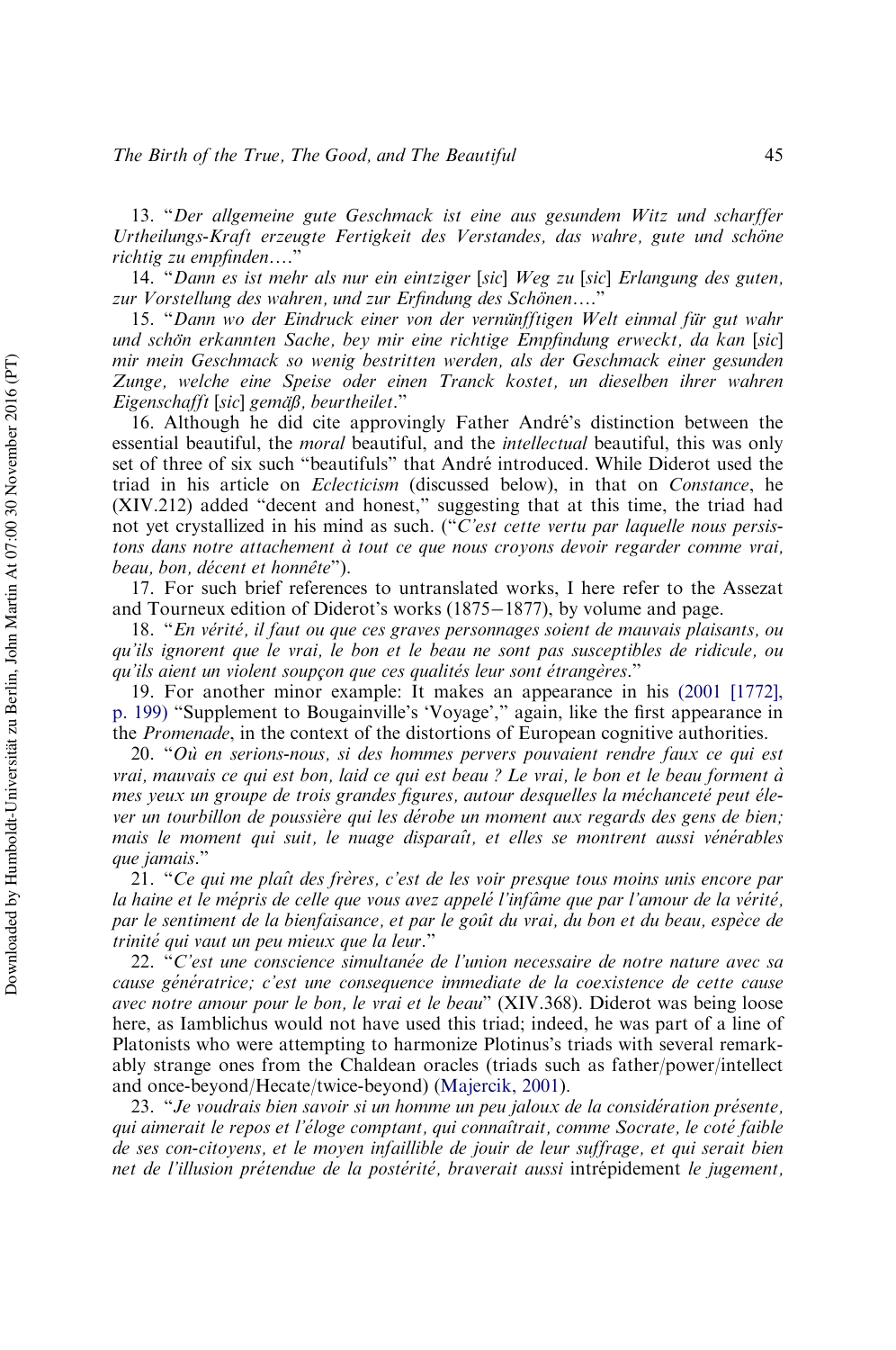#### 46 JOHN LEVI MARTIN

le mépris, la haine, les dégoûts qui l'attendent infailliblement, que celui qui se dit fière*ment à lui-même: Après tout il n'y a que le vrai, le bon et le beau qui subsistent, et j'aime mieux des persécutions présentes qui honoreront ma mémoire que des éloges et* des récompenses qui la flétriront. Il y a des hommes qui ont ainsi raisonné avec eux*meˆmes et dont les actions n'auraient peut-eˆtre pas e´te´ conse´quentes a` leurs principes, s'ils n'avaient envisage´ que le moment. Et vous appelez ces hommes-la` des fous, des* insensés, soit. Mais apprenez-moi du moins la différence de l'insensé et du héros."

<span id="page-43-0"></span>24. There is (VII.389) an earlier use of the triad in the context of a discussion of the different sorts of evils of great and petty men respectively. Whether "Ariste" is supposed to evoke Aristippus, another philosopher Diderot sometimes saw as a predecessor, is unclear; as we will see, Wieland connected Aristippus with the triad of the true, the good and the beautiful. But the term simply means *highest*, or *elite*. On Diderot's relation to the different philosopher-role models, see Goulbourne (2011: espec 22 on Aristippus).

<span id="page-43-1"></span>25. "*J'ai quarante ans. J'ai beaucoup e´tudie´; on m'appelle le philosophe. Si cepen*dant il se présentait ici quelqu'un qui me dit; Ariste, qu'est-ce que le vrai, le bon et le beau? aurais-je ma réponse prête? Non. Comment, Ariste, vous ne savez pas ce que *c'est que le vrai, le bon et le beau; et vous souffrez qu'on vous appelle le philosophe!*"

<span id="page-43-2"></span>26. "Comment serait-il donc possible que deux hommes eussent précisément un *meˆme gout, ou les meˆmes notions du vrai, du bon et du beau*?" (VII.391).

<span id="page-43-3"></span>27. "Comment serait-il donc possible qu'il y en eût un seul d'entre nous qui conservât pendant toute la durée de son existence le même goût, et qui portât les mêmes *jugemens du vrai, du bon et du beau?*" (*ibid*).

<span id="page-43-4"></span>28. Both in the *Paradox of the Actor* ([1773–1777], VIII.393) and in "D'Alembert's Dream" [\(2001 \[1769\], p. 157\),](#page-49-17) Diderot suggested that those who possess overly sensitive temperaments may have difficulty discerning the true, the good, and the beautiful.

<span id="page-43-5"></span>29. [Diderot \(1995 \[1765\], p. 131\)](#page-49-7) in his notes on *A Russian Baptism* by Jean-Baptiste Leprince lapsed into a long reverie and referred to baptism  $-$  both seriously and humorously  $-$  as "the most serious of Christian ceremonies, in which we're reborn in Jesus Christ by having the sins committed by our grandfathers seven thousand years ago washed away!"

<span id="page-43-6"></span>30. A relatively literal translation (by Benjamin Jowett) has Socrates turning away from this person (a politician), noting that "although I do not suppose that either of us knows anything really *beautiful and good*, I am better off than he is, for he knows nothing, and thinks that he knows; I neither know nor think that I know." Socrates here speaks of the beautiful and the good, the common formulaic combination of *kalon kagathon*.

Diderot's translation was: "*Nous ne savons à la vérité ni l'un ni l'autre ce que c'est le beau, et le bon avec cette diffe´rence que quoique cet homme ne sache rien, il croit savoir quelque chose, au lieu que moi je ne sais rien; au moins je ne suis pas en doute*;…." Roughly in English, "We do not know the truth  $-$  neither one nor the other  $-$  [of] what is the beautiful, and the good, with this difference that although this man knows nothing, he believes that he knows something, while instead I know nothing; at least I am not in doubt…." ([Diderot, 1978 \[1749\],](#page-49-18) p. 251).

Now Diderot's actual published translation is defensible  $-$  although he inserted the True, it was separate from the Beautiful and Good. Rousseau's version,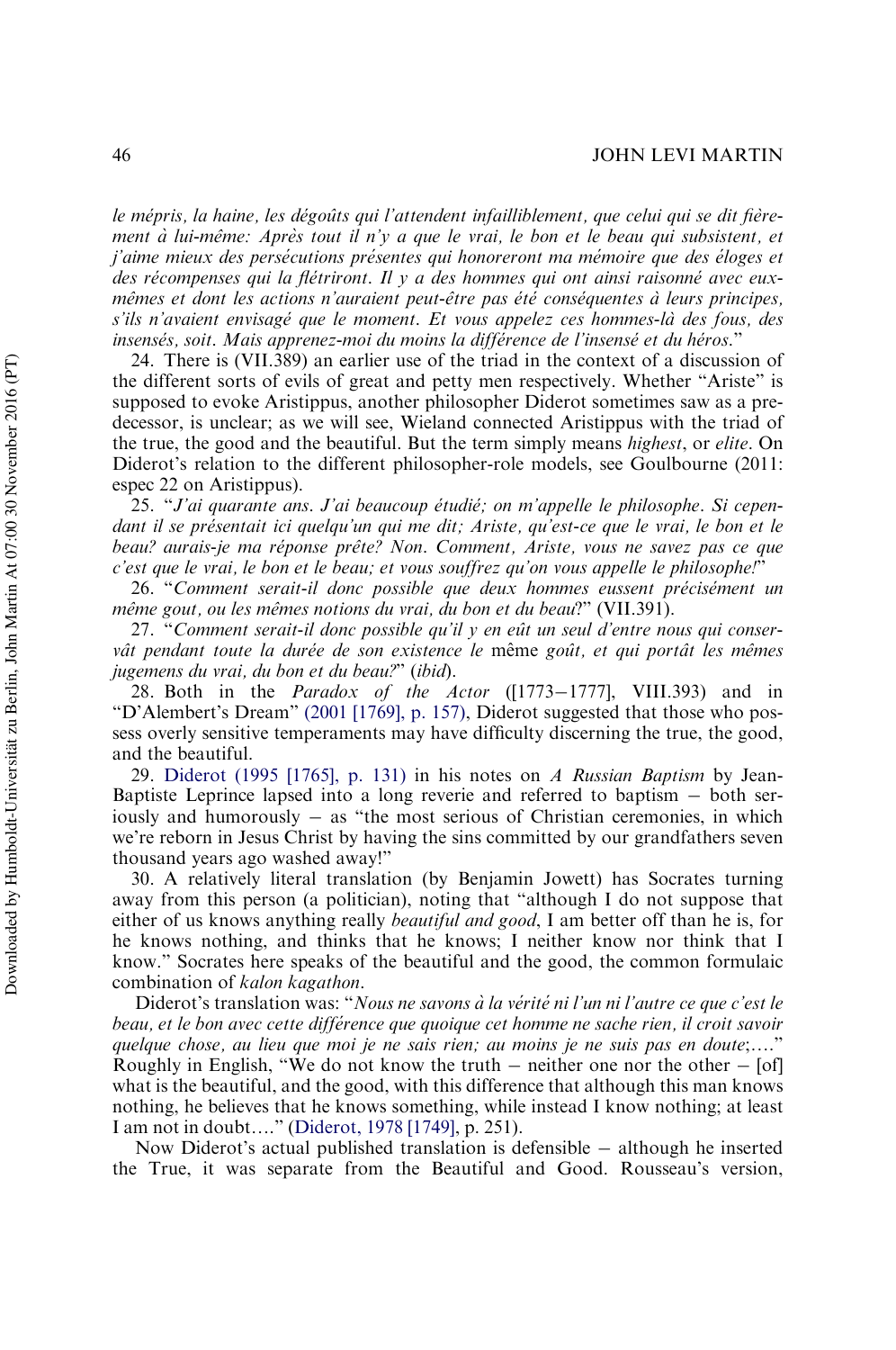however, is modified: "*Nous ne savons, ni les sophistes, ni les poëtes, ni les orateurs, ni les artistes, ni moi, ce que c'est que le vrai, le bon, & le beau: mais il y a entre nous cette diffe´rence que, quoique ces gens ne sachent rien, tous croient savoir quelque chose: au lieu que moi, si je ne sais rien, au moins je n'en suis pas en doute*" [\(Rousseau, 1761 \[1750\],](#page-52-9) p. 18f). In compressing the portion of the apology dealing with the sophists, the poets, etc., with this confession of Socrates knowing his ignorance, Rousseau has introduced the triad of the true, the good, and the beautiful.

And yet it is not clear that it was not Diderot himself who suggested this formulation to Rousseau. It may not only be that Diderot felt that to properly convey the substance of the quest of philosophy (for it was this which Socrates intended by *kalon kagathon*), one had to insert a word for truth, but that in other conversation with Rousseau, it was he who emphasized the triad of the true, the good, and the beautiful.

<span id="page-44-0"></span>31. Although he never cited Ficino, Rousseau used the translations of Plato that Ficino had prepared (and written introductions to), and seems to have studied them carefully ([Williams, 2007](#page-53-2), p. 50).

<span id="page-44-1"></span>32. Further, in *Emile* Rousseau tends to use the "good and beautiful" or "beautiful and virtuous" as pairings, clearly reaching back to Greek and Roman ideas of proper manhood.

<span id="page-44-2"></span>33. On Baumgarten's relation to earlier German theories of the connection between the judgment and the communal senses, see [Gadamer \(1975 \[1965\], p. 29f\)](#page-49-19).

<span id="page-44-3"></span>34. I use the 2007 edition and base my translations on the German translation of Mirbach.

<span id="page-44-4"></span>35. "*Es giebt deren drei verschiedene Gattungen. Die Sinne, das Herz, und die intellektuellen Fa¨higkeiten, sind die Werkzeuge derselben*."

<span id="page-44-5"></span>36. Distastefully recycling Zinzendorf's "disgusting terminology," Weber remarks  $(1976)$  [1920–[1921\], p. 247; n 134\)](#page-53-3), "To read him is an act of penitence because his language, in its insipid melting quality, is even worse than the frightful Christoturpentine of F. T. Vischer."

<span id="page-44-6"></span>37. "*aus den moralischen Empfindungen, und vornehmlich aus der Neigung, die alle Menschen mehr oder weniger gegen ihres gleichen oder wenigstens gegen ihre Freunde haben*."

<span id="page-44-7"></span>38. For example, in the article on beauty, he cited among many others Father Andre, Diderot, Falconet, Hutcheson, Kant on the sublime and beautiful; and all of Riedel's work; in the article on taste he also cited Voltaire's Encyclopedia article, Addison, Hume, Home, Priestly, Andre, and Koenig. He also referenced Herder and Kant's third critique, which of course had not been published at the time of the first edition.

<span id="page-44-8"></span>39. When it came to the production of art, Sulzer (II.372; BC 49) proposed a different triad, of reason, genius, and taste. Sulzer elsewhere (III.580; 72) argued that the artist must determine whether his idea speaks more to the heart, to reason or to phantasy. Then he can see which character should reign in intellect [*Verstand*], imagination [*Phantasie*], or senses [*Empfindung*].

<span id="page-44-9"></span>40. "Der Geschmak ist im Grunde nichts, als das innere Gefühl, wodurch man die *Reizung des Wahren und Guten empfindet*…."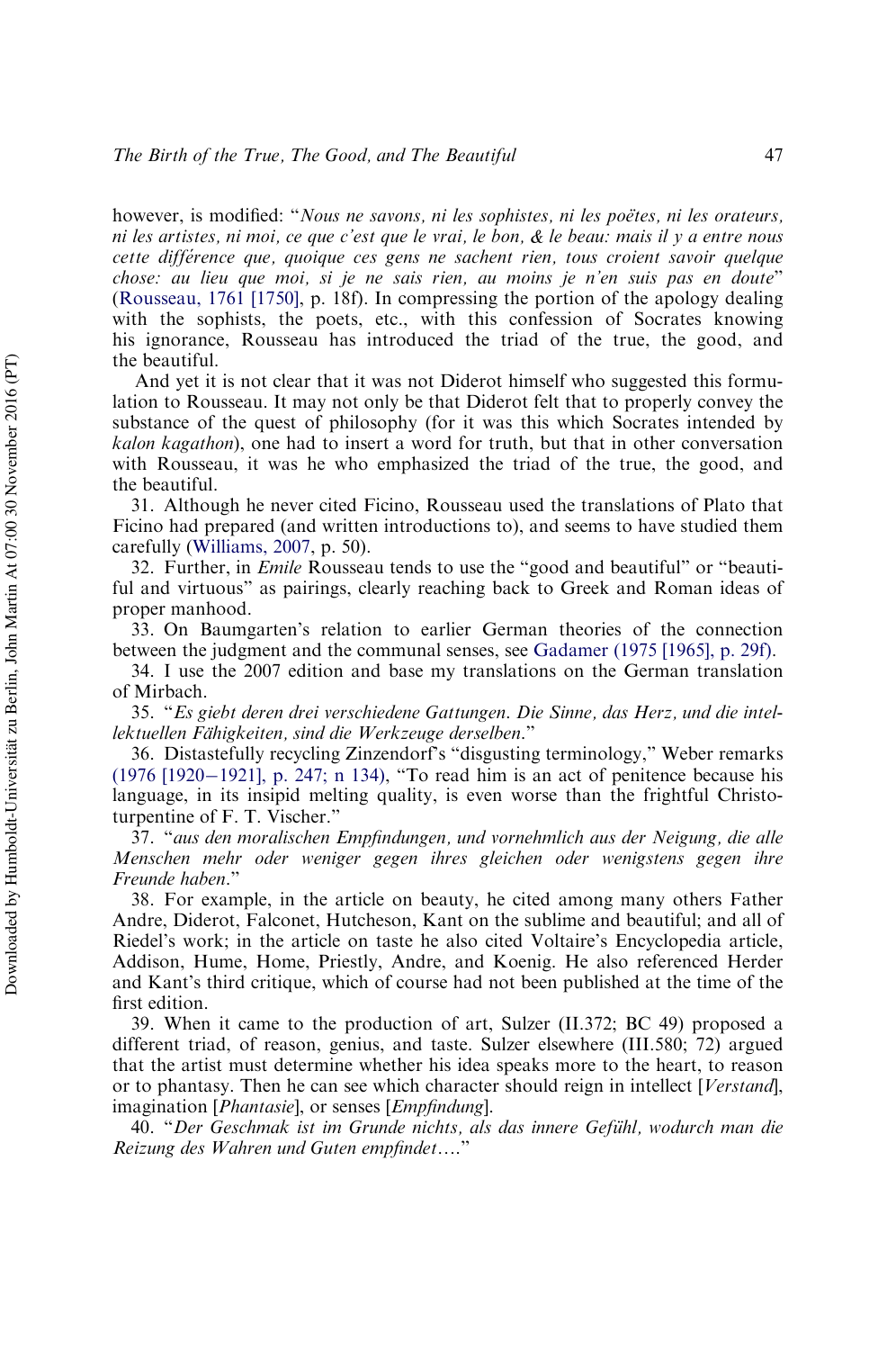#### 48 JOHN LEVI MARTIN

<span id="page-45-0"></span>41. "Ob man gleich die Vernunft, das sittliche Gefühl und den Geschmak, als drei *vo¨llig von einander verschiedene Vermo¨gen des Geistes ansieht, durch deren Anwachs und Entwiklung der Mensch allma¨hlig vollkommener wird, so kann man sie doch auch also ein und dasselbe Vermo¨gen, auf verschiedene Gegensta¨nde angewendet ansehen*." In the first edition, he was more certain; rather than saying that one "might" see them as one and the same power, Sulzer  $(1792-4, I, p. 463)$  $(1792-4, I, p. 463)$  $(1792-4, I, p. 463)$  had more emphatically stated that they were, at basis, one power ("… *so sind sie im Grund ein und dasselbe Vermo¨gen* …").

<span id="page-45-1"></span>42. "*Also kann der Mensch nur durch Vereinigung dieser drei Gaben des Himmels zur Vollkommenheit gelangen*."

<span id="page-45-2"></span>43. [Riedel \(1768, p. 48\)](#page-52-14) argued that we have some substance in our soul that lets us carry out certain actions ("*zum Denken, Wollen, Empfinden aufgelegt*").

<span id="page-45-3"></span>44. "*Dergleichen Gesetze, nach welchen die Handlungen unserer Seele erfolgen, giebt es fu¨r das Wahre, fu¨r das Gute und fu¨r das Scho¨ne*" ([Riedel, 1768](#page-52-14), p. 49).

<span id="page-45-4"></span>45. Wherever my translations are not literal, I give the original in a footnote; Riedel's prose is generally straightforward.

<span id="page-45-5"></span>46. "*Der Begrif* [*sic*] *des Guten und Bo¨sen entstehet in uns fast auf eine gleiche Weise, wie der Begrif des Scho¨nen und Ha¨*ß*lichen*." Again, [Riedel \(1768, p. 43f\):](#page-52-14) "*Es* ist mit der Schönheit nicht, wie mit der Wahrheit." Something is true if it really is out*side* of my own ideas, but beauty is nothing *but* an idea. At the same time, at one point, [Riedel \(1768, p. 55\)](#page-52-14) even hints that there could be similarly particularistic aspects of the true, namely a "thought style" (*Denkart*; an idea used by Herder as well) that characterize a "manner." ("*Diese Manier la*ß*t* [*sic*] *uns durch den* Kunstgriff der Reduction übertragen auf unsere Sitten, auf unsere Denkart, auf das, *was wir scho¨n finden*….").

47. "*Was* ich *will, das nenne ich* mir *gut*."

<span id="page-45-7"></span><span id="page-45-6"></span>48. "*Scho¨n ist also, was ohne intere*ß*ierte Absicht sinnlich gefallen und auch dann gefallen kan, wenn wir es nicht besitzen*…*.*" My translation is somewhat free.

<span id="page-45-8"></span>49. "*Wie Leibniz, so hielten Diderot, Lessing, Mendelssohn von diesem* Virtuoso *der Humanita¨t viel; auf die besten Ko¨pfe unsers Jahrhunderts, auf Ma¨nner, die sich* fürs Wahre, Schöne und Gute mit entschiedner Redlichkeit bemühten, hat er auszeich*nend gewirket*."

<span id="page-45-9"></span>50. Again, [Herder \(1877 \[1767\], p. 182\)](#page-50-14) wrote, "among the moderns I know as excellent only a Shaftesbury, who has learned tolerably well from Plato, and so in turn seems to have been the teacher of Diderot" "[*unter den Neuern wei*ß *ich vorzu¨glich nur einen Shaftesburi, der sie vom Plato ziemlich abgelernet, so wie er selbst wieder der Lehrer des Diderot zu seyn scheint*]."

<span id="page-45-10"></span>51. The use of this pair as the most radical contrasts to the Europeans is also found in a more extreme form in (2006 [1766], p. 35).

<span id="page-45-11"></span>52. "*Man ist gewohnt, der Seele eine Menge Unterkra¨fte zu geben, Einbildung und Voraussicht, Dichtungsgabe und Geda¨chtni*ß*; indessen zeigen viele Erfahrungen, da*ß*, was in ihnen nicht Apperception, Bewußtsein des Selbstgefühls und der Selbsttha¨tigkeit sei, nur zu dem Meer zustro¨mender Sinnlichkeit, das sie regt, das ihr Materialen liefert, nicht aber zu ihr selbst gehöre. Nie wird man diesen Kräften tief auf den Grund kommen, wenn man sie nur von oben her als Ideen behandelt, die in der Seele wohnen, oder gar als gemauerte Fachwerke von einander scheidet und unabha¨ngig einzeln betrachtet. Auch in der Einbildung und dem Geda¨chtni*ß*, der Erinnerung*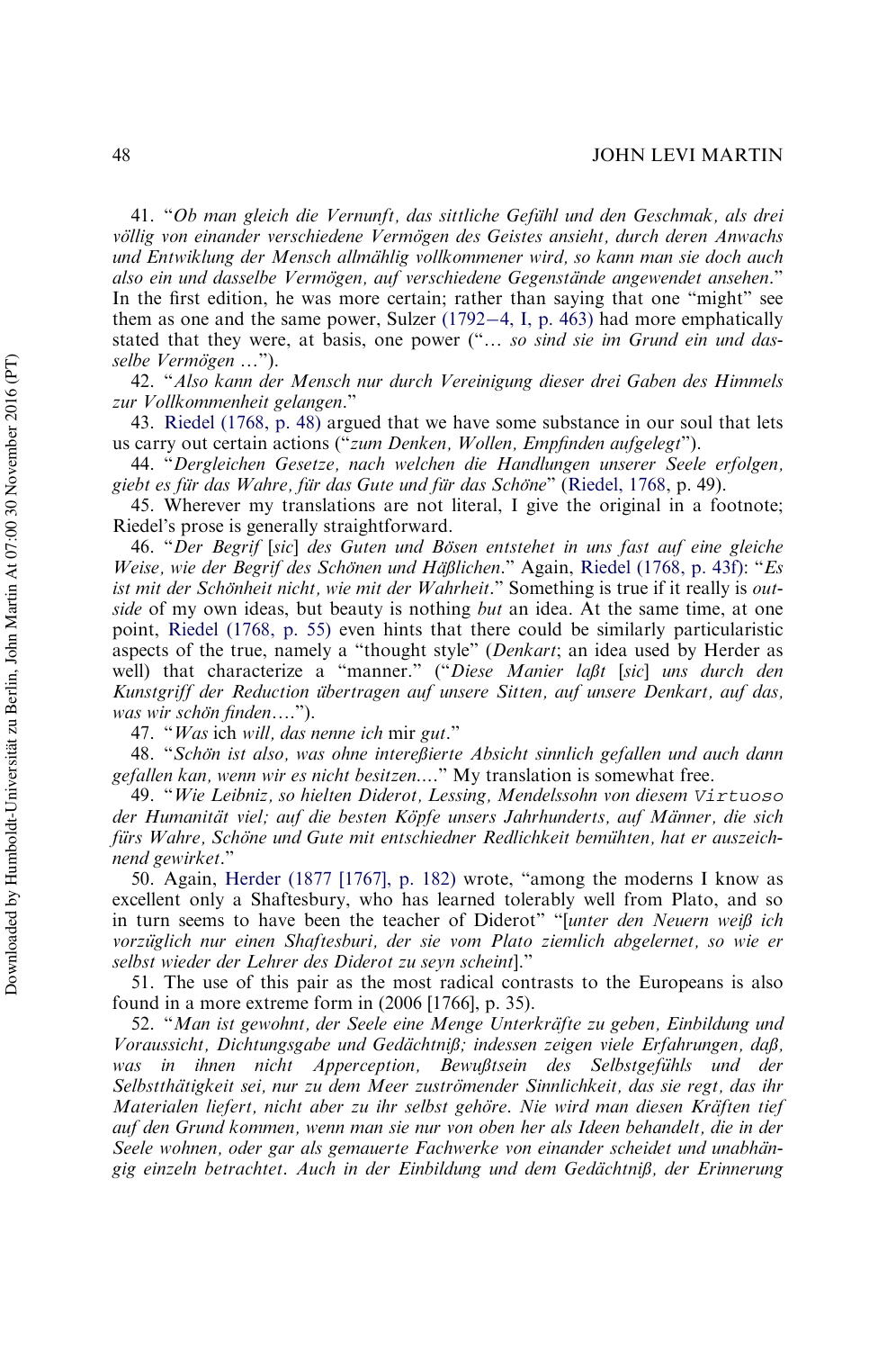#### *The Birth of the True, The Good, and The Beautiful* 49

*und Voraussicht mu*ß *sich die Eine Gotteskraft unsrer Seele, 'innere in sich blickende Tha¨tigkeit, Bewu*ß*tsein, Apperception' zeigen: in dem Maasse* [sic] *dieser hat ein Mensch Verstand, Gewissen, Willen, Freiheit, das andre* [*sic*] *sind zustro¨mende Wogen des gro*ß*en Weltmeers*." …. "*Ist jedes gru¨ndliche Erkenntni*ß *nicht ohne Wollen, so kann auch kein Wollen ohn'* [*sic*] *Erkennen sein: sie sind nur Eine Energie der Seele*."

<span id="page-46-0"></span>53. "*Die Ma*ß*e unsrer Sinnlichkeit: der wahre Ursprung des Wahren, Guten, Schönen*!" In the *Kalligone*, [Herder \(1830 \[1800\], p. 115\)](#page-50-15) used the triad in a discussion of the relation of interest and the beautiful soul. I believe that "feeling" here has more of the connotations of sensory engagement than internal experiential state.

<span id="page-46-1"></span>54. For example, when (in his *Adrastea*) he wrote that Wieland gives us a sense for the true and beautifully-good ([Elson, 1913](#page-49-20), p. 65).

<span id="page-46-2"></span>55. "*Ich bat ihn, mich als einen Ju¨ngling zu betracher, der das Scho¨ne und Gute liebe, und in beiden das Wahre, und vornehmlich das Band das beide zusammenschlinge, durch ihn kennen zu lernen hoffte.*"

<span id="page-46-3"></span>56. "*Wenn es vergo¨nnt ist, alle diejenigen* Ku¨nstler *zu nennen, deren Medium idealische Darstellung, deren Ziel aber unbedingt ist: so giebt es drey spezifisch verschiedene Klassen von Ku¨nstlern, je nachdem ihr Ziel das Gute, das Scho¨ne, oder das Wahre ist*" ([Schlegel, 1999 \[1797\],](#page-52-18) p. 36).

<span id="page-46-4"></span>57. "Diese erwähnten Eigenschaften der afficirenden [which I read as archaic for *affizierenden*] *Empfindungen; das Angenehme, das Gute, das Wahre kommen ihnen zu, in so ferne die Seele mit ihnen oder ihren Eindru¨cken und Vorstellungen dermalen sich bescha¨ftiget, in so ferne ihre Vermo¨gen bei ihnen zur Anwendung gebracht werden, und die regen Triebe und Tha¨tigkeiten eine Nahrung erhalten, die ihrer Natur gema¨*ß *ist, und sie befriediget*."

<span id="page-46-5"></span>58. Tetens considered the question of whether there might be other such ideas, or whether there was something inherently triadic at play. Until such time that we have a complete classification of our internal sensations  $-$  a goal that has, he said, so far eluded us - this was an unanswerable question. "*Das Gefühl des Wahren, des Scho¨nen und des Guten, und der diesen entgegengesetzen Beschaffenheiten der Dinge, mit den besondern Arten der Gefühle, die hierunter begriffen sind, gehören ohne Zweifel zu den Gefu¨hlen, die von den Verha¨ltnissen und Beziehungen unserer Vorstellungen und Vera¨nderungen unter einander, und auf den innern Zustand unserer Seele, abhangen, und also innere Verha¨ltni*ß*gefu¨hle sind. Ob diese angefu¨hrten Arten die ganze Gattung erscho¨pfen, oder ob es noch andere Verha¨ltnisse in unsern innern Modificationen gebe, die in dem Wahren, dem Scho¨nen und Guten nich befasset sind, das la¨*ß*t sich erst alsdenn beurtheilen, wenn man so weit mit den Beobachtungen der macherlei innern Empfindungen gekommen ist, das eine vollsta¨ndige Klassifikation von ihnen angestellet werden kann*."

<span id="page-46-6"></span>59. In his own work on the proof of God's existence, Kant (1996: trans. P231) ascribed to God the traditional triad of Wisdom/Power/Goodness. Indeed, he always struck a curious pose of a defender of orthodoxy (at least, for *others*), and where [Kant \(1950 \[1787\], p. 635f; B833\)](#page-51-18) did embrace triads, most importantly, in his three questions  $-$  "1) what can I know 2) what ought I to do 3) what may I hope?"  $-$  his third was not one that supported the emerging triadic understanding of human nature. Note that in [\(2005 \[1800\], p.18\),](#page-51-19) as well as in an earlier letter, Kant added "what is man?"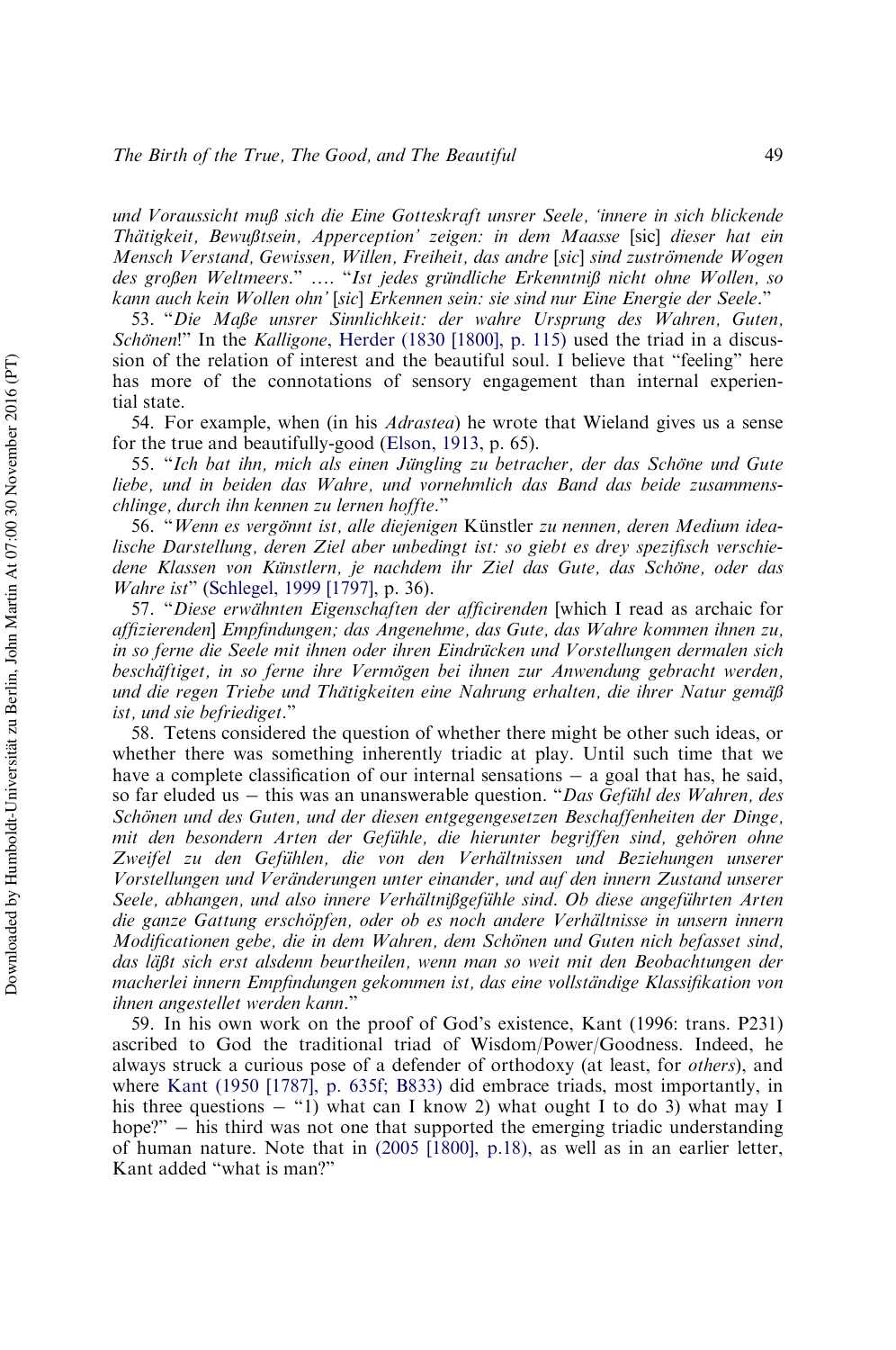<span id="page-47-0"></span>60. "Now the *power of cognition* according to concepts has its a priori principles in the pure understanding (in its concept of nature), and the *power of desire* has its a priori principles in pure reason (in its concept of freedom). That leaves, among the general properties of the mind, an intermediate power or receptivity, the *feeling of pleasure and displeasure*, just as judgment as left as an intermediary power … What is more natural than to suspect that judgment will also contain a priori principles of the feeling of pleasure and displeasure." Again, "So NATURE bases its *lawfulness* on *a priori principles of the understanding* as a *cognitive power*; ART is governed a priori in its *purposiveness* by *judgment* in reference to the *feeling of pleasure and displeasure*;" etc.… [\(Kant, 1987 \[1790\]](#page-51-13) F, p. 435f).

<span id="page-47-1"></span>61. This sort of fractal nesting of cognitive faculties within vital faculties was, it should be admitted, rather common before Kant.

<span id="page-47-2"></span>62. In the "First Introduction" to his third critique, Kant listed *pure* reason as the place where the cognitive powers of desire are rooted, which may seem somewhat out of place, as we would expect this to correspond to his critique of *practical* reason. Here Kant seemed to be thinking of reason as the capacity to determine the particular with the general (e.g., act in accordance with a law), a broader issue than the *direction* of reason (whether it is oriented to making sense of intuitions or to applying laws).

<span id="page-47-3"></span>63. "The true, the beautiful, and the good, are not three distinct essences; they are one and the same essence considered in its fundamental attributes. Our mind distinguishes them, because it can comprehend them only by division; but, in the being in whom they reside they are indivisibly united; and this being at once triple and one, who sums up in himself perfect beauty, perfect truth, and the supreme good, is nothing else than God."

64. "l'activité volontaire et libre ..." (1853, p. 31).

<span id="page-47-5"></span><span id="page-47-4"></span>65. Cousin noted that this classification "save some difficulties more nominal than real, is now generally adopted, and makes the foundation of the psychology of our times." It is worth remembering that although for Kant an experience of beauty involves sensibility and the imagination, and indeed reason as a whole (for we *feel* that the object presented to the sensibility comports itself to our reason), the faculty whose *interest* is this experience is judgment. It is significant that in his critique of Kant, [Cousin \(1854 \[1846\], p. 189\)](#page-48-14) had argued against Kant's separation of sensibility, intellect, and reason – these all are now largely bound together in this expanded notion of reason.

## ACKNOWLEDGMENTS

I am grateful for support, conservations, and/or comments on these issues or this work from Randall Collins, Harry Dahms, Lawrence Hazelrigg, Paul McLean, Jim Stockinger, and especially for the close reading and critique of Robert Norton, which led to numerous corrections. Any remaining errors are, sadly, my own.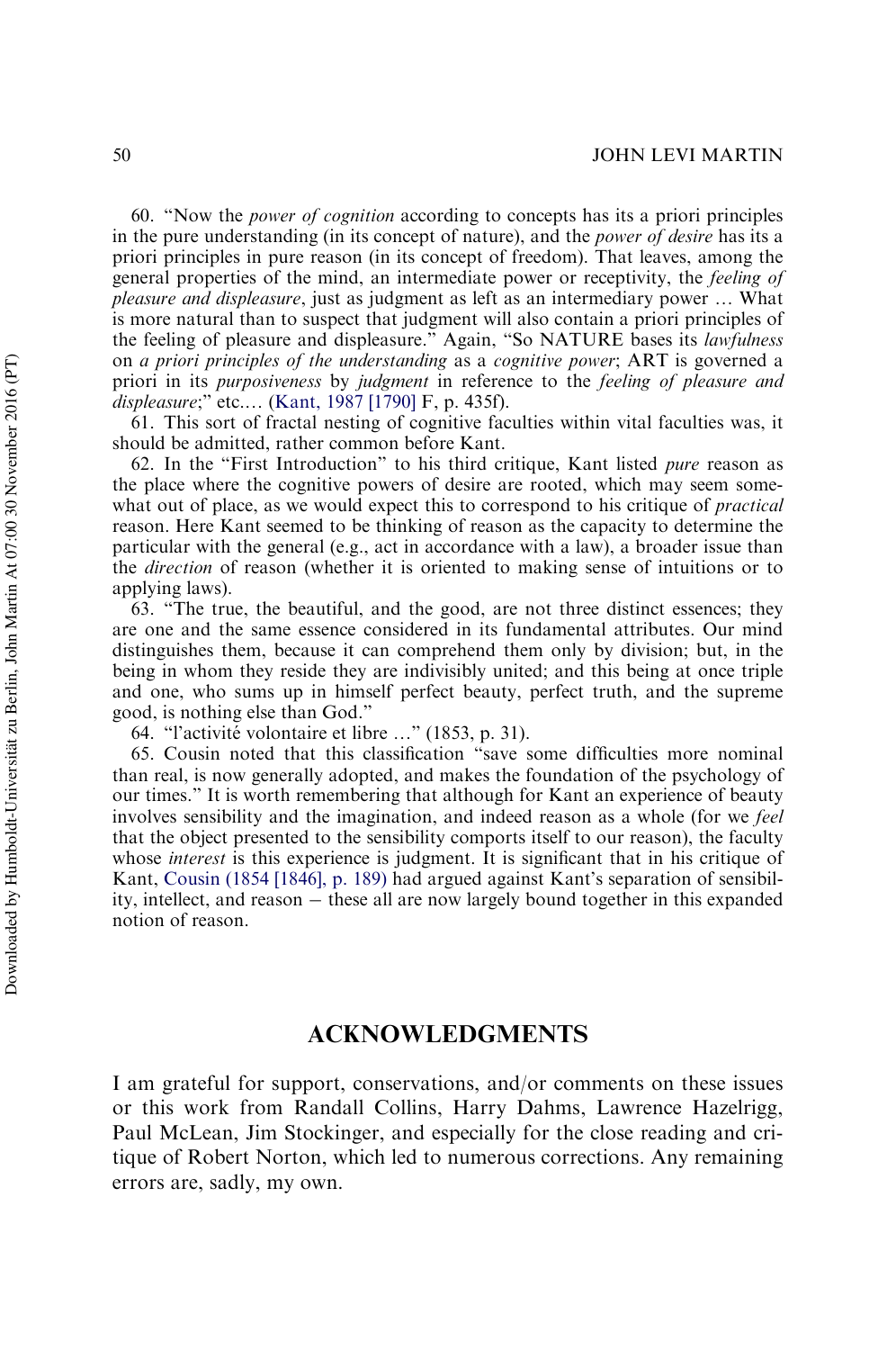# REFERENCES

Aertsen, J. A. (1991). Beauty in the middle ages: A forgotten transcendental? *Medieval Philosophy and Theology*, *1*, 68-97.

- Aertsen, J. A. (2012). *[Medieval philosophy as transcendental thought](http://www.emeraldinsight.com/action/showLinks?crossref=10.1163%2F9789004225855)*. Boston, MA: Leiden.
- <span id="page-48-4"></span>Alderman, W. E. (1931). Shaftesbury and the doctrine of benevolence in the eighteenth century. *Transactions of the Wisconsin Academy of Sciences, Arts and Letters, 26, 137-159.*
- Aquinas, T. (1952). [*Disputed questions on*] *Truth* (Vol. 1, J. V. MvGlynn S. J., Trans.). Chicago, IL: Henry Rengery.
- <span id="page-48-1"></span>Aquinas, T. (1954). [*Disputed questions on*] *Truth* (Vol. 3, J. V. MvGlynn S. J., Trans.). Chicago, IL: Henry Rengery.
- <span id="page-48-2"></span>Arditi, J. (1998). *A genealogy of manners*. Chicago, IL: University of Chicago Press.
- <span id="page-48-11"></span>Baker, N. K., & Christensen, T. (1995). *Aesthetics and the art of musical composition in the German enlightenment. Selected writings of Johann Georg Sulzer and Heinrich Christoph Koch*. Cambridge: Cambridge University Press.
- <span id="page-48-9"></span>Baumgarten, A. G. (1931 [1735]). Philosophical thoughts on matters concerned with poetry (excerpted). In E. F. Carritt (Ed.), *Philosophies of beauty from Socrates to Robert Bridges, being the sources of aesthetic theory* (pp. 81-84). Oxford: Clarendon Press.
- Baumgarten, A. G. (2007). *Asthetik from the Latin by* (Vol. 2, D. Mirbach, Trans.). Hamburg: Felix Meiner Verlag.
- <span id="page-48-0"></span>Bernstein, J. M. (1997 [1989]). The causality of fate: Modernity and modernism in Habermas. In M. Passerin d'Entrèves & S. Benhabib (Eds.), *Habermas and the unfinished project of* modernity (pp. 245-268). Cambridge, MA: The MIT Press.
- Boileau-Despréaux, N. (1715) [1674]. The art of poetry, in four cantos *(2nd ed.)*, S. W. *Soames (Ed. & Trans.)*. London: E. Curll.
- <span id="page-48-5"></span>Burke, E. (1937 [1756]). *Philosophical inquiry into the origin of our ideas of the sublime and beautiful*. New York, NY: P. F. Collier and Son.
- <span id="page-48-3"></span>Castiglione, B. (2002 [1528]). *The book of the courtier* (C. Singleton, Ed. & Trans.). New York, NY: Norton.
- <span id="page-48-10"></span>Christensen, T. (1995). Introduction. In N. K. Baker & T. Christensen (Eds.), *Aesthetics and the art of musical composition in the German enlightenment. Selected writings of Johann* Georg Sulzer and Heinrich Christoph Koch (pp. 3-24). Cambridge: Cambridge University Press.
- Clark, R. T., Jr. (1955). *Herder: His life and thought*. Berkeley, CA: University of California Press.
- <span id="page-48-14"></span><span id="page-48-12"></span>Cousin, V. (1854 [1846]). *The philosophy of Kant* (A. G. Henderson, Ed. & Trans.). London: John Chapman.
- <span id="page-48-13"></span>Cousin, V. (1890 [1853]). *Lectures on the true, the beautiful and the good* (O. W. Wright, Ed. & Trans.). New York, NY: Appleton and Company.
- Crocker, L. G. (1952). *Two Diderot studies*. Baltimore, MD: Johns Hopkins Press.
- <span id="page-48-7"></span>Dennis, J. (1701). *The advancement and reformation of modern poetry, a critical discourse, in two parts*. London: Richard Parker.
- <span id="page-48-6"></span>Dewey, M. H. (1920). *Herder's relation to the aesthetic theory of his time*. Chicago, IL: University of Chicago Libraries.
- <span id="page-48-8"></span>Diderot, D. (1904 [1761]). An eulogy of Richardson. In B. L. Tollemache (Ed. & Trans.), *Diderot's thoughts on art and style, with some of his shorter essays* (pp. 239–263). London: Rivingtons.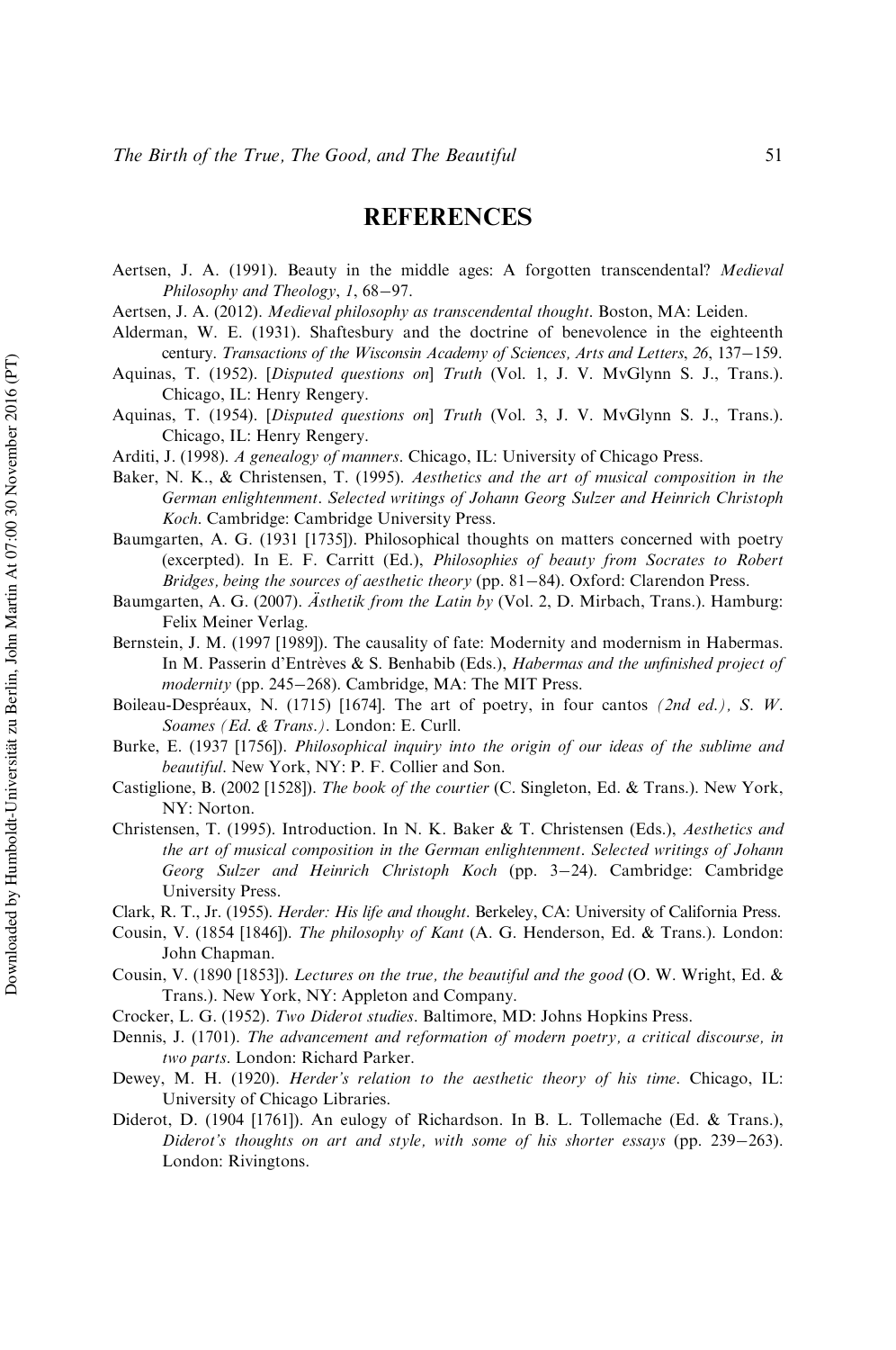#### 52 JOHN LEVI MARTIN

- <span id="page-49-6"></span>Diderot, D. (1967 [1765]). Eclecticism. In S. J. Gendzier (Ed. & Trans.), *Denis Diderot's the* encyclopedia (pp. 86–92). New York, NY: Harper and Row.
- <span id="page-49-18"></span>Diderot, D. (1978 [c. 1749]). Apologie de socrate. In H. Dieckmann, J. Proust, & J. Varloot (Eds.), *Diderot: Oevres complète, tome IV* (pp. 245-281). Paris: Hermann.
- <span id="page-49-9"></span>Diderot, D. (1995 [1765]). The salon of 1765. In J. Goodman (Ed. & Trans.), *Diderot on art* (Vol. 1, pp.  $3-187$ ). New Haven, CT: Yale University Press.
- <span id="page-49-11"></span>Diderot, D. (1995 [1766]). Notes on painting. In J. Goodman (Ed. & Trans.), *Diderot on art* (Vol. 1, pp.  $189-240$ ). New Haven, CT: Yale University Press.
- <span id="page-49-7"></span>Diderot, D. (1995 [1767]). The salon of 1767. In J. Goodman (Ed. & Trans.), *Diderot on art* (Vol. 2). New Haven, CT: Yale University Press.
- <span id="page-49-12"></span>Diderot, D. (1995 [1795]). Man. In N. S. Hoyt & T. Cassirer (Ed. & Trans.), *Encyclopedia* (pp. 243–244). Indianapolis, IN: Bobbs-Merrill.
- <span id="page-49-16"></span>Diderot, D. (2001 [1772]). Supplement to bougainville's 'voyage'. In J. Brazun & R. H. Bowen (Ed. & Trans.), *Rameau's nephew and other works* (pp. 179-228). Indianapolis, IN: Hackett Publishing Company.
- <span id="page-49-8"></span>Diderot, D. (2001 [c. 1765]). Rameau's nephew. In J. Brazun & R. H. Bowen (Ed. & Trans.), *Rameau's* nephew and other works (pp. 8-87). Indianapolis, IN: Hackett Publishing Company.
- <span id="page-49-17"></span>Diderot, D. (2001 [c. 1769]). D'Alembert's dream. In J. Brazun & R. H. Bowen (Ed. & Trans.), *Rameau's nephew and other works* (pp. 92-175). Indianapolis, IN: Hackett Publishing Company.
- <span id="page-49-5"></span>Diderot, D. (2006 [1752]). Beautiful. In P. Bonin (Ed. & Trans.), *The encyclopedia of Diderot & D'alembert collaborative translation project* (Vol. 2, pp. 169–181). Ann Arbor, MI: MPublishing, University of Michigan Library. Originally published as "Beau", *Encyclope´die ou Dictionnaire raisonne´ des sciences, des arts et des me´tiers* (Paris).
- <span id="page-49-4"></span>Du Bos, M. A. (1748 [1719]). *Critical reflections on poetry and painting* (from the 5th ed., Vol. 2, T. Nugent, Trans.). London: John Nourse.
- <span id="page-49-0"></span>Eco, U. (1986 [1959]). *Art and beauty in the middle ages* (H. Bredin, Trans.). New Haven, CT: Yale University Press.
- Elson, C. (1913). *Wieland and Shaftesbury*. New York, NY: Columbia University Press.
- <span id="page-49-20"></span><span id="page-49-15"></span>Ficino, M. (1975). *The* Philebus *commentary* (M. J. B. Allen, Trans.). Berkeley, CA: The University of California Press.
- Ficino, M. (2001). *Platonic theology* (Vol. 1, M. J. B. Allen Trans.)*.* Cambridge, MA: The Harvard University Press.
- <span id="page-49-1"></span>Ficino, M. (2002). *Platonic theology* (Vol. 2, M. J. B. Allen Trans.). Cambridge, MA: The Harvard University Press.
- <span id="page-49-2"></span>Ficino, M. (2003). *Platonic theology* (Vol. 3, M. J. B. Allen, Trans.). Cambridge, MA: The Harvard University Press.
- <span id="page-49-3"></span>Ficino, M. (2004). *Platonic theology* (Vol. 4, M. J. B. Allen, Trans.). Cambridge, MA: The Harvard University Press.
- <span id="page-49-14"></span>Forster, M. N. (2010). *After herder: Philosophy of language in the German tradition*. New York, NY: Oxford University Press.
- Furbank, P. N. (1992). *Diderot: A critical biography*. New York, NY: Alfred A. Knopf.
- <span id="page-49-19"></span><span id="page-49-10"></span>Gadamer, H.-G. (1975 [1965]). *Truth and method* (from the 2nd ed., G. Barden & J. Cumming, Ed. & Trans.). New York, NY: The Seabury Press.
- <span id="page-49-13"></span>Gerold, K.-G. (1941). *Herder und Diderot: Ihr einblick in die kunst*. Frankfurt: Verlag Moritz Biesterweg.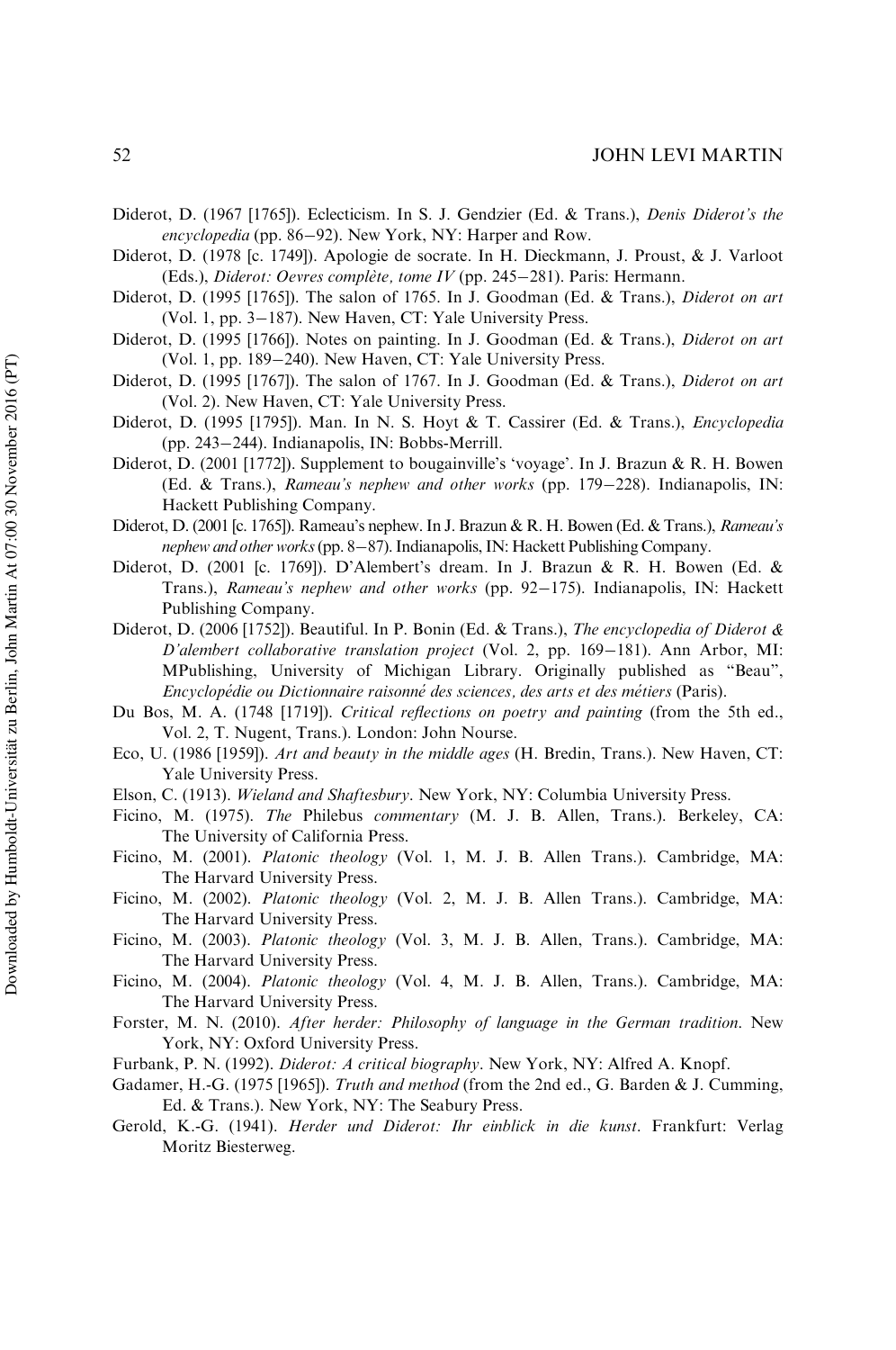- Goulbourne, R. (2011). Diderot and the ancients. In J. Fowler (Ed.), *[New essays on Diderot](http://www.emeraldinsight.com/action/showLinks?crossref=10.1017%2FCBO9780511975202.002)* [\(pp. 13–30\)](http://www.emeraldinsight.com/action/showLinks?crossref=10.1017%2FCBO9780511975202.002). Cambridge: Cambridge University Press.
- <span id="page-50-2"></span>Gracia´n, B. (1992 [1647]). *The art of worldly wisdom* (C. Maurer Trans.). New York, NY: Doubleday.
- <span id="page-50-13"></span>Grün, K.-J. (1993). Ursprung und methodische bedeutung des potenzenlehre schellings. Archiv *für Begriffsgeschichte*, 36, 174-195.
- <span id="page-50-1"></span>Guyer, P. (2014). *A history of modern aesthetics* (Vol. 3). Cambridge: Cambridge University Press.
- Habermas, J. (1984 [1981]). *The theory of communicative action. Volume 1: Reason and the rationalization of society* (T. McCarthy, Trans.). Boston, MA: Beacon Press.
- Habermas, J. (1987 [1981]). *The theory of communicative action. Volume 2: Lifeworld and system: A critique of functionalist reason* (T. McCarthy Trans.). Boston, MA: Beacon Press.
- <span id="page-50-0"></span>Habermas, J. (1990 [1983]). *Moral consciousness and communicative action* (C. Lenhardt & S. W. Nicholsen Trans.). Cambridge, MA: The MIT Press.
- <span id="page-50-15"></span>Herder, J. G. (1830 [1800]). *Kalligone. Band 18 in Herders sämmtliche werke*. Stuttgart: J. G. Cotta'scher Verlag.
- <span id="page-50-4"></span>Herder, J. G. (1844 [1801–1803]). Adrastea. In *Ausgewählte werke* (pp. 964–1108). Stuttgart: J. G. Cotta'scher Verlag.
- <span id="page-50-14"></span>Herder, J. G. (1877 [1767]). Ueber die neure deutsche litteratur. In B. Suphan (Ed.), *Herders* sämmtliche werke (Vol. 1, pp. 131–531). Berlin: Weidmannsche Buchhandlung.
- <span id="page-50-5"></span>Herder, J. G. (1881 [1793]). Briefe zu Beförderung der humanität. In B. Suphan (Ed.), *Herders sämmtliche werke* Band (pp. 17–18). Berlin: Weidmannsche Buchhandlung.
- <span id="page-50-10"></span>Herder, J. G. (1892 [1768–1769]). Studien und Entwürfe zur Plastik. In B. Suphan (Ed.), *Herders sämmtliche werke* (Vol. 8, pp. 1–163). Berlin: Weidmannsche Buchhandlung.
- <span id="page-50-7"></span>Herder, J. G. (1892 [1778]). Vom erkennen und empinfen der menschlichen seele. In B. Suphan. (Ed.), *Herders sämmtliche werke* (Vol. 8, pp. 165-333). Berlin: Weidmannsche Buchhandlung.
- <span id="page-50-8"></span>Herder, J. G. (1989 [1764]). Über den Fleiß in mehreren gelehrten Sprachen. In M. Morton (Ed.), *Herder and the poetics of thought* (pp. 151–157). University Park, PA: Pennsylvania State University Press.
- <span id="page-50-12"></span>Herder, J. G. (2002 [1768–1770]). *Sculpture* (J. Gaiger, Ed. & Trans). Chicago, IL: University of Chicago Press.
- <span id="page-50-11"></span>Herder, J. G. (2004 [1766]). Of the changes in the tastes of the nations through the ages: A fragment. In I. D. Evrigenis & D. Pellerin (Ed. & Trans.), *Another philosophy of history and* selected political writings (pp. 101-103). Indianapolis, IN: Hackett Publishing Company.
- <span id="page-50-6"></span>Herder, J. G. (2004 [1774]). Another philosophy of history for the education of mankind. In I. D. Evrigenis & D. Pellerin (Eds. & Trans.), *Another philosophy of history and selected political writings* (pp. 197). Indianapolis, IN: Hackett Publishing Company.
- Herder, J. G. (2006 [1767]). A monument to Baumgarten. In G. Moore (Ed.), *Selected writings on aesthetics* (pp. 41–50). Princeton: Princeton University Press.
- <span id="page-50-3"></span>Herder, J. G. (2006 [1769]). Critical forests, or reflections on the art and science of the beautiful. In G. Moore (Ed.  $\&$  Trans.), *Selected writings on aesthetics* (pp. 51–290). Princeton, NJ: Princeton University Press.
- <span id="page-50-9"></span>Herder, J. G. (2006 [1775]). The causes of sunken taste among the different peoples in whom it once blossomed. In G. Moore (Ed. & Trans.), *Selected writings on aesthetics* (pp. 308-334). Princeton, NJ: Princeton University Press.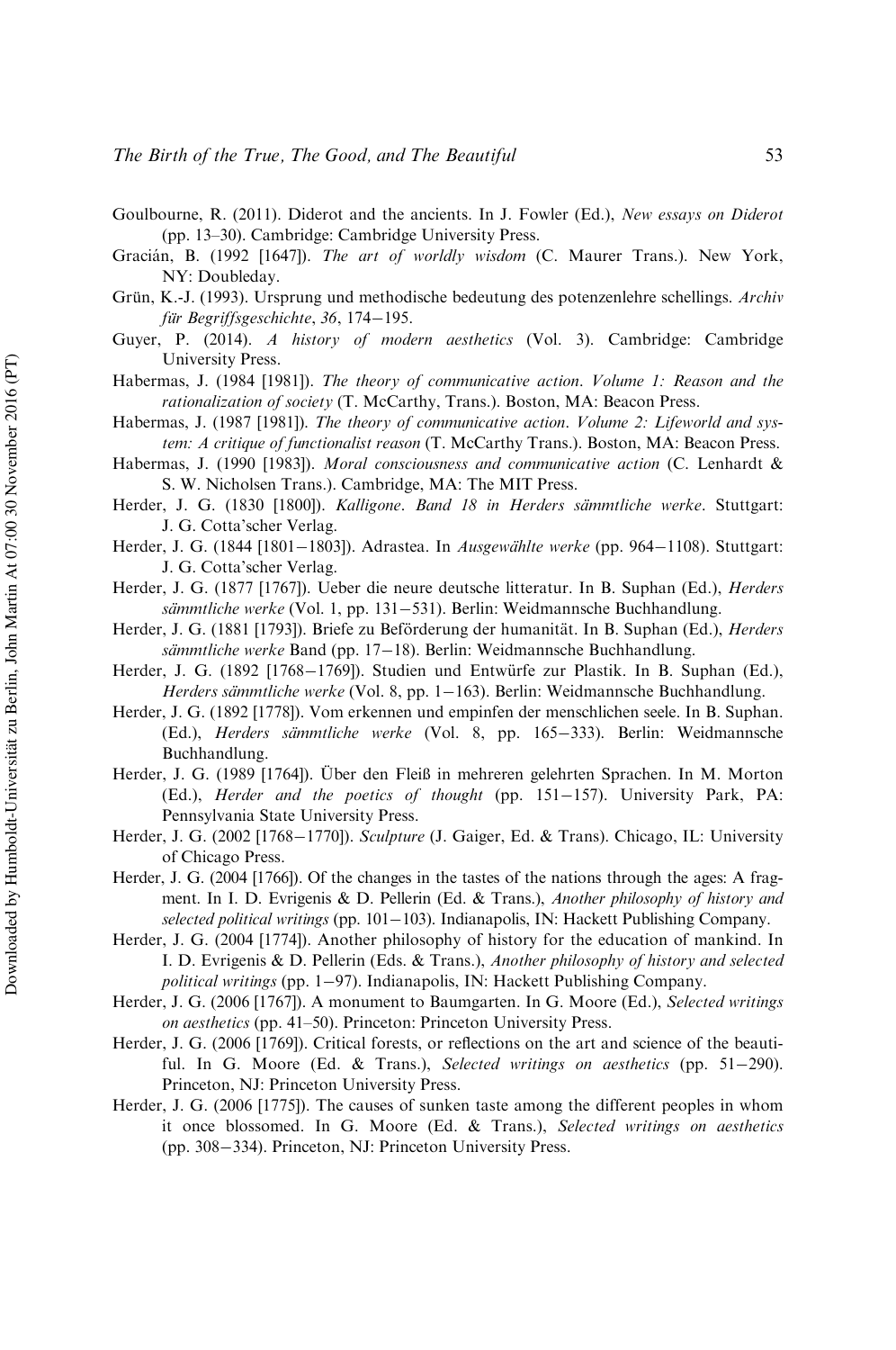- <span id="page-51-12"></span>Herder, J. G. (2006 [1781]). On the influence of the belles lettres on the higher sciences. In G. Moore (Ed. & Trans.), *Selected writings on aesthetics* (pp. 335–346). Princeton, NJ: Princeton University Press.
- Hobbes, T. (1909 [1651]). *Leviathan*. Oxford: The Clarendon Press.
- <span id="page-51-4"></span>Hume, D. (1985 [1777]). Of the standard of taste. In *Essays, moral, political and literary* (pp. 226–249). Indianapolis, IN: Literary Fund.
- <span id="page-51-3"></span>Hutcheson, F. (2004 [1726]). *An inquiry into the original of our ideas of beauty and virtue* (rev. ed.). Indianapolis, IN: Liberty Fund.
- <span id="page-51-18"></span>Kant, I. (1950 [1787]). *Critique of pure reason* (N. K. Smith, Trans.). London: Macmillan.
- <span id="page-51-13"></span>Kant, I. (1987 [1790]). *Critique of judgment* (W. S. Pluhar, Trans.). Indianapolis, IN: Hackett Publishing Company.
- Kant, I. (1996 [1794]). Religion within the boundaries of mere reason. In A. W. Wood & G. Di Giovanni (Eds. & Trans.), *Religion and rational theology* (pp. 57-215). Cambridge: Cambridge University Press.
- <span id="page-51-19"></span>Kant, I. (2005 [1800]). *An introduction to logic* (G. R. B. Jäsche & T. K. Abbott, Eds. & Trans.). New York, NY: Barnes and Noble.
- <span id="page-51-14"></span>Kant, I. (2006 [1798]). *Anthropology from a pragmatic point of view* (R. B. Louden, Trans.). Cambridge: Cambridge University Press.
- <span id="page-51-7"></span>König, J. U. (1727). *Des Freyherrn von Canitz Gedicthe, Mehrentheils aus seinen eigenhändigen Schrifften verbessert und vermehret. Mit Kupfern und Anmerckungen, Nebst Dessen Leben und einer Untersuchung von dem guten Geschmack in der Dicht- und Rede-Kunst*. Leipzig: Ambrosius Hauden.
- <span id="page-51-6"></span>Kristeller, P. (1990). *Renaissance thought and the arts* (exp. ed.). Princeton, NJ: Princeton University Press.
- <span id="page-51-17"></span>Majercik, R. (2001). Chaldean triads in neoplatonic exegesis: Some reconsiderations. *[The](http://www.emeraldinsight.com/action/showLinks?crossref=10.1093%2Fcq%2F51.1.265) [Classical Quarterly, New Series](http://www.emeraldinsight.com/action/showLinks?crossref=10.1093%2Fcq%2F51.1.265), 51, 265-296.*
- <span id="page-51-15"></span>Matthews, P. M. (1997). *[The significance of beauty: Kant on feeling and the system of the mind](http://www.emeraldinsight.com/action/showLinks?crossref=10.1007%2F978-94-015-8967-3)*. Dordrecht: Kluwer Academic Publishers.
- McLean, P. D. (2007). *[The art of the network](http://www.emeraldinsight.com/action/showLinks?crossref=10.1215%2F9780822390367)*. Durham, NC: Duke University Press.
- <span id="page-51-10"></span><span id="page-51-2"></span>Mendelssohn, M. (1997 [1761]). *Philosophical writings* (D. O. Dahlstrom, Ed. & Trans.). Cambridge: Cambridge University Press.
- Mendelssohn, M. (1997 [1776]). On the ability to know, the ability to feel, and the ability to desire. In D. O. Dalhstrom (Ed. & Trans.), *Philosophical writings* (pp. 307–310). Cambridge: Cambridge University Press.
- <span id="page-51-11"></span>Mendelssohn, M. (2012 [1785]). Morning hours. In B. Rosenstock (Ed. & Trans.), *Last works* (p. 3). Urbana, IL: University of Illinois Press.
- Morley, J. (1884). *Diderot and the encyclopaedists*. London: Chapman and Hall.
- <span id="page-51-8"></span><span id="page-51-5"></span>Nivelle, A. (1971). *[Kunst- und dichtungstheorien zwischen aufkla¨rung und klassik](http://www.emeraldinsight.com/action/showLinks?crossref=10.1515%2F9783110836172)*. Berlin: Walter de Gruyter.
- <span id="page-51-9"></span>Norton, R. E. (1991). *Herder's aesthetics & the European enlightenment*. Ithaca, NY: Cornell University Press.
- <span id="page-51-0"></span>Norton, R. E. (1995). *The beautiful soul: Aesthetic morality in the eighteenth century*. Ithaca, NY: Cornell University Press.
- <span id="page-51-16"></span>Phillipson, N. (2010). *Adam Smith: An enlightened life*. New Haven, CT: Yale University Press.
- <span id="page-51-1"></span>Pseudo-Dionysius (1987). *Pseudo-dionysius: The complete works* (C. Luibheid, Trans.). New York, NY: Paulist Press.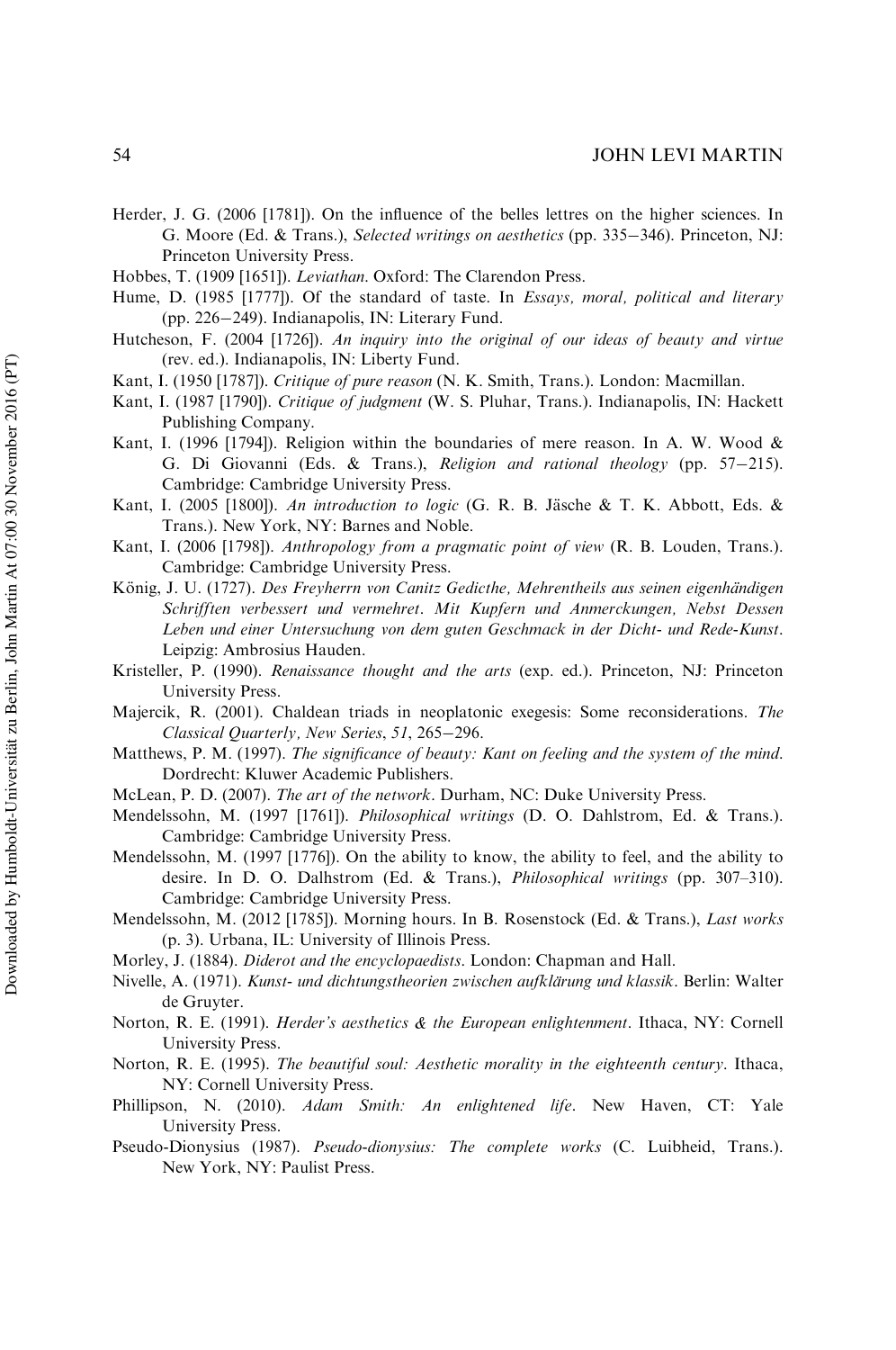- <span id="page-52-3"></span>Reid, T. (1969 [1785]). *Essays on the intellectual powers of man*. Cambridge, MA: The MIT Press.
- <span id="page-52-4"></span>Reid, T. (1969 [1788]). *Essays on the active powers of the human mind*. Cambridge, MA: The MIT Press.
- <span id="page-52-5"></span>Reid, T. (1970 [1764]). *An inquiry into the human mind*. Chicago, IL: University of Chicago Press.
- <span id="page-52-14"></span>Riedel, F. J. (1768). *Ueber das publicum*. Jena: Christian Henirch Cuno.
- <span id="page-52-13"></span>Riedel, F. J. (1774 [1767]). *Theorie der schönen künste und wissenschaften*. Vienna: Christian Henirch Cuno.
- Rollin, C. (1740). *De La Maniere D'Enseigner et D'Etudier Les Belles-Lettres, par Raport a` l'espirit & au Coeur. Tome Premier*. Paris: Chez la Veuve Estienne.
- <span id="page-52-6"></span>Rollin, C. (1770). *The method of teaching and studying the belles lettres* (Vol. 1, 7th ed.) translator not reported. London: Strahan and Co.
- <span id="page-52-9"></span>Rousseau, J.-J. (1761 [1750]). Discours qui a remporté le prix a L'académie de dijon, En L'année 1750, Sur cette question proposée par la meme académie: Si le Rétablissement des sciences & des arts a contribue´ a e´purer les moeurs. In *Ouvres Diverses de Monsieur J. J. Rousseau, De Genéve, Nouvelle Édition, Tome Premier* (pp. 5–45). Amsterdam: Aux dépens de la C o M p A G n i E.
- <span id="page-52-10"></span>Rousseau, J.-J. (1997 [1761]). *Julie, or the new heloise: Letters of two lovers who live in a small town at the foot of the Alps* (P. Stewart & J. Vache, Eds. & Trans.). Hanover, New Hampshire: Dartmouth University Press.
- <span id="page-52-7"></span>Saintsbury, G. (1904). *A history of criticism and literary taste in Europe*. Edinburgh: William Blackwood.
- <span id="page-52-2"></span>Savile, A. (1982). Beauty: A neo-Kantian account. In T. Cohen & P. Guyer (Eds.), *Essays in Kant's aesthetics* (pp. 115–147). Chicago, IL: University of Chicago Press.
- Schelling, F. W. J. (1978 [1800]). *System of transcendental idealism* (P. Heath, Trans.). Charlottesville, VA: University Press of Virginia.
- <span id="page-52-17"></span>Schelling, F. W. J. (1989 [1801-1804]). *The philosophy of art* (D. W. Stott, Trans.). Minneapolis, MN: University of Minnesota Press.
- <span id="page-52-18"></span>Schlegel, F. (1999 [1797]). Ueber das studium der griechischen poesie. In W. Jaeschke (Ed.), *Der Streit um die Grundlagen der A¨sthetik (17951805)*. Bd. 1. Hamburg: Felix Meiner Verlag.
- <span id="page-52-0"></span>Schümmer, F. (1955). Die entwicklung des geschmacksbegriffs in der philosophie des 17. Und 18. Jahrhunderts. *Archiv für Begriffsgeschichte*, 1, 120–141.
- <span id="page-52-1"></span>Shaftesbury, A. Third Earl of. (2001 [1732]). *[Characteristicks of men, manners, opinions, times](http://www.emeraldinsight.com/action/showLinks?crossref=10.1017%2FCBO9780511803284)* (Vol. 3). Indianapolis, IN: Liberty Fund.
- <span id="page-52-15"></span>Sulger-Gebing, E. (1897). *Die Brüder A. W. und F. Schlegel in ihrem Verhältnisse zur bildenden* Kunst. München: Carl Haushalter.
- <span id="page-52-11"></span>Sulzer, J. G. (1773 [1751-1752]). Untersuchung über den Ursprung der angenehmen und unangenehmen Empfindungen. *Vermischte philosophische schriften* (pp. 1–98). Leipzig: Weidmanns Erben und Reich.
- <span id="page-52-12"></span>Sulzer, J. G. (1792-4). *Allgemeine theorie der schönen künste* (2nd ed.). Leipzig: M. G. Weidmanns Erben und Reich.
- <span id="page-52-16"></span>Tetens, J. N. (1777). *Philosophische versuche über die menschliche natur und ihre entwicklung* (Vol. 2). Leipzig: Weidmanns.
- <span id="page-52-8"></span>Voltaire [François-Marie Arouet]. (1965 [1765]). Taste. In N. S. Hoyt & T. Cassirer (Eds. & Trans.), *Encyclopedia* (pp. 335–373). Indianapolis, IN: Bobbs-Merrill.